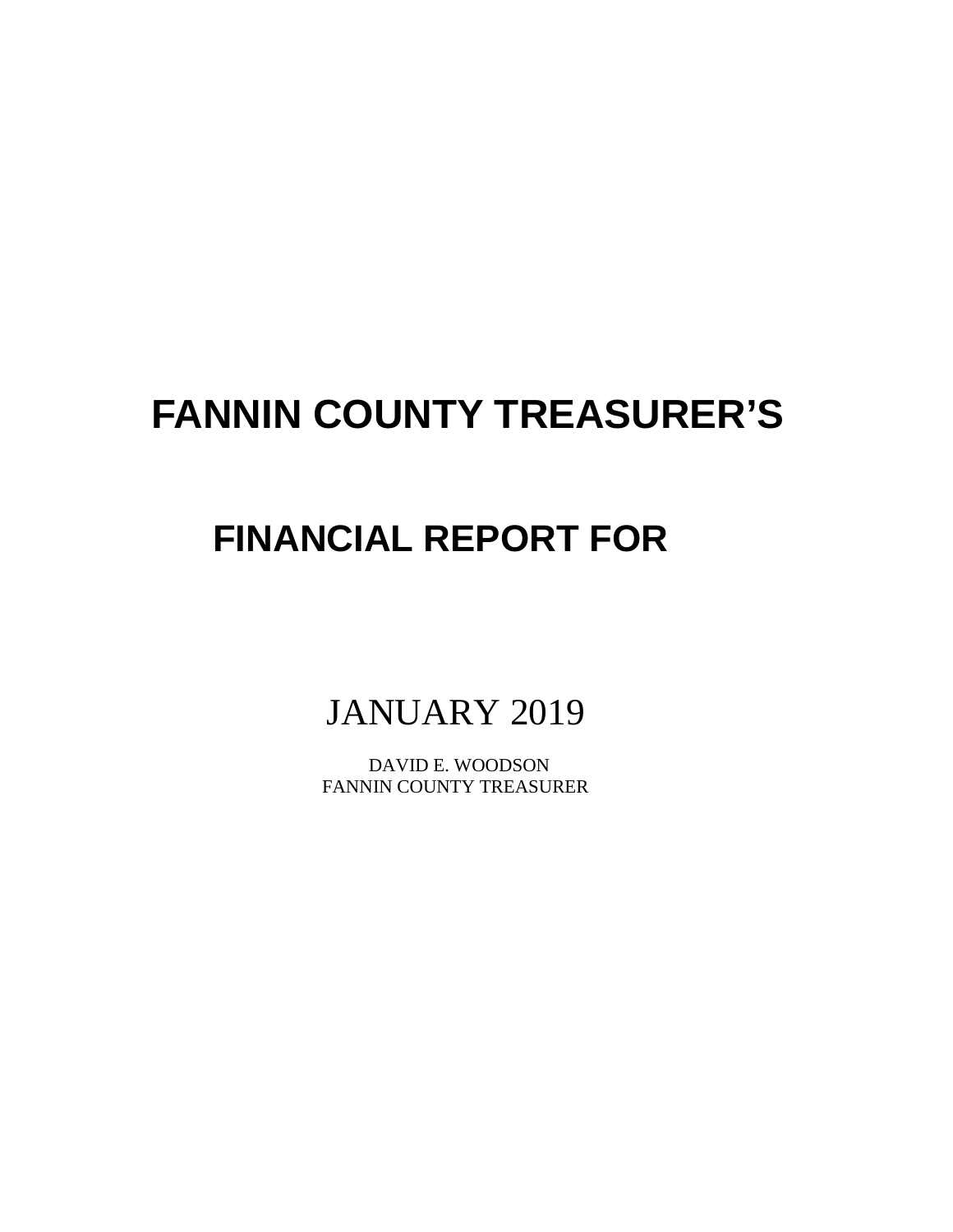#### 02/01/2019 FUND DEPOSIT LISTING PAGE 1

| ויזים           | DATE | DATE | $\cdots$ | BANF |             | <b>REPORT</b> |  |
|-----------------|------|------|----------|------|-------------|---------------|--|
| <b>NITIMD T</b> |      |      | י דר     |      | יויׂו⁄⊔⊥∪ ה |               |  |

------------- ------------------------- ---------- ---------- ------------------- -------------- -------------- ------ ------------

GENERAL FUND

| =====================================                                                        |                                                                    |                                                      |                                      |                  |                    |
|----------------------------------------------------------------------------------------------|--------------------------------------------------------------------|------------------------------------------------------|--------------------------------------|------------------|--------------------|
| 0000190247-01 TEXPOOL                                                                        |                                                                    | 01-02-2019 01-02-2019 DEC. 2018 INTEREST 10-103-175  |                                      | $10 - 360 - 100$ | 6,473.56           |
| 0000190249-01 DISTRICT ATTORNEY TRUST                                                        |                                                                    | 01-02-2019 01-02-2019 ADMIN. FEES                    | $10 - 103 - 100$                     | $10 - 340 - 475$ | 24.00              |
| 0000190249-02 DISTRICT ATTORNEY TRUST                                                        |                                                                    | 01-02-2019 01-02-2019 CERTIFIED MAIL                 | $10 - 103 - 100$                     | $10 - 475 - 311$ | 33.50              |
| 0000190251-01 VISION MEDIA GROUP, INC.                                                       |                                                                    | 01-02-2019 01-02-2019 JAN. 2018 TOWER REN 10-103-100 |                                      | $10 - 370 - 100$ | 200.00             |
| 0000190255-01 APPRAISAL DISTRICT                                                             | 01-03-2019 01-03-2019 TAXES                                        |                                                      | $10 - 103 - 100$                     | $10 - 310 - 110$ | 599,124.22         |
| 0000190255-02 APPRAISAL DISTRICT                                                             | 01-03-2019 01-03-2019 TAXES                                        |                                                      | $10 - 103 - 100$                     | $10 - 321 - 901$ | 5.00               |
| 0000190255-08 APPRAISAL DISTRICT                                                             | 01-03-2019 01-03-2019 TAXES                                        |                                                      | $10 - 103 - 100$                     | $10 - 310 - 120$ | 3,459.95           |
| 0000190256-01 JP PCT. # 1                                                                    |                                                                    | 01-03-2019 01-03-2019 SEPT. 2018                     | $10 - 103 - 100$                     | $10 - 318 - 130$ | 3,529.38           |
| 0000190256-02 JP PCT. # 1                                                                    |                                                                    | 01-03-2019 01-03-2019 SEPT. 2018                     | $10 - 103 - 100$                     | $10 - 340 - 560$ | 89.62              |
| 0000190256-03 JP PCT. # 1                                                                    |                                                                    | 01-03-2019 01-03-2019 SEPT. 2018                     | $10 - 103 - 100$                     | $10 - 350 - 455$ | 170.00             |
| 0000190256-04 JP PCT. # 1                                                                    |                                                                    | 01-03-2019 01-03-2019 SEPT. 2018                     | $10 - 103 - 100$                     | $10 - 370 - 163$ | 0.79               |
| 0000190256-05 JP PCT. # 1                                                                    |                                                                    | 01-03-2019 01-03-2019 SEPT. 2018                     | $10 - 103 - 100$                     | $10 - 370 - 164$ | 3.16               |
| 0000190256-06 JP PCT. # 1                                                                    | 01-03-2019 01-03-2019 SEPT. 2018                                   |                                                      | $10 - 103 - 100$                     | $10 - 370 - 166$ | 22.33              |
| 0000190256-07 JP PCT. # 1                                                                    |                                                                    | 01-03-2019 01-03-2019 SEPT. 2018                     | $10 - 103 - 100$                     | $10 - 370 - 167$ | 148.85             |
| 0000190256-08 JP PCT. # 1                                                                    | 01-03-2019 01-03-2019 SEPT. 2018                                   |                                                      | $10 - 103 - 100$                     | $10 - 340 - 455$ | 1,473.44           |
| 0000190256-09 JP PCT. # 1                                                                    |                                                                    | 01-03-2019 01-03-2019 SEPT. 2018                     | $10 - 103 - 100$                     | $10 - 340 - 551$ | 990.00             |
| 0000190256-10 JP PCT. # 1                                                                    | 01-03-2019 01-03-2019 SEPT. 2018                                   |                                                      | $10 - 103 - 100$                     | $10 - 360 - 100$ | 2.22               |
| 0000190257-01 JP PCT. # 1                                                                    | 01-03-2019 01-03-2019 OCT. 2018                                    |                                                      | $10 - 103 - 100$                     | $10 - 318 - 130$ | 5,232.71           |
| 0000190257-02 JP PCT. # 1                                                                    | 01-03-2019 01-03-2019 OCT. 2018                                    |                                                      | $10 - 103 - 100$                     | $10 - 340 - 560$ | 31.70              |
| 0000190257-03 JP PCT. # 1                                                                    | 01-03-2019 01-03-2019 OCT. 2018                                    |                                                      | $10 - 103 - 100$                     | $10 - 350 - 455$ | 438.20             |
| 0000190257-04 JP PCT. # 1                                                                    | 01-03-2019 01-03-2019 OCT. 2018                                    |                                                      | $10 - 103 - 100$                     | $10 - 370 - 163$ | 0.65               |
| 0000190257-05 JP PCT. # 1                                                                    | 01-03-2019 01-03-2019 OCT, 2018                                    |                                                      | $10 - 103 - 100$                     | $10 - 370 - 164$ | 2.63               |
| 0000190257-06 JP PCT. # 1                                                                    | 01-03-2019 01-03-2019 OCT. 2018                                    |                                                      | $10 - 103 - 100$                     | $10 - 370 - 166$ | 31.17              |
| 0000190257-07 JP PCT. # 1                                                                    | 01-03-2019 01-03-2019 OCT. 2018                                    |                                                      | $10 - 103 - 100$                     | $10 - 370 - 167$ | 204.00             |
| 0000190257-08 JP PCT. # 1                                                                    | 01-03-2019 01-03-2019 OCT. 2018                                    |                                                      | $10 - 103 - 100$                     | $10 - 340 - 455$ | 1,626.57           |
| 0000190257-09 JP PCT. # 1                                                                    | 01-03-2019 01-03-2019 OCT. 2018                                    |                                                      | $10 - 103 - 100$                     | $10 - 340 - 551$ | 930.00             |
| 0000190257-10 JP PCT. # 1                                                                    | 01-03-2019 01-03-2019 OCT. 2018                                    |                                                      | $10 - 103 - 100$                     | $10 - 340 - 552$ | 70.00              |
| 0000190257-11 JP PCT. # 1                                                                    | 01-03-2019 01-03-2019 OCT. 2018                                    |                                                      | $10 - 103 - 100$                     | $10 - 360 - 100$ | 1.74               |
| 0000190258-01 JP PCT. # 1                                                                    | 01-03-2019 01-03-2019 NOV. 2018                                    |                                                      | $10 - 103 - 100$                     | $10 - 318 - 130$ | 3,163.96           |
| 0000190258-02 JP PCT. # 1                                                                    | 01-03-2019 01-03-2019 NOV. 2018                                    |                                                      | $10 - 103 - 100$                     | $10 - 340 - 560$ | 29.35              |
| 0000190258-03 JP PCT. # 1                                                                    | 01-03-2019 01-03-2019 NOV. 2018                                    |                                                      | $10 - 103 - 100$                     | $10 - 350 - 455$ | 806.50             |
|                                                                                              | 01-03-2019 01-03-2019 NOV. 2018                                    |                                                      | $10 - 103 - 100$                     | $10 - 370 - 163$ | 1.28               |
| 0000190258-04 JP PCT. # 1<br>0000190258-05 JP PCT. # 1                                       | 01-03-2019 01-03-2019 NOV. 2018                                    |                                                      | $10 - 103 - 100$                     | $10 - 370 - 164$ | 5.12               |
|                                                                                              |                                                                    |                                                      |                                      |                  |                    |
| 0000190258-06 JP PCT. # 1<br>0000190258-07 JP PCT. # 1                                       | 01-03-2019 01-03-2019 NOV. 2018<br>01-03-2019 01-03-2019 NOV. 2018 |                                                      | $10 - 103 - 100$                     | $10 - 370 - 166$ | 18.65<br>124.32    |
|                                                                                              |                                                                    |                                                      | $10 - 103 - 100$<br>$10 - 103 - 100$ | $10 - 370 - 167$ |                    |
| 0000190258-08 JP PCT. # 1                                                                    | 01-03-2019 01-03-2019 NOV. 2018                                    |                                                      |                                      | $10 - 340 - 455$ | 1,277.16           |
| 0000190258-09 JP PCT. # 1                                                                    | 01-03-2019 01-03-2019 NOV. 2018                                    |                                                      | $10 - 103 - 100$                     | $10 - 340 - 551$ | 1,430.00           |
| 0000190258-10 JP PCT. # 1                                                                    | 01-03-2019 01-03-2019 NOV. 2018                                    |                                                      | $10 - 103 - 100$                     | $10 - 360 - 100$ | 3.00<br>972.00     |
| 0000190259-01 COMPTROLLER                                                                    |                                                                    | 01-04-2019 01-04-2019 PHYSICAL EVID. ANAL 10-103-100 |                                      | $10 - 425 - 465$ |                    |
| 0000190260-01 COMPTROLLER                                                                    |                                                                    | 01-04-2019 01-04-2019 PHYSICAL EVID. ANAL 10-103-100 |                                      | $10 - 425 - 465$ | 928.00<br>1,320.00 |
| 0000190261-01 BOND SUPERVISION                                                               |                                                                    | 01-07-2019 01-07-2019 WEEK OF 12/31/18 TH 10-103-100 |                                      | $10 - 340 - 573$ |                    |
| 0000190264-01 TAX A/C                                                                        |                                                                    | 01-07-2019 01-07-2019 WEEK OF 12/28/18               | 10-103-100                           | $10 - 321 - 200$ | 1,322.90           |
| 0000190265-01 TAX A/C                                                                        |                                                                    | 01-07-2019 01-07-2019 WEEK OF 12/21/18               | 10-103-100                           | $10 - 321 - 200$ | 23.00              |
| 0000190266-01 TAX A/C                                                                        |                                                                    | 01-07-2019 01-07-2019 WEEK OF 12/21/18               | $10 - 103 - 100$                     | $10 - 321 - 200$ | 1,422.75           |
| 0000190267-01 TAX A/C                                                                        |                                                                    | 01-07-2019 01-07-2019 WEEK OF 12/21/18 17 10-103-100 |                                      | $10 - 321 - 250$ | 875.00             |
| 0000190268-01 TAX A/C                                                                        |                                                                    | 01-07-2019 01-07-2019 WEEK OF 12/28/18 97 10-103-100 |                                      | $10 - 321 - 250$ | 485.00             |
| 0000190269-01 LEGEND BANK                                                                    |                                                                    | 01-07-2019 01-07-2019 DEC. 2018 INTEREST 10-103-100  |                                      | $10 - 360 - 100$ | 848.62             |
| 0000190269-29 LEGEND BANK                                                                    |                                                                    | 01-07-2019 01-07-2019 DEC. 2018 INTEREST 10-100-100  |                                      | $10 - 360 - 100$ | 18.28              |
| 0000190270-01 ALICIA R. WHIPPLE                                                              |                                                                    | 01-09-2019 01-09-2019 REIMBURSEMENT FOR C 10-103-100 |                                      | $10 - 495 - 310$ | 8.31               |
| 0000190272-01 FANNIN COUNTY HEALTH INSP 01-09-2019 01-09-2019 DEC. 2018 PERMITS & 10-103-100 |                                                                    |                                                      |                                      | $10 - 320 - 300$ | 4,230.16           |
| 0000190274-01 APPRAISAL DISTRICT                                                             | 01-10-2019 01-10-2019 TAXES                                        |                                                      | $10 - 103 - 100$                     | $10 - 310 - 110$ | 249,623.50         |
| 0000190274-07 APPRAISAL DISTRICT                                                             | 01-10-2019 01-10-2019 TAXES                                        |                                                      | $10 - 103 - 100$                     | $10 - 310 - 120$ | 3,427.37           |
| 0000190275-01 TAX A/C                                                                        |                                                                    | 01-10-2019 01-10-2019 WEEK OF 01/04/19 17 10-103-100 |                                      | $10 - 321 - 250$ | 880.00             |
| 0000190276-01 TAX A/C                                                                        |                                                                    | 01-10-2019 01-10-2019 01/04/19-SLPIT WEEK 10-103-100 |                                      | $10 - 321 - 200$ | 1,588.67           |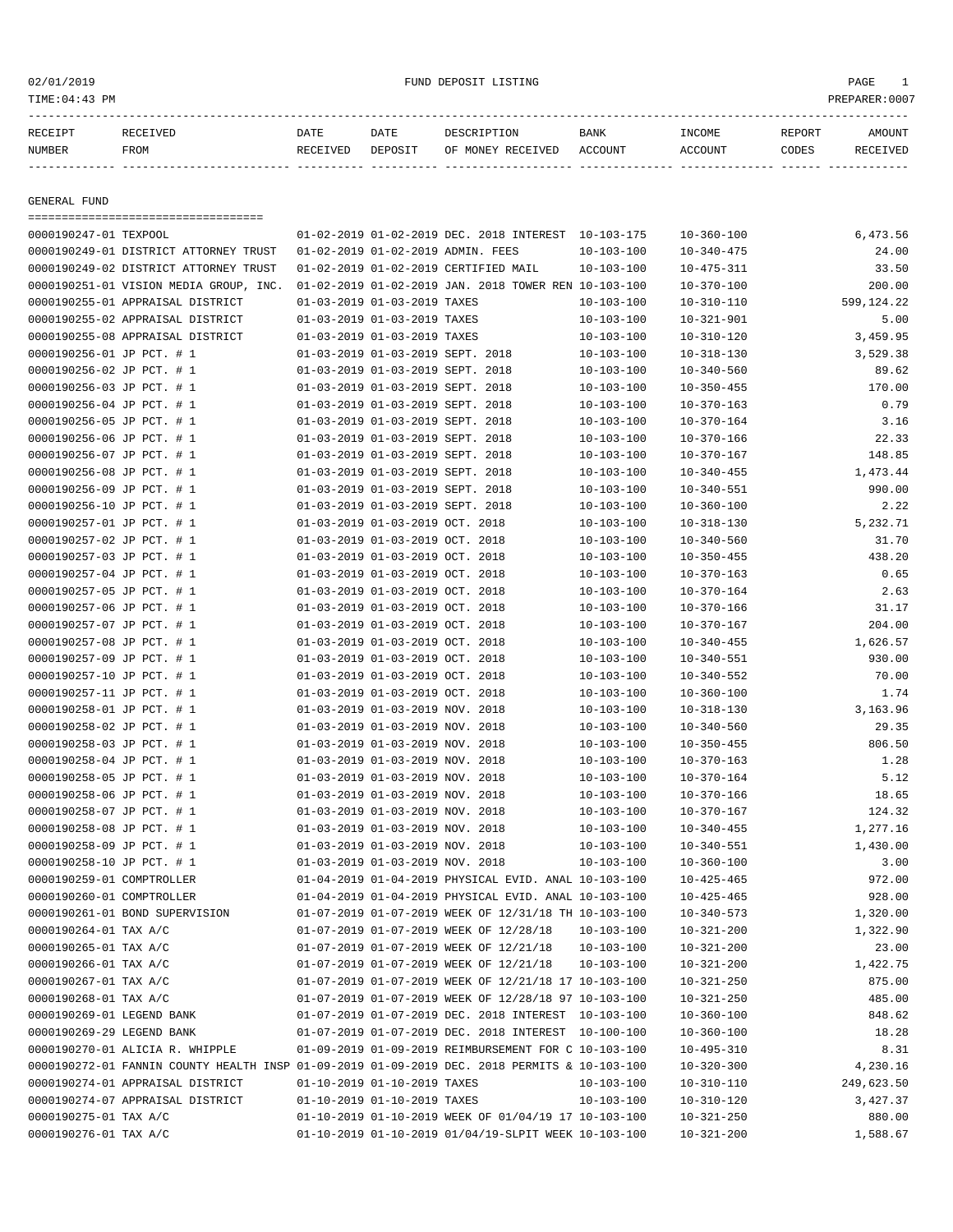#### 02/01/2019 FUND DEPOSIT LISTING PAGE 2

| RECEIPT       | <b>RECEIVED</b> | DATE     | DATE    | DESCRIPTION       | BANK    | INCOME  | <b>REPORT</b> | AMOUNT |
|---------------|-----------------|----------|---------|-------------------|---------|---------|---------------|--------|
| <b>NUMBER</b> | FROM            | RECEIVED | DEPOSIT | OF MONEY RECEIVED | ACCOUNT | ACCOUNT | CODES         | CEIVED |
|               |                 |          |         |                   |         |         |               |        |

GENERAL FUND

=================================== 0000190277-01 DELL 01-10-2019 01-10-2019 REFUND 10-103-100 10-370-130 54.58 0000190279-01 COMPTROLLER 01-11-2019 01-11-2019 NOV. 2018 LOCAL SAL 10-103-100 10-318-160 77,492.80 0000190281-01 DISTRICT CLERK 01-11-2019 01-11-2019 DEC.1-31, 2018 10-103-100 10-318-130 4,944.89 0000190281-02 DISTRICT CLERK 01-11-2019 01-11-2019 DEC. 1-31, 2018 10-103-100 10-318-132 297.44 0000190281-03 DISTRICT CLERK 01-11-2019 01-11-2019 DEC. 1-31, 2018 10-103-100 10-340-135 90.00 0000190281-04 DISTRICT CLERK 01-11-2019 01-11-2019 DEC. 1-31, 2018 10-103-100 10-340-450 3,299.10 0000190281-05 DISTRICT CLERK 01-11-2019 01-11-2019 DEC. 1-31, 2018 10-103-100 10-340-475 2.00 0000190281-06 DISTRICT CLERK 01-11-2019 01-11-2019 DEC. 1-31, 2018 10-103-100 10-340-560 1,037.78 0000190281-07 DISTRICT CLERK 01-11-2019 01-11-2019 DEC. 1-31, 2018 10-103-100 10-340-600 80.74 0000190281-08 DISTRICT CLERK 01-11-2019 01-11-2019 DEC. 1-31, 2018 10-103-100 10-370-162 242.24 0000190281-09 DISTRICT CLERK  $01-11-2019$  01-11-2019 DEC. 1-31, 2018 10-103-100 10-370-163 31.44 0000190281-10 DISTRICT CLERK  $01-11-2019$  01-11-2019 DEC. 1-31, 2018 10-103-100 10-370-164 125.78 0000190281-11 DISTRICT CLERK 01-11-2019 01-11-2019 DEC. 1-31, 2018 10-103-100 10-370-166 7.40 0000190281-12 DISTRICT CLERK 01-11-2019 01-11-2019 DEC. 1-31, 2018 10-103-100 10-370-167 50.01 0000190285-01 FANNIN COUNTY HEALTH DEPT 01-14-2019 01-14-2019 DEC. 2018 PERMITS & 10-103-100 10-320-545 2,000.00 0000190286-01 BOND SUPERVISION 01-14-2019 01-14-2019 WEEK OF 01/06/19 TH 10-103-100 10-340-573 1,130.00 0000190288-01 TEXAS A&M AGRILIFE 01-14-2019 01-14-2019 REIMBURSEMENT FOR C 10-103-100 10-370-147 672.00 0000190291-01 DAMERON LAND COMPANY LLC 01-15-2019 01-15-2019 NORTHSTAR PHASE 3 P 10-103-100 10-340-652 614.00 0000190292-01 HIGH DEFINITION HOMES LLC 01-15-2019 01-15-2019 BLANTON CHAPEL PRE 10-103-100 10-340-652 872.00 0000190293-01 COUNTY CLERK 01-15-2019 01-15-2019 SEPT. 2018 10-103-100 10-318-130 4,325.56 0000190293-02 COUNTY CLERK 01-15-2019 01-15-2019 SEPT. 2018 10-103-100 10-340-560 1,484.14 0000190293-03 COUNTY CLERK 01-15-2019 01-15-2019 SEPT. 2018 10-103-100 10-340-403 19,305.85 0000190293-04 COUNTY CLERK 01-15-2019 01-15-2019 SEPT. 2018 10-103-100 10-370-162 180.00 0000190293-05 COUNTY CLERK 01-15-2019 01-15-2019 SEPT. 2018 10-103-100 10-370-163 40.40 0000190293-06 COUNTY CLERK 01-15-2019 01-15-2019 SEPT. 2018 10-103-100 10-370-164 161.61 0000190293-07 COUNTY CLERK 01-15-2019 01-15-2019 SEPT. 2018 10-103-100 10-370-166 9.10 0000190293-08 COUNTY CLERK 00001-15-2019 01-15-2019 SEPT. 2018 10-103-100 10-370-167 60.83 0000190293-09 COUNTY CLERK 01-15-2019 01-15-2019 SEPT. 2018 10-103-100 10-340-400 50.00 0000190293-10 COUNTY CLERK 01-15-2019 01-15-2019 SEPT. 2018 10-103-100 10-340-475 423.31 0000190293-11 COUNTY CLERK 01-15-2019 01-15-2019 SEPT. 2018 10-103-100 10-340-601 60.00 0000190293-12 COUNTY CLERK 01-15-2019 01-15-2019 SEPT. 2018 10-103-100 10-318-132 1,287.13 0000190293-13 COUNTY CLERK 01-15-2019 01-15-2019 SEPT. 2018 10-103-100 10-352-201 20.00 0000190293-14 COUNTY CLERK 01-15-2019 01-15-2019 SEPT. 2018 10-103-100 10-360-100 4.82 0000190294-01 FANNIN COUNTY BAIL BONDS 01-16-2019 01-16-2019 CV-19-43995 10-103-100 10-352-201 5,000.00 0000190295-01 TAX A/C 01-16-2019 01-16-2019 WEEK OF 01/11/19 10-103-100 10-321-200 140.30 0000190296-01 TAX A/C 01-16-2019 01-16-2019 WEEK OF 01/04/19 10-103-100 10-321-200 2.30 0000190297-01 TAX A/C 01-16-2019 01-16-2019 WEEK OF 01/11/19 10-103-100 10-321-200 2,462.65 0000190298-01 TAX A/C 01-16-2019 01-16-2019 WEEK OF 01/11/19 19 10-103-100 10-321-250 985.00 0000190299-01 COMPTROLLER- JUDICIARY 01-17-2019 01-17-2019 D.A. SALARY REIMBUR 10-103-100 10-370-143 9,166.66 0000190301-01 SULPHUR SPRINGS LIVESTOCK 01-17-2019 01-17-2019 SALE OF LIVESTOCK 10-103-100 10-370-432 186.10 0000190302-01 EMORY LIVESTOCK AUCTION 01-17-2019 01-17-2019 SALE OF LIVESTOCK 10-103-100 10-370-432 162.09 0000190304-01 APPRAISAL DISTRICT 01-17-2019 01-17-2019 TAXES 10-103-100 10-310-110 679,625.21 0000190304-02 APPRAISAL DISTRICT 01-17-2019 01-17-2019 TAXES 10-103-100 10-321-901 424.89 0000190304-08 APPRAISAL DISTRICT 01-17-2019 01-17-2019 TAXES 10-103-100 10-310-120 11,659.54 0000190306-01 COMPTROLLER 01-18-2019 01-18-2019 MB GR CNTY ALLOC. 10-103-100 10-318-140 2,243.38 0000190306-02 COMPTROLLER 01-18-2019 01-18-2019 MB SALES CNTY ALLOC 10-103-100 10-318-140 2,766.57 0000190307-01 STATE FARM 01-18-2019 01-18-2019 DAMAGE TO OFFICE EQ 10-103-100 10-450-572 980.99 0000190307-02 STATE FARM 01-18-2019 01-18-2019 DAMAGE TO OFFICE EQ 10-103-100 10-370-132 154.82 0000190308-01 BOB CLEMONS 01-22-2019 01-22-2019 OUT OF COUNTY TRAVE 10-103-100 10-456-427 14.24 0000190309-01 SECURUS 01-22-2019 01-22-2019 ANNUAL TRUE UP FOR 10-103-100 10-319-420 117,283.81 0000190310-01 BOND SUPERVISION 01-22-2019 01-22-2019 WEEK OF 01/14/19 TH 10-103-100 10-340-573 1,470.00 0000190314-01 COMPTROLLER - JUDICIARY 01-24-2019 01-24-2019 CTY SUPP. FOR STATE 10-103-100 10-370-152 359.81 0000190315-01 APPRAISAL DISTRICT 01-24-2019 01-24-2019 TAXES 10-103-100 10-310-110 736,895.67 0000190315-07 APPRAISAL DISTRICT 01-24-2019 01-24-2019 TAXES 10-103-100 10-310-120 1,952.94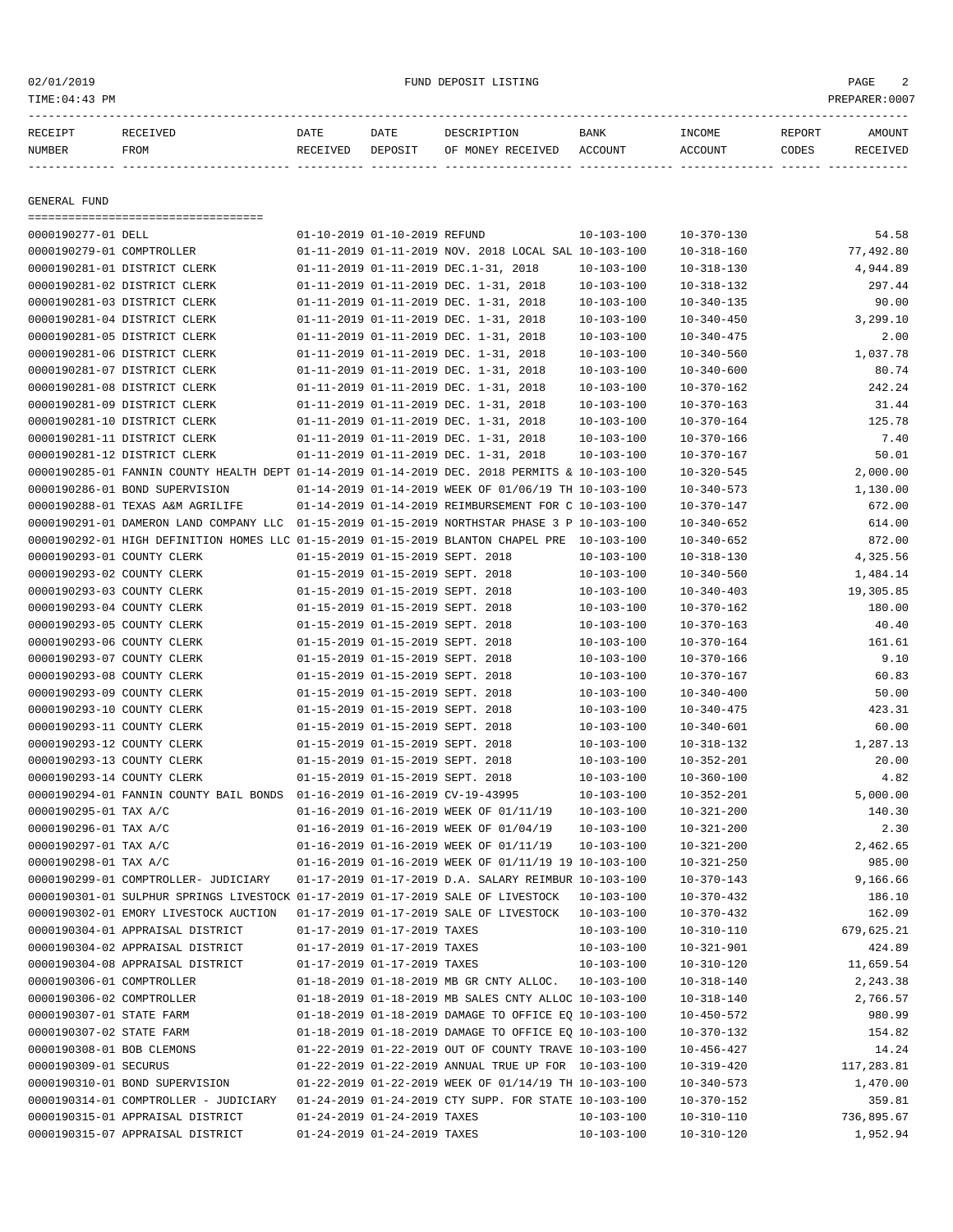02/01/2019 FUND DEPOSIT LISTING PAGE 3

| RECEIPT | RECEIVED | DATE     | DATE    | DESCRIPTION               | <b>BANK</b> | <b>INCOME</b> | <b>REPORT</b> | <b>AMOUNT</b> |
|---------|----------|----------|---------|---------------------------|-------------|---------------|---------------|---------------|
| NUMBER  | FROM     | RECEIVED | DEPOSIT | OF MONEY RECEIVED ACCOUNT |             | ACCOUNT       | <b>CODES</b>  | RECEIVED      |
|         |          |          |         |                           |             |               |               |               |

GENERAL FUND

| ===================================                                          |                             |                                                      |                  |                  |            |
|------------------------------------------------------------------------------|-----------------------------|------------------------------------------------------|------------------|------------------|------------|
| 0000190316-01 TAX A/C                                                        |                             | 01-24-2019 01-24-2019 WEEK OF 01/18/19               | $10 - 103 - 100$ | $10 - 321 - 200$ | 2,032.34   |
| 0000190317-01 TAX A/C                                                        |                             | 01-24-2019 01-24-2019 WEEK OF 01/18/19 19 10-103-100 |                  | $10 - 321 - 250$ | 995.00     |
| 0000190318-01 TAC                                                            |                             | 01-24-2019 01-24-2019 EMPLOYER REWARDS -             | $10 - 103 - 100$ | $10 - 370 - 408$ | 881.48     |
| 0000190319-01 TAC A/C                                                        |                             | 01-24-2019 01-24-2019 OVER PAYMENT                   | $10 - 103 - 100$ | $10 - 310 - 110$ | 2,168.64   |
| 0000190320-01 CONSTABLE PCT. # 1                                             |                             | 01-24-2019 01-24-2019 SERVE PAPERS                   | $10 - 103 - 100$ | $10 - 340 - 551$ | 70.00      |
| 0000190321-01 BOND SUPERVISION                                               |                             | 01-28-2019 01-28-2019 WEEK OF 01/21/19 TH 10-103-100 |                  | $10 - 340 - 573$ | 1,120.00   |
| 0000190322-01 SECURUS                                                        |                             | 01-29-2019 01-29-2019 DEC. 2018 JAIL PAY             | $10 - 103 - 100$ | $10 - 319 - 420$ | 2,790.92   |
| 0000190323-01 AMERICAN TOWER                                                 |                             | 01-29-2019 01-29-2019 FEB. 2019 TOWER REN 10-103-100 |                  | $10 - 370 - 115$ | 1,064.61   |
| 0000190324-01 HEALTH & HUMAN SERVICES                                        |                             | 01-29-2019 01-29-2019 UTILITY REIMBURSEME 10-103-100 |                  | $10 - 370 - 147$ | 1,090.66   |
| 0000190328-01 BURNSIDE ORGANIZATION LLC 01-30-2019 01-30-2019 ADAM & HARDING |                             |                                                      | $10 - 103 - 100$ | $10 - 340 - 652$ | 720.01     |
| 0000190329-01 SANDERSON SURVEYING INC.                                       |                             | 01-30-2019 01-30-2019 PRITCHETT ESTATES              | $10 - 103 - 100$ | $10 - 340 - 652$ | 624.41     |
| 0000190330-01 SANDERSON SURVEYING INC.                                       |                             | 01-30-2019 01-30-2019 KENDRICK ESTATES               | $10 - 103 - 100$ | $10 - 340 - 652$ | 617.65     |
| 0000190335-01 SURETY BAIL BOND TRUST                                         |                             | 01-30-2019 01-30-2019 BAIL BOND FEES                 | $10 - 103 - 100$ | $10 - 352 - 100$ | 157.50     |
| 0000190335-02 SURETY BAIL BOND TRUST                                         |                             | 01-30-2019 01-30-2019 BAIL BOND FEES                 | $10 - 103 - 100$ | $10 - 409 - 489$ | 1,417.50   |
| 0000190336-01 TAX A/C                                                        |                             | 01-30-2019 01-30-2019 WEEK OF 01/25/19               | $10 - 103 - 100$ | $10 - 321 - 200$ | 1,449.15   |
| 0000190337-01 TAX A/C                                                        |                             | 01-30-2019 01-30-2019 TABC- COUNTY FEES-             | $10 - 103 - 100$ | $10 - 320 - 200$ | 480.00     |
| 0000190338-01 TAX A/C                                                        |                             | 01-30-2019 01-30-2019 WEEK OF 01/25/19 14 10-103-100 |                  | $10 - 321 - 250$ | 705.00     |
| 0000190339-01 TAX A/C                                                        |                             | 01-30-2019 01-30-2019 WEEK OF 01/18/19               | $10 - 103 - 100$ | $10 - 321 - 200$ | 20.70      |
| 0000190341-01 APPRAISAL DISTRICT                                             | 01-31-2019 01-31-2019 TAXES |                                                      | $10 - 103 - 100$ | $10 - 310 - 110$ | 691,386.13 |
| 0000190341-02 APPRAISAL DISTRICT                                             | 01-31-2019 01-31-2019 TAXES |                                                      | $10 - 103 - 100$ | $10 - 321 - 901$ | 81.64      |
| 0000190341-08 APPRAISAL DISTRICT                                             | 01-31-2019 01-31-2019 TAXES |                                                      | $10 - 103 - 100$ | $10 - 310 - 120$ | 36.11      |

FUND TOTAL 3,303,455.66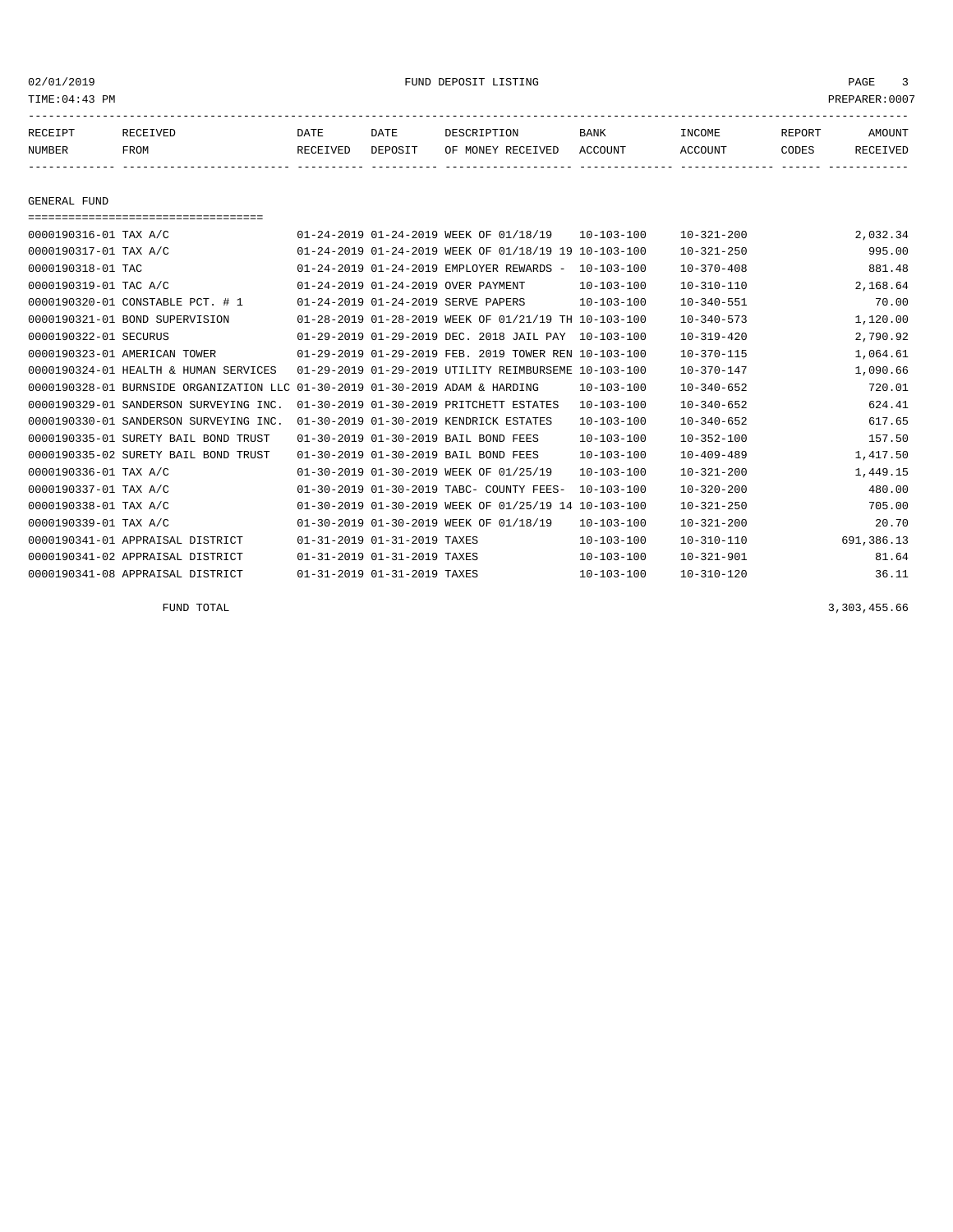02/01/2019 FUND DEPOSIT LISTING PAGE 1

| RECEIPT | RECEIVED | DATE     | DATE    | DESCRIPTION       | BANK    | INCOME  | REPORT | <b>AMOUNT</b> |
|---------|----------|----------|---------|-------------------|---------|---------|--------|---------------|
| NUMBER  | FROM     | RECEIVED | DEPOSIT | OF MONEY RECEIVED | ACCOUNT | ACCOUNT | CODES  | RECEIVED      |
|         |          |          |         |                   |         |         |        |               |
|         |          |          |         |                   |         |         |        |               |

#### COURTHOUSE SECURITY

| 0000190256-11 JP PCT. # 1    | 01-03-2019 01-03-2019 SEPT. 2018         | $11 - 103 - 100$ | $11 - 340 - 651$ | 111.65 |
|------------------------------|------------------------------------------|------------------|------------------|--------|
| 0000190257-12 JP PCT. # 1    | 01-03-2019 01-03-2019 OCT. 2018          | 11-103-100       | $11 - 340 - 651$ | 158.99 |
| 0000190258-11 JP PCT. # 1    | 01-03-2019 01-03-2019 NOV. 2018          | 11-103-100       | $11 - 340 - 651$ | 93.25  |
| 0000190269-02 LEGEND BANK    | 01-07-2019 01-07-2019 DEC. 2018 INTEREST | $11 - 103 - 100$ | 11-360-100       | 11.12  |
| 0000190281-13 DISTRICT CLERK | 01-11-2019 01-11-2019 DEC. 1-31, 2018    | 11-103-100       | $11 - 340 - 650$ | 160.79 |
| 0000190293-15 COUNTY CLERK   | 01-15-2019 01-15-2019 SEPT. 2018         | 11-103-100       | $11 - 340 - 600$ | 734.69 |
|                              |                                          |                  |                  |        |

FUND TOTAL  $1,270.49$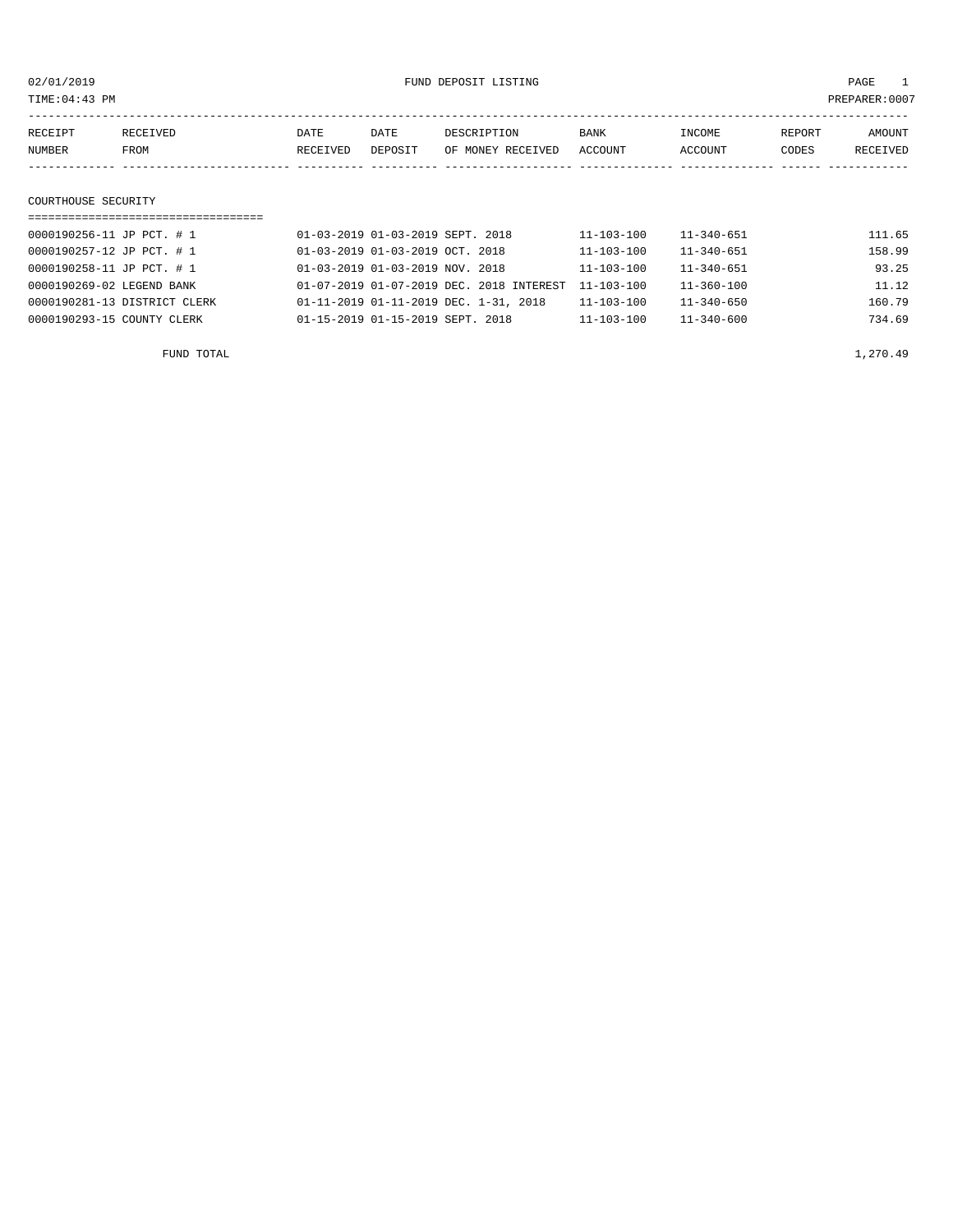| TIME:04:43 PM         |          |          |         |                   |             |         |        | PREPARER:0007 |
|-----------------------|----------|----------|---------|-------------------|-------------|---------|--------|---------------|
|                       |          |          |         |                   |             |         |        |               |
| RECEIPT               | RECEIVED | DATE     | DATE    | DESCRIPTION       | <b>BANK</b> | INCOME  | REPORT | AMOUNT        |
| NUMBER                | FROM     | RECEIVED | DEPOSIT | OF MONEY RECEIVED | ACCOUNT     | ACCOUNT | CODES  | RECEIVED      |
|                       |          |          |         |                   |             |         |        |               |
|                       |          |          |         |                   |             |         |        |               |
| CO.CLK.VITAL STAT.FEE |          |          |         |                   |             |         |        |               |
|                       |          |          |         |                   |             |         |        |               |

| 0000190269-03 LEGEND BANK  | $01-07-2019$ $01-07-2019$ DEC, $2018$ INTEREST $12-103-100$ |            | 12-360-100       | 0.38  |
|----------------------------|-------------------------------------------------------------|------------|------------------|-------|
| 0000190293-16 COUNTY CLERK | 01-15-2019 01-15-2019 SEPT. 2018                            | 12-103-100 | $12 - 370 - 134$ | 81.00 |

FUND TOTAL 81.38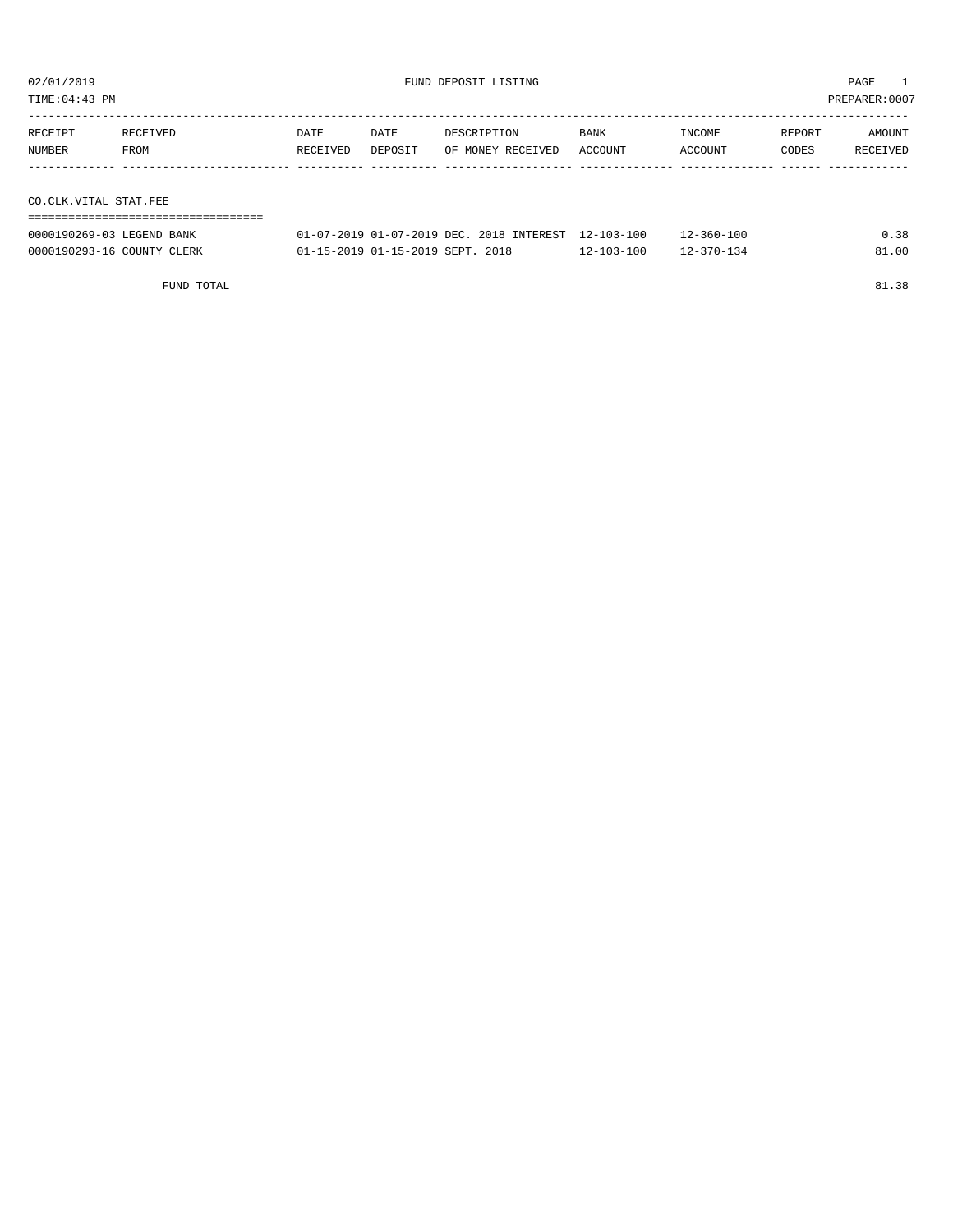02/01/2019 FUND DEPOSIT LISTING PAGE 1

| RECEIPT | RECEIVED              | DATE     | DATE    | DESCRIPTION       | BANK    | INCOME  | REPORT | AMOUNT   |  |  |  |  |
|---------|-----------------------|----------|---------|-------------------|---------|---------|--------|----------|--|--|--|--|
| NUMBER  | FROM                  | RECEIVED | DEPOSIT | OF MONEY RECEIVED | ACCOUNT | ACCOUNT | CODES  | RECEIVED |  |  |  |  |
|         |                       |          |         |                   |         |         |        |          |  |  |  |  |
|         |                       |          |         |                   |         |         |        |          |  |  |  |  |
|         | BAIL BONDS TRUST FUND |          |         |                   |         |         |        |          |  |  |  |  |
|         |                       |          |         |                   |         |         |        |          |  |  |  |  |

| 0000190252-01 FANNIN COUNTY BAIL BONDS  01-03-2019  01-03-2019  BOND FEES |                                 | $13 - 103 - 113$ | $13 - 345 - 113$ | 135.00 |
|---------------------------------------------------------------------------|---------------------------------|------------------|------------------|--------|
| 0000190253-01 DOC'S BAIL BONDS                                            | 01-03-2019 01-03-2019 BOND FEES | $13 - 103 - 113$ | $13 - 345 - 113$ | 30.00  |
| 0000190254-01 CARPENTER'S BAIL BONDS                                      | 01-03-2019 01-03-2019 BOND FEES | $13 - 103 - 113$ | $13 - 345 - 113$ | 75.00  |
| 0000190311-01 FANNIN COUNTY BAIL BONDS                                    | 01-24-2019 01-24-2019 BOND FEES | $13 - 103 - 113$ | $13 - 345 - 113$ | 165.00 |
| 0000190312-01 CARPENTER'S BAIL BONDS                                      | 01-24-2019 01-24-2019 BOND FEES | $13 - 103 - 113$ | $13 - 345 - 113$ | 180.00 |
| 0000190313-01 DOC'S BAIL BONDS                                            | 01-24-2019 01-24-2019 BOND FEES | $13 - 103 - 113$ | $13 - 345 - 113$ | 90.00  |

FUND TOTAL 675.00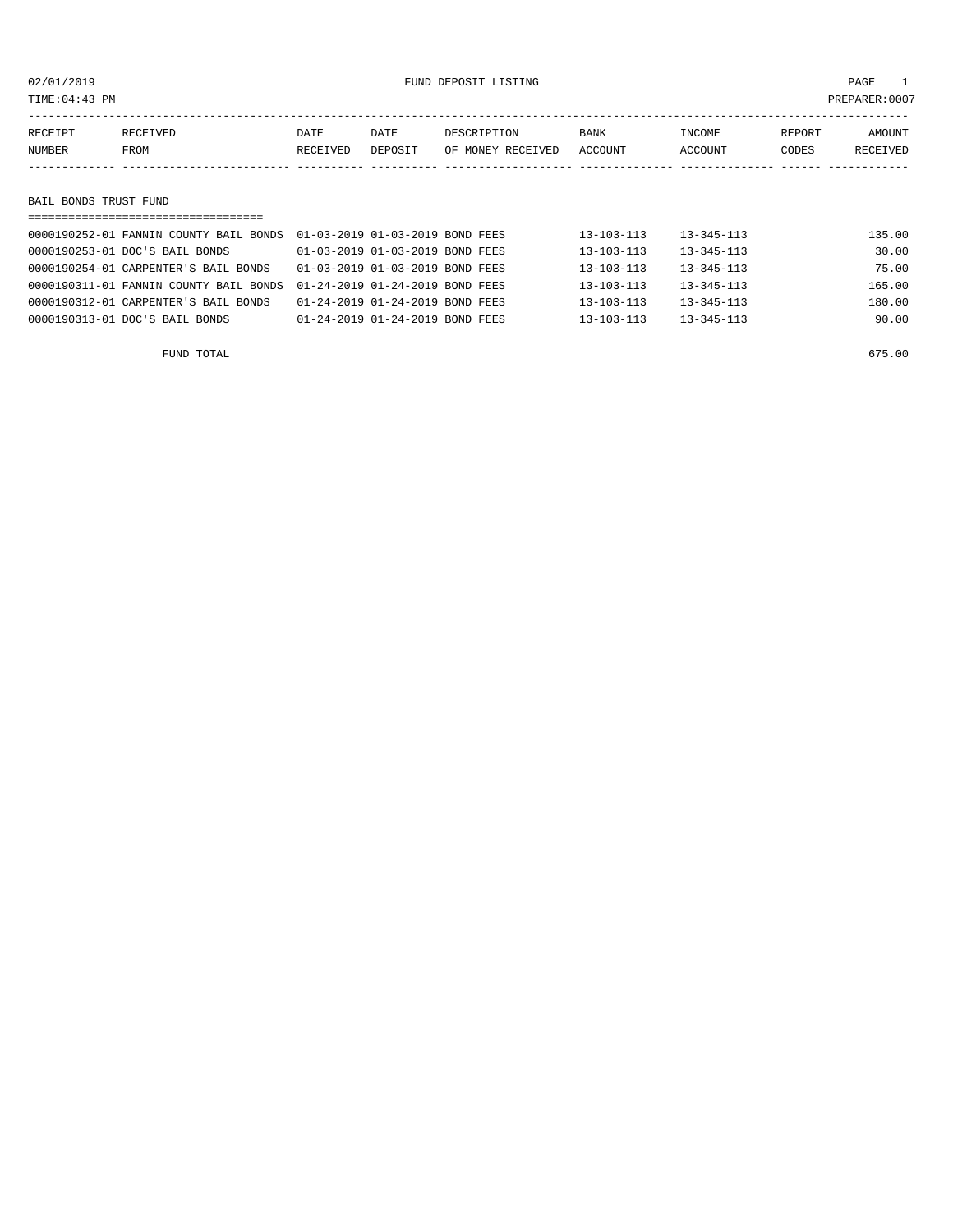TIME:04:43 PM PREPARER:0007

| RECEIPT                  | RECEIVED | DATE     | DATE    | DESCRIPTION       | <b>BANK</b> | INCOME  | REPORT | AMOUNT   |
|--------------------------|----------|----------|---------|-------------------|-------------|---------|--------|----------|
| NUMBER                   | FROM     | RECEIVED | DEPOSIT | OF MONEY RECEIVED | ACCOUNT     | ACCOUNT | CODES  | RECEIVED |
|                          |          |          |         |                   |             |         |        |          |
|                          |          |          |         |                   |             |         |        |          |
| JUSTICE CT.BLDG.SECURITY |          |          |         |                   |             |         |        |          |

#### ===================================

| 0000190256-12 JP PCT. # 1 | 01-03-2019 01-03-2019 SEPT. 2018            | 14-103-100       | 14-370-455       | 37.22 |
|---------------------------|---------------------------------------------|------------------|------------------|-------|
| 0000190257-13 JP PCT. # 1 | 01-03-2019 01-03-2019 OCT. 2018             | $14 - 103 - 100$ | $14 - 370 - 455$ | 51.98 |
| 0000190258-12 JP PCT. # 1 | $01 - 03 - 2019$ $01 - 03 - 2019$ NOV. 2018 | $14 - 103 - 100$ | $14 - 370 - 455$ | 31.09 |

FUND TOTAL 120.29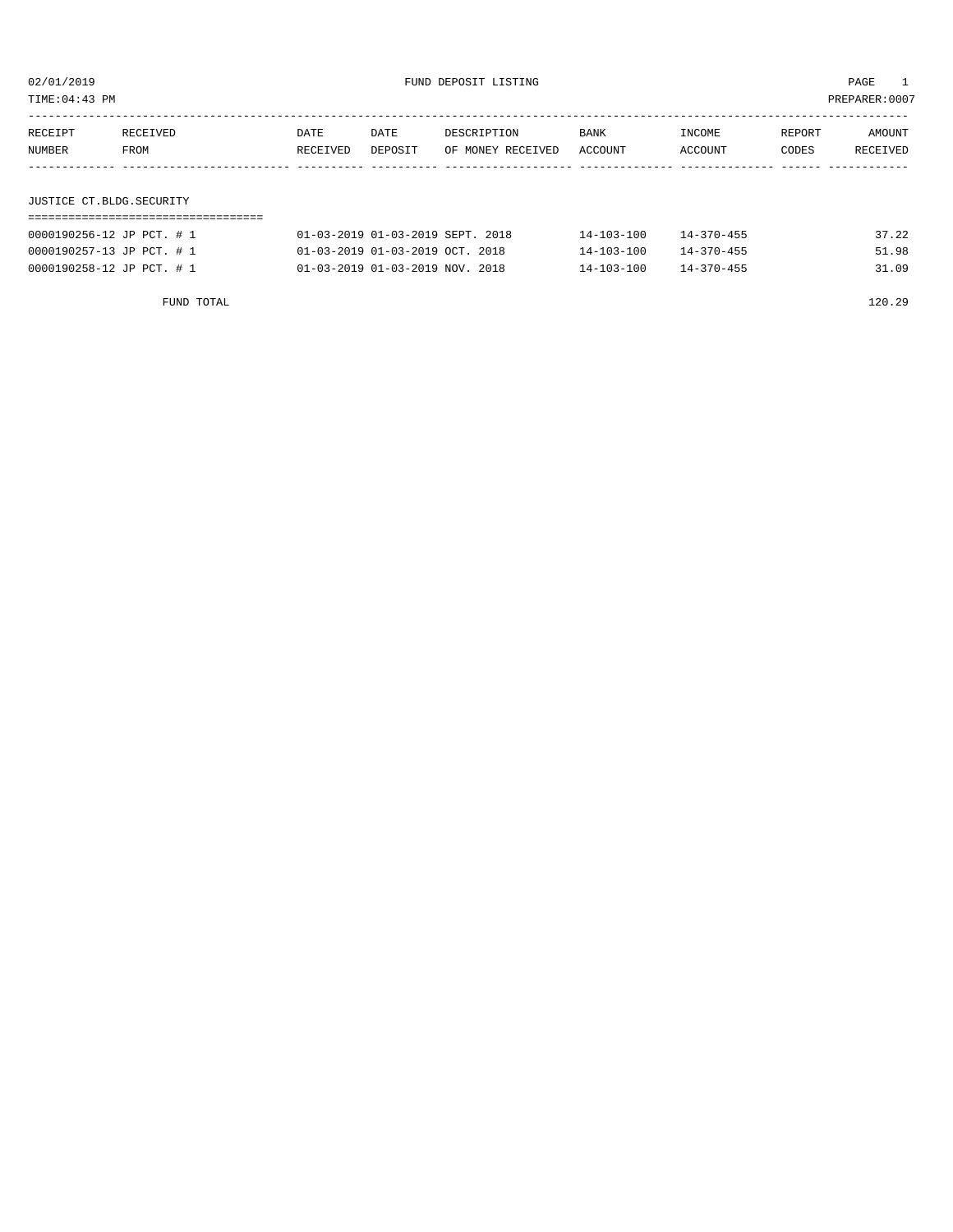| TIME:04:43 PM |                          |          |         |                   |             |         |        | PREPARER:0007 |  |
|---------------|--------------------------|----------|---------|-------------------|-------------|---------|--------|---------------|--|
| RECEIPT       | RECEIVED                 | DATE     | DATE    | DESCRIPTION       | <b>BANK</b> | INCOME  | REPORT | AMOUNT        |  |
| NUMBER        | FROM                     | RECEIVED | DEPOSIT | OF MONEY RECEIVED | ACCOUNT     | ACCOUNT | CODES  | RECEIVED      |  |
|               |                          |          |         |                   |             |         |        |               |  |
|               | PROBATE JUDGES EDUCATION |          |         |                   |             |         |        |               |  |
|               |                          |          |         |                   |             |         |        |               |  |

| 0000190293-17 COUNTY CLERK | 01-15-2019 01-15-2019 SEPT. 2018 | $17 - 103 - 100$ | $17 - 340 - 131$ | 45.00 |
|----------------------------|----------------------------------|------------------|------------------|-------|
|                            |                                  |                  |                  |       |

FUND TOTAL 45.00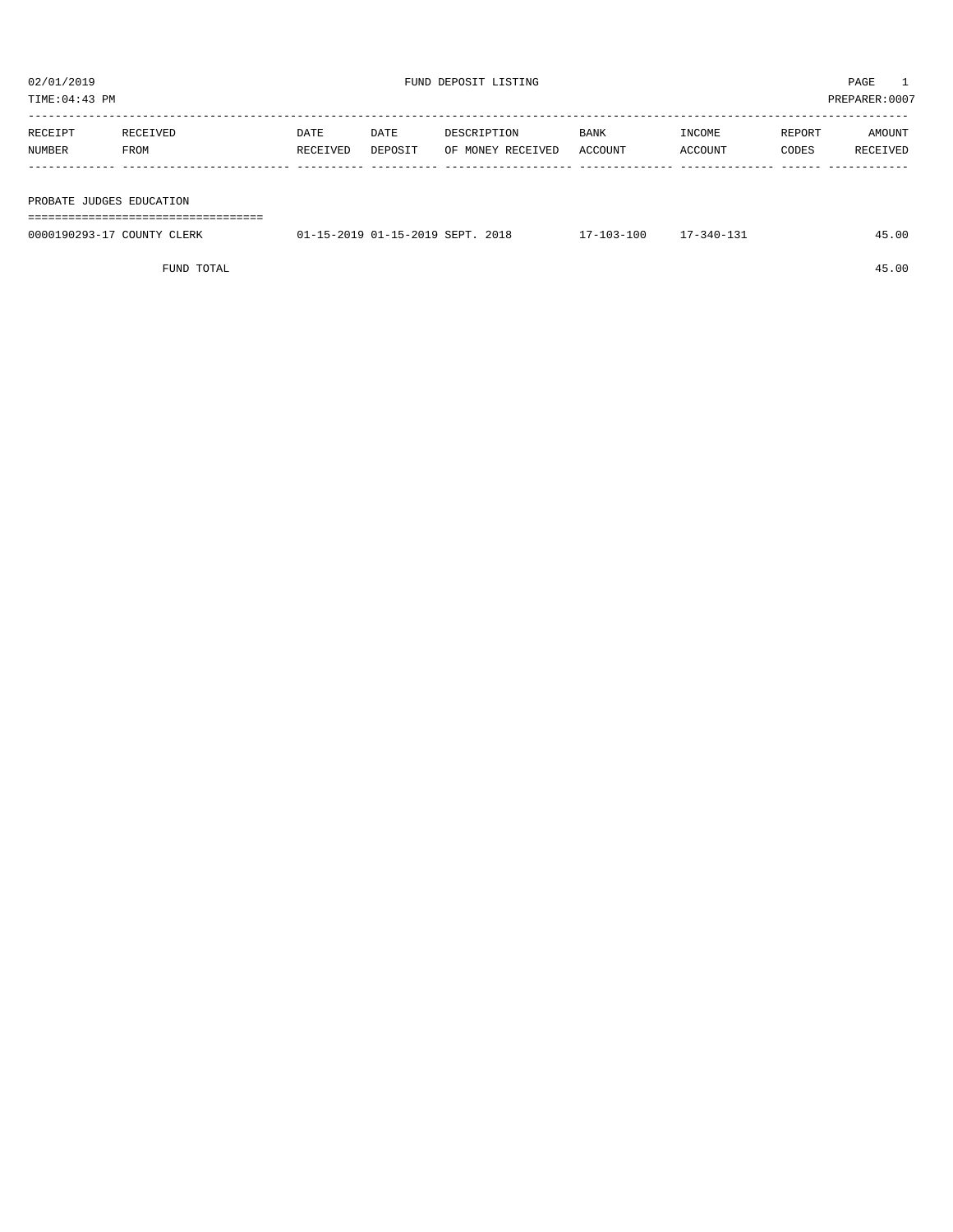| TIME:04:43 PM |                        |          |         |                   |             |         |        | PREPARER: 0007 |  |
|---------------|------------------------|----------|---------|-------------------|-------------|---------|--------|----------------|--|
| RECEIPT       | RECEIVED               | DATE     | DATE    | DESCRIPTION       | <b>BANK</b> | INCOME  | REPORT | AMOUNT         |  |
| NUMBER        | FROM                   | RECEIVED | DEPOSIT | OF MONEY RECEIVED | ACCOUNT     | ACCOUNT | CODES  | RECEIVED       |  |
|               |                        |          |         |                   |             |         |        |                |  |
|               |                        |          |         |                   |             |         |        |                |  |
|               | CO.CLERK RECORD MNGMT. |          |         |                   |             |         |        |                |  |
|               |                        |          |         |                   |             |         |        |                |  |

| 0000190269-04 LEGEND BANK  | 01-07-2019 01-07-2019 DEC. 2018 INTEREST 18-103-100 |                  | $18 - 360 - 100$ | 5.17     |
|----------------------------|-----------------------------------------------------|------------------|------------------|----------|
| 0000190293-18 COUNTY CLERK | 01-15-2019 01-15-2019 SEPT. 2018                    | $18 - 103 - 100$ | $18 - 370 - 133$ | 5,997.70 |

FUND TOTAL  $6,002.87$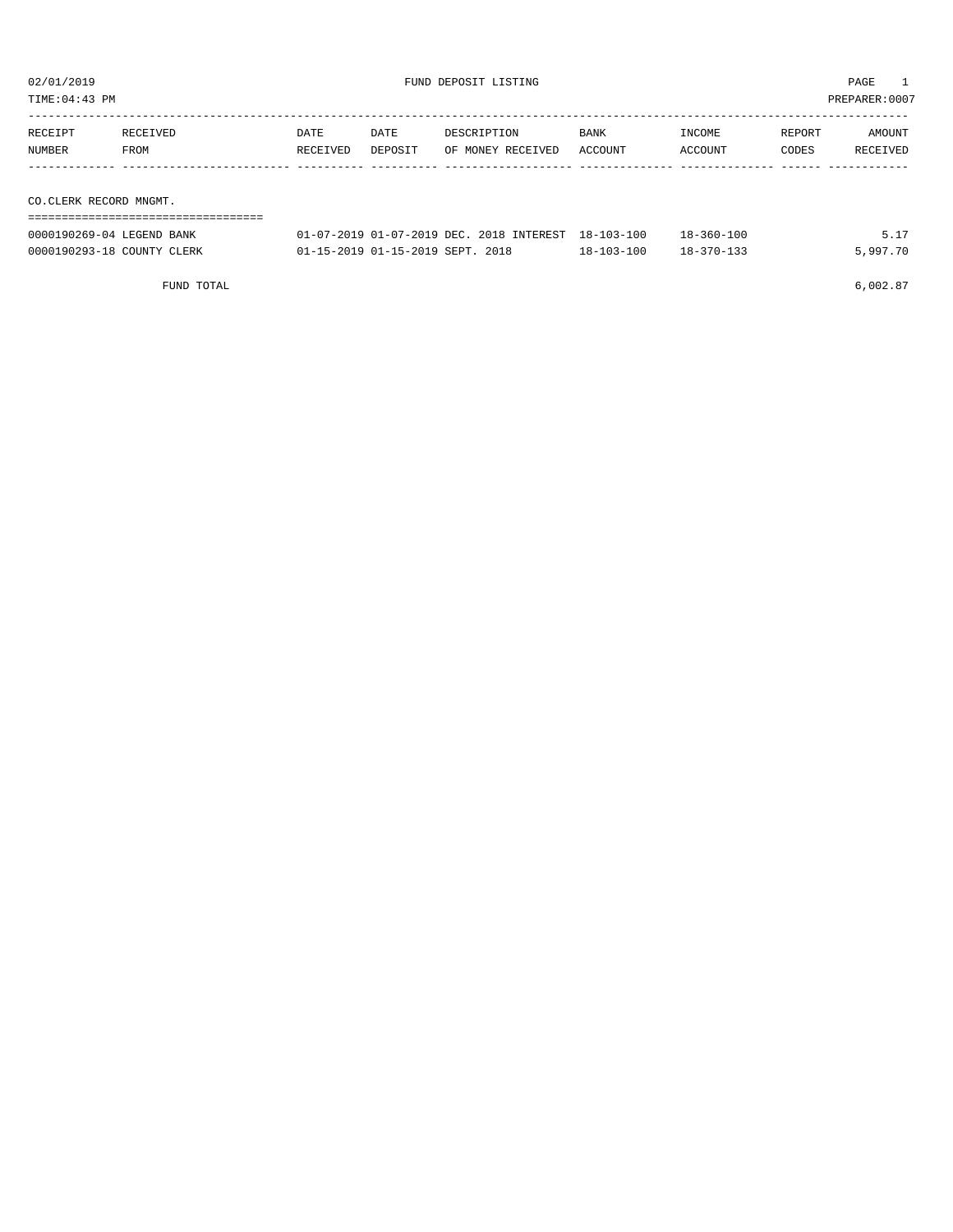| TIME: 04: 43 PM<br>PREPARER: 0007 |                         |                  |                 |                                  |                 |                   |                 |                    |  |
|-----------------------------------|-------------------------|------------------|-----------------|----------------------------------|-----------------|-------------------|-----------------|--------------------|--|
| RECEIPT<br>NUMBER                 | RECEIVED<br>FROM        | DATE<br>RECEIVED | DATE<br>DEPOSIT | DESCRIPTION<br>OF MONEY RECEIVED | BANK<br>ACCOUNT | INCOME<br>ACCOUNT | REPORT<br>CODES | AMOUNT<br>RECEIVED |  |
|                                   |                         |                  |                 |                                  |                 |                   |                 |                    |  |
|                                   | DIST.CLK.RECORDS MNGMT. |                  |                 |                                  |                 |                   |                 |                    |  |
|                                   |                         |                  |                 |                                  |                 |                   |                 |                    |  |

| 0000190269-05 LEGEND BANK    | 01-07-2019 01-07-2019 DEC, 2018 INTEREST 19-103-100 |                  | $19 - 360 - 100$ | .05    |
|------------------------------|-----------------------------------------------------|------------------|------------------|--------|
| 0000190281-14 DISTRICT CLERK | 01-11-2019 01-11-2019 DEC. 1-31, 2018               | $19 - 103 - 100$ | $19 - 370 - 136$ | 146.11 |

FUND TOTAL 147.16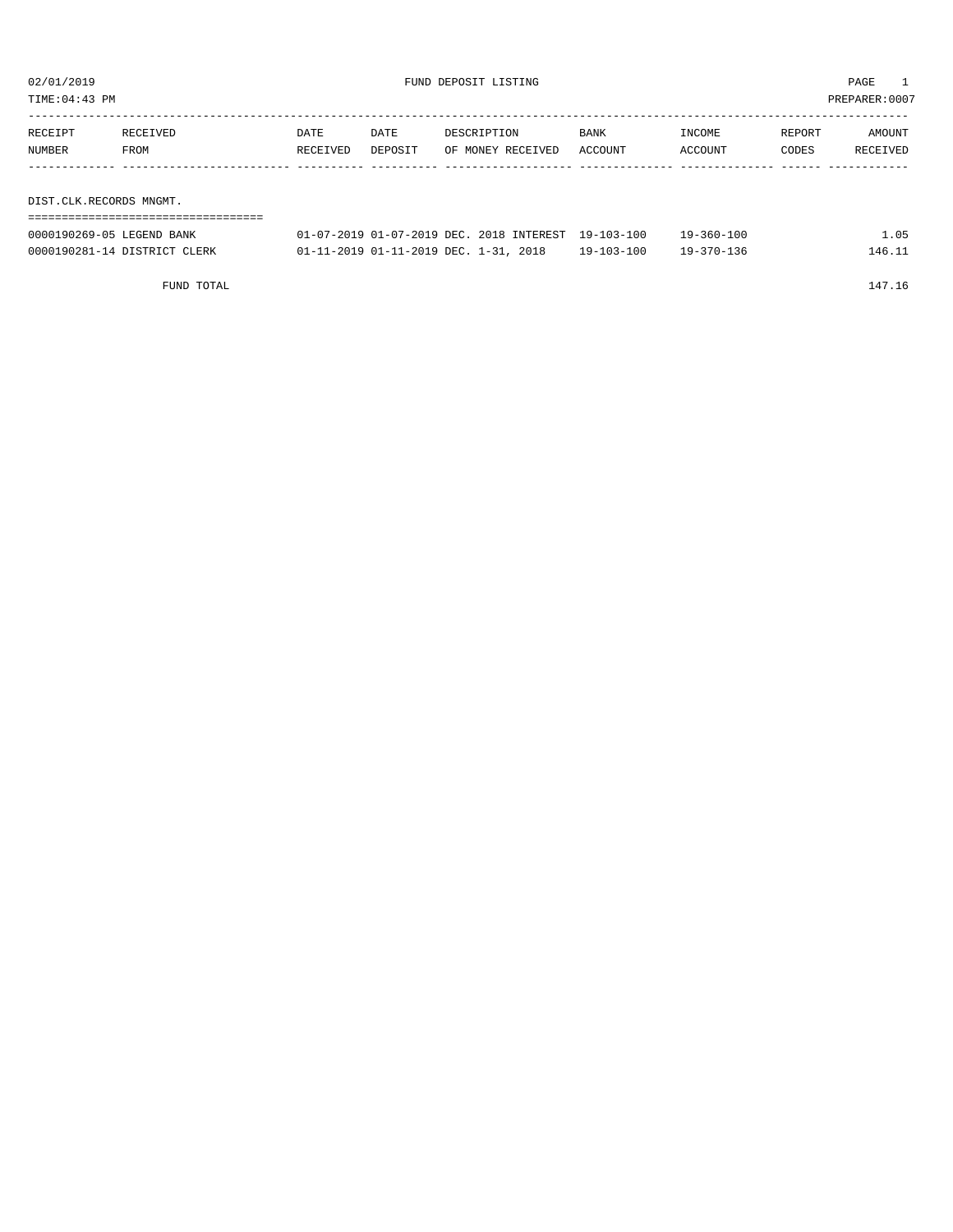| TIME: 04: 43 PM           |                              |          |                                          |             |                   |                  |                  |        | PREPARER:0007             |
|---------------------------|------------------------------|----------|------------------------------------------|-------------|-------------------|------------------|------------------|--------|---------------------------|
| RECEIPT                   | RECEIVED                     | DATE     | DATE                                     | DESCRIPTION | OF MONEY RECEIVED | BANK<br>ACCOUNT  | INCOME           | REPORT | AMOUNT<br><b>RECEIVED</b> |
| NUMBER                    | FROM                         | RECEIVED | DEPOSIT                                  |             |                   |                  | ACCOUNT          | CODES  |                           |
| COUNTY OFFICES REC.MNGMT. |                              |          |                                          |             |                   |                  |                  |        |                           |
|                           |                              |          |                                          |             |                   |                  |                  |        |                           |
| 0000190269-06 LEGEND BANK |                              |          | 01-07-2019 01-07-2019 DEC. 2018 INTEREST |             |                   | $20 - 103 - 100$ | $20 - 360 - 100$ |        | 3.93                      |
|                           | 0000190281-15 DISTRICT CLERK |          | 01-11-2019 01-11-2019 DEC. 1-31, 2018    |             |                   | $20 - 103 - 100$ | $20 - 370 - 135$ |        | 351.68                    |

0000190293-19 COUNTY CLERK 01-15-2019 01-15-2019 SEPT. 2018 20-103-100 20-370-135 611.63

FUND TOTAL 967.24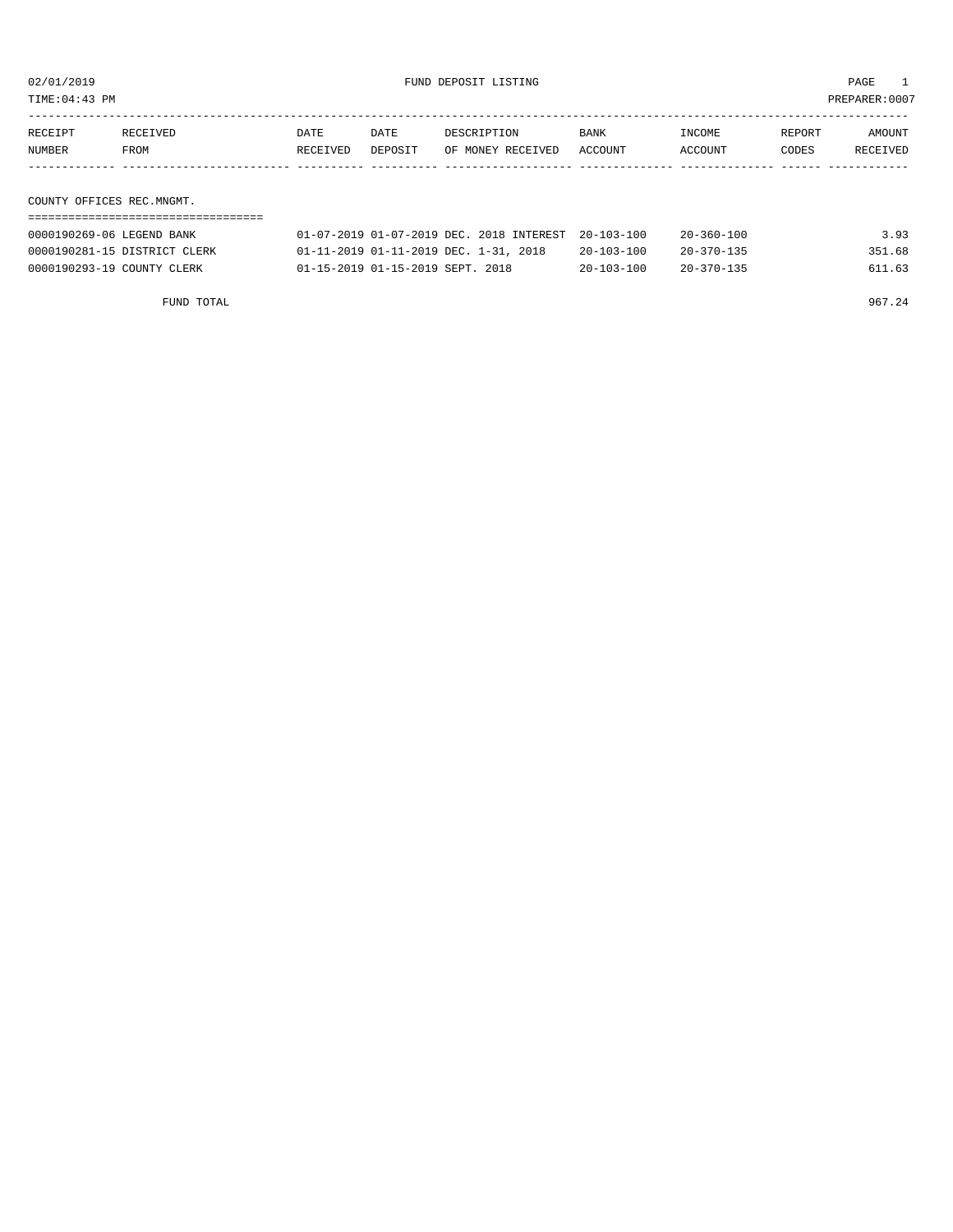#### 02/01/2019 FUND DEPOSIT LISTING PAGE 1

| RECEIPT | <b>RECEIVED</b> | DATE     | DATE    | DESCRIPTION          | <b>BANK</b>    | INCOME  | <b>REPORT</b> | AMOUNT          |
|---------|-----------------|----------|---------|----------------------|----------------|---------|---------------|-----------------|
| NUMBER  | FROM            | RECEIVED | DEPOSIT | RECEIVED<br>OF MONEY | <b>ACCOUNT</b> | ACCOUNT | CODES         | <b>RECEIVED</b> |
|         |                 |          |         |                      |                |         |               |                 |

FANNIN CO. R & B #1 FUND

| ==================================== |                                 |                             |                                                            |                  |                  |            |
|--------------------------------------|---------------------------------|-----------------------------|------------------------------------------------------------|------------------|------------------|------------|
| 0000190247-02 TEXPOOL                |                                 |                             | 01-02-2019 01-02-2019 DEC. 2018 INTEREST 21-103-175        |                  | $21 - 360 - 100$ | 34.61      |
| 0000190255-04 APPRAISAL DISTRICT     | 01-03-2019 01-03-2019 TAXES     |                             |                                                            | $21 - 103 - 100$ | $21 - 310 - 110$ | 34,438.89  |
| 0000190255-10 APPRAISAL DISTRICT     | 01-03-2019 01-03-2019 TAXES     |                             |                                                            | $21 - 103 - 100$ | $21 - 310 - 120$ | 198.89     |
| 0000190256-14 JP PCT. # 1            |                                 |                             | 01-03-2019 01-03-2019 SEPT. 2018                           | $21 - 103 - 100$ | $21 - 350 - 455$ | 579.93     |
| 0000190257-15 JP PCT. # 1            | 01-03-2019 01-03-2019 OCT. 2018 |                             |                                                            | $21 - 103 - 100$ | $21 - 350 - 455$ | 710.04     |
| 0000190258-14 JP PCT. # 1            | 01-03-2019 01-03-2019 NOV. 2018 |                             |                                                            | $21 - 103 - 100$ | $21 - 350 - 455$ | 357.77     |
| 0000190264-02 TAX A/C                |                                 |                             | 01-07-2019 01-07-2019 WEEK OF 12/28/18                     | $21 - 103 - 100$ | $21 - 321 - 300$ | 939.52     |
| 0000190265-02 TAX A/C                |                                 |                             | 01-07-2019 01-07-2019 WEEK OF 12/21/18                     | $21 - 103 - 100$ | $21 - 321 - 300$ | 20.38      |
| 0000190266-02 TAX A/C                |                                 |                             | 01-07-2019 01-07-2019 WEEK OF 12/21/18                     | $21 - 103 - 100$ | $21 - 321 - 300$ | 994.54     |
| 0000190269-07 LEGEND BANK            |                                 |                             | 01-07-2019 01-07-2019 DEC. 2018 INTEREST 21-103-100        |                  | $21 - 360 - 100$ | 7.76       |
| 0000190274-03 APPRAISAL DISTRICT     | 01-10-2019 01-10-2019 TAXES     |                             |                                                            | $21 - 103 - 100$ | $21 - 310 - 110$ | 14,348.87  |
| 0000190274-09 APPRAISAL DISTRICT     | 01-10-2019 01-10-2019 TAXES     |                             |                                                            | $21 - 103 - 100$ | $21 - 310 - 120$ | 197.01     |
| 0000190276-02 TAX A/C                |                                 |                             | $01-10-2019$ $01-10-2019$ $01/04/19$ - SLPIT WE 21-103-100 |                  | $21 - 321 - 300$ | 1,402.14   |
| 0000190276-06 TAX A/C                |                                 |                             | 01-10-2019 01-10-2019 01/04/19- SPLIT WEE 21-103-100       |                  | $21 - 321 - 200$ | 5,763.95   |
| 0000190279-02 COMPTROLLER            |                                 |                             | 01-11-2019 01-11-2019 NOV. 2018 LOCAL SAL 21-103-100       |                  | $21 - 318 - 160$ | 4,454.45   |
| 0000190281-18 DISTRICT CLERK         |                                 |                             | 01-11-2019 01-11-2019 DEC. 1-31, 2018                      | $21 - 103 - 100$ | $21 - 350 - 450$ | 451.02     |
| 0000190293-21 COUNTY CLERK           |                                 |                             | 01-15-2019 01-15-2019 SEPT. 2018                           | $21 - 103 - 100$ | $21 - 350 - 403$ | 188.25     |
| 0000190295-02 TAX A/C                |                                 |                             | 01-16-2019 01-16-2019 WEEK OF 01/11/19                     | $21 - 103 - 100$ | $21 - 321 - 300$ | 124.32     |
| 0000190295-06 TAX A/C                |                                 |                             | 01-16-2019 01-16-2019 WEEK OF 01/11/19                     | $21 - 103 - 100$ | $21 - 321 - 200$ | 9,765.71   |
| 0000190296-02 TAX A/C                |                                 |                             | 01-16-2019 01-16-2019 WEEK OF 01/04/19                     | $21 - 103 - 100$ | $21 - 321 - 300$ | 2.04       |
| 0000190296-06 TAX A/C                |                                 |                             | 01-16-2019 01-16-2019 WEEK OF 01/04/19                     | $21 - 103 - 100$ | $21 - 321 - 200$ | 171.19     |
| 0000190297-02 TAX A/C                |                                 |                             | 01-16-2019 01-16-2019 WEEK OF 01/11/19                     | $21 - 103 - 100$ | $21 - 321 - 300$ | 1,430.68   |
| 0000190297-06 TAX A/C                |                                 |                             | 01-16-2019 01-16-2019 WEEK OF 01/11/19                     | $21 - 103 - 100$ | $21 - 321 - 200$ | 8,165.38   |
| 0000190304-04 APPRAISAL DISTRICT     |                                 | 01-17-2019 01-17-2019 TAXES |                                                            | $21 - 103 - 100$ | $21 - 310 - 110$ | 39,066.25  |
| 0000190304-10 APPRAISAL DISTRICT     |                                 | 01-17-2019 01-17-2019 TAXES |                                                            | $21 - 103 - 100$ | $21 - 310 - 120$ | 670.22     |
| 0000190305-01 KIRSTIN L. LOGAN       |                                 |                             | 01-18-2019 01-18-2019 CULVERT & GRAVEL                     | $21 - 103 - 100$ | $21 - 370 - 145$ | 565.00     |
| 0000190315-03 APPRAISAL DISTRICT     | 01-24-2019 01-24-2019 TAXES     |                             |                                                            | $21 - 103 - 100$ | $21 - 310 - 110$ | 42, 358.28 |
| 0000190315-09 APPRAISAL DISTRICT     | 01-24-2019 01-24-2019 TAXES     |                             |                                                            | $21 - 103 - 100$ | $21 - 310 - 120$ | 112.26     |
| 0000190316-02 TAX A/C                |                                 |                             | 01-24-2019 01-24-2019 WEEK OF 01/18/19                     | $21 - 103 - 100$ | $21 - 321 - 300$ | 1,267.64   |
| 0000190316-06 TAX A/C                |                                 |                             | 01-24-2019 01-24-2019 WEEK OF 01/18/19                     | $21 - 103 - 100$ | $21 - 321 - 200$ | 7,000.34   |
| 0000190319-02 TAC A/C                |                                 |                             | 01-24-2019 01-24-2019 OVER PAYMENT                         | $21 - 103 - 100$ | $21 - 310 - 110$ | 124.65     |
| 0000190336-02 TAX A/C                |                                 |                             | 01-30-2019 01-30-2019 WEEK OF 01/25/19                     | $21 - 103 - 100$ | $21 - 321 - 300$ | 994.54     |
| 0000190336-06 TAX A/C                |                                 |                             | 01-30-2019 01-30-2019 WEEK OF 01/25/19                     | $21 - 103 - 100$ | $21 - 321 - 200$ | 5,742.49   |
| 0000190339-02 TAX A/C                |                                 |                             | 01-30-2019 01-30-2019 WEEK OF 01/18/19                     | $21 - 103 - 100$ | $21 - 321 - 300$ | 18.34      |
| 0000190339-06 TAX A/C                |                                 |                             | 01-30-2019 01-30-2019 WEEK OF 01/18/19                     | $21 - 103 - 100$ | $21 - 321 - 200$ | 1,143.80   |
| 0000190341-04 APPRAISAL DISTRICT     | 01-31-2019 01-31-2019 TAXES     |                             |                                                            | $21 - 103 - 100$ | $21 - 310 - 110$ | 39,742.29  |
| 0000190341-09 APPRAISAL DISTRICT     |                                 | 01-31-2019 01-31-2019 TAXES |                                                            | $21 - 103 - 100$ | $21 - 310 - 120$ | 2.08       |

FUND TOTAL 223,555.52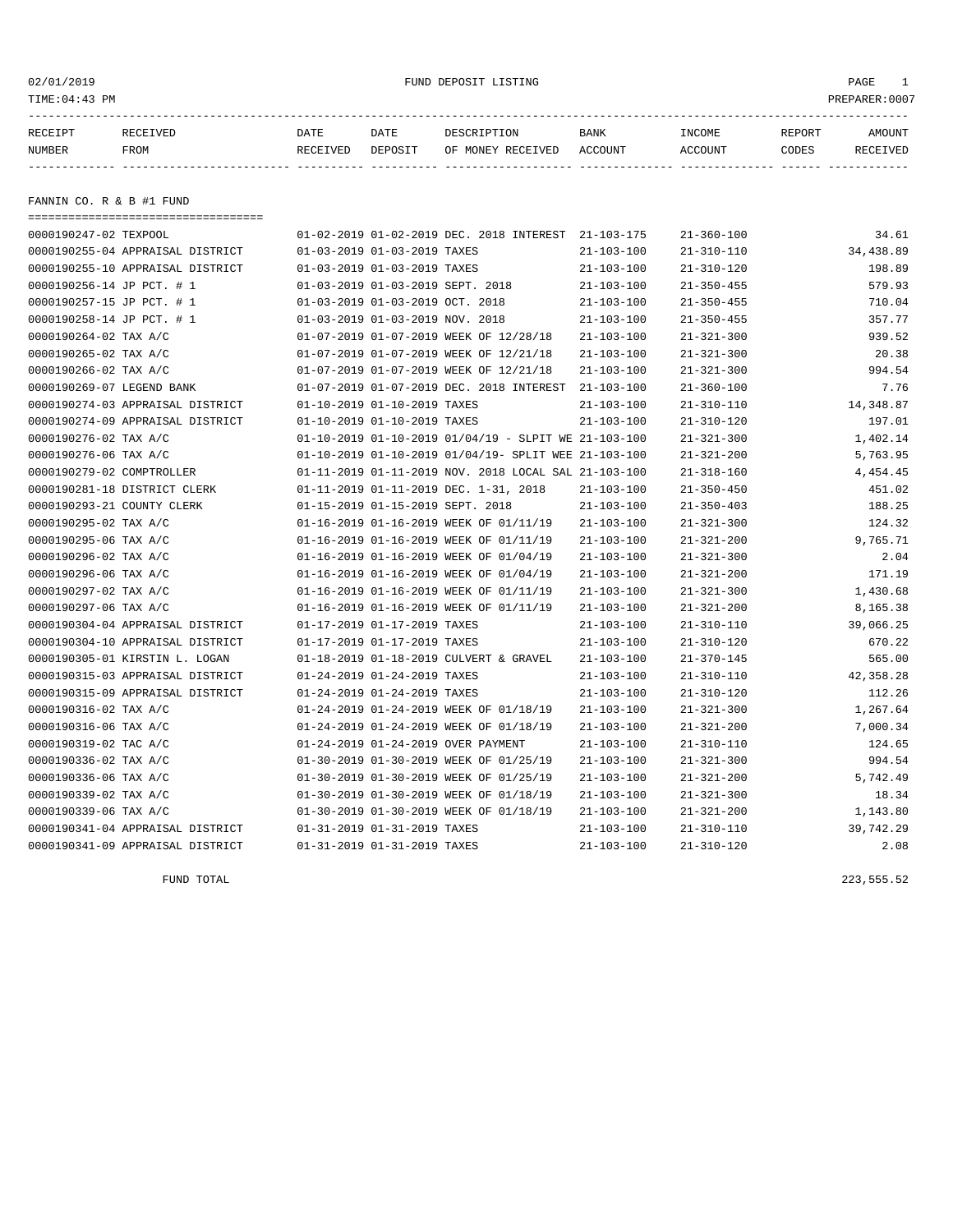02/01/2019 FUND DEPOSIT LISTING PAGE 1

| RECEIPT | <b>RECEIVED</b> | DATE     | DATE    | DESCRIPTION          | <b>BANK</b>    | INCOME  | <b>REPORT</b> | AMOUNT          |
|---------|-----------------|----------|---------|----------------------|----------------|---------|---------------|-----------------|
| NUMBER  | FROM            | RECEIVED | DEPOSIT | RECEIVED<br>OF MONEY | <b>ACCOUNT</b> | ACCOUNT | CODES         | <b>RECEIVED</b> |
|         |                 |          |         |                      |                |         |               |                 |

FANNIN CO. R & B #2 FUND

| ====================================== |                                                            |                  |                  |           |
|----------------------------------------|------------------------------------------------------------|------------------|------------------|-----------|
| 0000190247-03 TEXPOOL                  | 01-02-2019 01-02-2019 DEC. 2018 INTEREST 22-103-175        |                  | $22 - 360 - 100$ | 494.98    |
| 0000190255-05 APPRAISAL DISTRICT       | 01-03-2019 01-03-2019 TAXES                                | $22 - 103 - 100$ | $22 - 310 - 110$ | 40,116.74 |
| 0000190255-11 APPRAISAL DISTRICT       | 01-03-2019 01-03-2019 TAXES                                | $22 - 103 - 100$ | $22 - 310 - 120$ | 231.68    |
| 0000190256-15 JP PCT. # 1              | 01-03-2019 01-03-2019 SEPT. 2018                           | $22 - 103 - 100$ | $22 - 350 - 455$ | 675.55    |
| 0000190257-16 JP PCT. # 1              | 01-03-2019 01-03-2019 OCT. 2018                            | $22 - 103 - 100$ | $22 - 350 - 455$ | 827.10    |
| 0000190258-15 JP PCT. # 1              | 01-03-2019 01-03-2019 NOV. 2018                            | $22 - 103 - 100$ | $22 - 350 - 455$ | 416.76    |
| 0000190264-03 TAX A/C                  | 01-07-2019 01-07-2019 WEEK OF 12/28/18                     | $22 - 103 - 100$ | $22 - 321 - 300$ | 1,094.41  |
| 0000190265-03 TAX A/C                  | 01-07-2019 01-07-2019 WEEK OF 12/21/18                     | $22 - 103 - 100$ | $22 - 321 - 300$ | 23.74     |
| 0000190266-03 TAX A/C                  | 01-07-2019 01-07-2019 WEEK OF 12/21/18                     | $22 - 103 - 100$ | $22 - 321 - 300$ | 1,158.51  |
| 0000190269-08 LEGEND BANK              | 01-07-2019 01-07-2019 DEC. 2018 INTEREST 22-103-100        |                  | $22 - 360 - 100$ | 13.42     |
| 0000190274-04 APPRAISAL DISTRICT       | 01-10-2019 01-10-2019 TAXES                                | $22 - 103 - 100$ | $22 - 310 - 110$ | 16,714.54 |
| 0000190274-10 APPRAISAL DISTRICT       | 01-10-2019 01-10-2019 TAXES                                | $22 - 103 - 100$ | $22 - 310 - 120$ | 229.50    |
| 0000190276-03 TAX A/C                  | $01-10-2019$ $01-10-2019$ $01/04/19$ - SPLIT WE 22-103-100 |                  | $22 - 321 - 300$ | 1,633.31  |
| 0000190276-07 TAX A/C                  | 01-10-2019 01-10-2019 01/04/19- SPLIT WEE 22-103-100       |                  | $22 - 321 - 200$ | 6,714.24  |
| 0000190279-03 COMPTROLLER              | 01-11-2019 01-11-2019 NOV. 2018 LOCAL SAL 22-103-100       |                  | $22 - 318 - 160$ | 5,188.84  |
| 0000190281-19 DISTRICT CLERK           | 01-11-2019 01-11-2019 DEC. 1-31, 2018                      | $22 - 103 - 100$ | $22 - 350 - 450$ | 525.37    |
| 0000190284-01 TYLER L. PANNKUK         | 01-11-2019 01-11-2019 CULVERT                              | $22 - 103 - 100$ | $22 - 370 - 145$ | 594.00    |
| 0000190293-22 COUNTY CLERK             | 01-15-2019 01-15-2019 SEPT. 2018                           | $22 - 103 - 100$ | $22 - 350 - 403$ | 219.28    |
| 0000190295-03 TAX A/C                  | 01-16-2019 01-16-2019 WEEK OF 01/11/19                     | $22 - 103 - 100$ | $22 - 321 - 300$ | 144.81    |
| 0000190295-07 TAX A/C                  | 01-16-2019 01-16-2019 WEEK OF 01/11/19                     | $22 - 103 - 100$ | $22 - 321 - 200$ | 11,375.76 |
| 0000190296-03 TAX A/C                  | 01-16-2019 01-16-2019 WEEK OF 01/04/19                     | $22 - 103 - 100$ | $22 - 321 - 300$ | 2.37      |
| 0000190296-07 TAX A/C                  | 01-16-2019 01-16-2019 WEEK OF 01/04/19                     | $22 - 103 - 100$ | $22 - 321 - 200$ | 199.42    |
| 0000190297-03 TAX A/C                  | 01-16-2019 01-16-2019 WEEK OF 01/11/19                     | $22 - 103 - 100$ | $22 - 321 - 300$ | 1,666.55  |
| 0000190297-07 TAX A/C                  | 01-16-2019 01-16-2019 WEEK OF 01/11/19                     | $22 - 103 - 100$ | $22 - 321 - 200$ | 9,511.58  |
| 0000190304-05 APPRAISAL DISTRICT       | 01-17-2019 01-17-2019 TAXES                                | $22 - 103 - 100$ | $22 - 310 - 110$ | 45,507.01 |
| 0000190304-11 APPRAISAL DISTRICT       | 01-17-2019 01-17-2019 TAXES                                | $22 - 103 - 100$ | $22 - 310 - 120$ | 780.71    |
| 0000190315-04 APPRAISAL DISTRICT       | 01-24-2019 01-24-2019 TAXES                                | $22 - 103 - 100$ | $22 - 310 - 110$ | 49,341.78 |
| 0000190315-10 APPRAISAL DISTRICT       | 01-24-2019 01-24-2019 TAXES                                | $22 - 103 - 100$ | $22 - 310 - 120$ | 130.77    |
| 0000190316-03 TAX A/C                  | 01-24-2019 01-24-2019 WEEK OF 01/18/19                     | $22 - 103 - 100$ | $22 - 321 - 300$ | 1,476.63  |
| 0000190316-07 TAX A/C                  | 01-24-2019 01-24-2019 WEEK OF 01/18/19                     | $22 - 103 - 100$ | $22 - 321 - 200$ | 8,154.47  |
| 0000190319-03 TAC A/C                  | 01-24-2019 01-24-2019 OVER PAYMENT                         | $22 - 103 - 100$ | $22 - 310 - 110$ | 145.21    |
| 0000190325-01 KERRY RAE KELLERMAN      | 01-29-2019 01-29-2019 CULVERT                              | $22 - 103 - 100$ | $22 - 370 - 145$ | 224.10    |
| 0000190326-01 PERFOEMANCE RELOCATION   | 01-29-2019 01-29-2019 CULVERT                              | $22 - 103 - 100$ | $22 - 370 - 145$ | 558.00    |
| 0000190327-01 THOMAS N. BROWN          | 01-29-2019 01-29-2019 CULVERT                              | $22 - 103 - 100$ | $22 - 370 - 145$ | 336.15    |
| 0000190336-03 TAX A/C                  | 01-30-2019 01-30-2019 WEEK OF 01/25/19                     | $22 - 103 - 100$ | $22 - 321 - 300$ | 1,158.51  |
| 0000190336-07 TAX A/C                  | 01-30-2019 01-30-2019 WEEK OF 01/25/19                     | $22 - 103 - 100$ | $22 - 321 - 200$ | 6,689.24  |
| 0000190339-03 TAX A/C                  | 01-30-2019 01-30-2019 WEEK OF 01/18/19                     | $22 - 103 - 100$ | $22 - 321 - 300$ | 21.37     |
| 0000190339-07 TAX A/C                  | 01-30-2019 01-30-2019 WEEK OF 01/18/19                     | $22 - 103 - 100$ | $22 - 321 - 200$ | 1,332.38  |
| 0000190340-01 MICHAEL CHEAKAS          | 01-30-2019 01-30-2019 CULVERT- 3043 CR 49 22-103-100       |                  | $22 - 370 - 145$ | 225.00    |
| 0000190341-05 APPRAISAL DISTRICT       | 01-31-2019 01-31-2019 TAXES                                | $22 - 103 - 100$ | $22 - 310 - 110$ | 46,294.51 |
| 0000190341-10 APPRAISAL DISTRICT       | 01-31-2019 01-31-2019 TAXES                                | $22 - 103 - 100$ | $22 - 310 - 120$ | 2.42      |

FUND TOTAL 262,150.72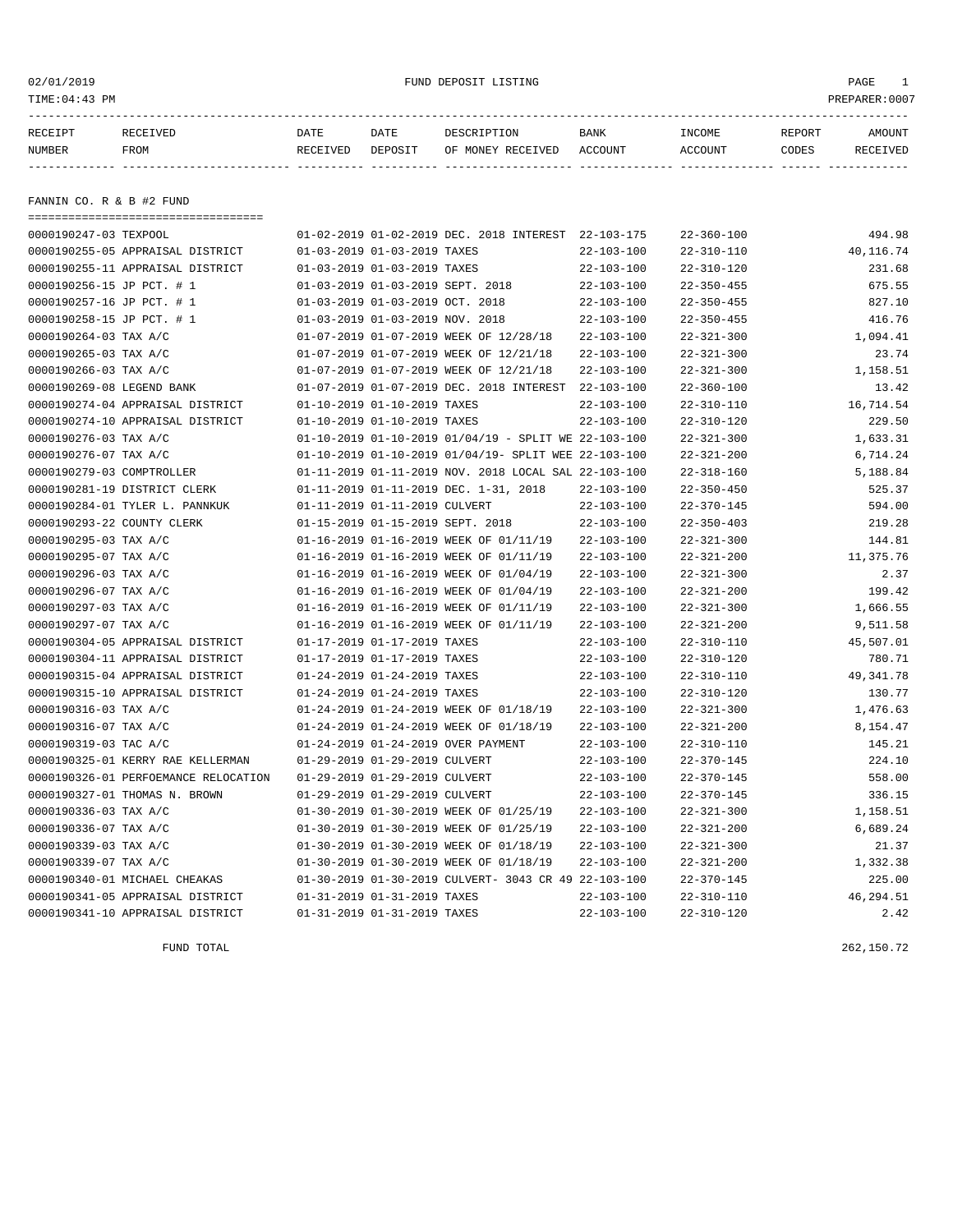02/01/2019 FUND DEPOSIT LISTING PAGE 1

| RECEIPT | <b>RECEIVED</b> | DATE     | DATE    | DESCRIPTION          | <b>BANK</b>    | INCOME  | <b>REPORT</b> | AMOUNT          |
|---------|-----------------|----------|---------|----------------------|----------------|---------|---------------|-----------------|
| NUMBER  | FROM            | RECEIVED | DEPOSIT | RECEIVED<br>OF MONEY | <b>ACCOUNT</b> | ACCOUNT | CODES         | <b>RECEIVED</b> |
|         |                 |          |         |                      |                |         |               |                 |

FANNIN CO. R & B #3 FUND

| ===================================== |                                  |                                                            |                  |                  |            |
|---------------------------------------|----------------------------------|------------------------------------------------------------|------------------|------------------|------------|
| 0000190247-04 TEXPOOL                 |                                  | 01-02-2019 01-02-2019 DEC. 2018 INTEREST 23-103-175        |                  | $23 - 360 - 100$ | 453.66     |
| 0000190255-06 APPRAISAL DISTRICT      | 01-03-2019 01-03-2019 TAXES      |                                                            | $23 - 103 - 100$ | $23 - 310 - 110$ | 60,175.12  |
| 0000190255-12 APPRAISAL DISTRICT      | 01-03-2019 01-03-2019 TAXES      |                                                            | $23 - 103 - 100$ | $23 - 310 - 120$ | 347.51     |
| 0000190256-16 JP PCT. # 1             | 01-03-2019 01-03-2019 SEPT. 2018 |                                                            | $23 - 103 - 100$ | $23 - 350 - 455$ | 1,013.32   |
| 0000190257-17 JP PCT. # 1             | 01-03-2019 01-03-2019 OCT. 2018  |                                                            | $23 - 103 - 100$ | $23 - 350 - 455$ | 1,240.65   |
| 0000190258-16 JP PCT. # 1             | 01-03-2019 01-03-2019 NOV. 2018  |                                                            | $23 - 103 - 100$ | $23 - 350 - 455$ | 625.13     |
| 0000190264-04 TAX A/C                 |                                  | 01-07-2019 01-07-2019 WEEK OF 12/28/18                     | $23 - 103 - 100$ | $23 - 321 - 300$ | 1,641.62   |
| 0000190265-04 TAX A/C                 |                                  | 01-07-2019 01-07-2019 WEEK OF 12/21/18                     | $23 - 103 - 100$ | $23 - 321 - 300$ | 35.61      |
| 0000190266-04 TAX A/C                 |                                  | 01-07-2019 01-07-2019 WEEK OF 12/21/18                     | $23 - 103 - 100$ | $23 - 321 - 300$ | 1,737.77   |
| 0000190269-09 LEGEND BANK             |                                  | 01-07-2019 01-07-2019 DEC. 2018 INTEREST                   | 23-103-100       | $23 - 360 - 100$ | 23.97      |
| 0000190271-01 JUSTIN GAMMONS          | 01-09-2019 01-09-2019 CULVERT    |                                                            | $23 - 103 - 100$ | $23 - 370 - 145$ | 429.90     |
| 0000190274-05 APPRAISAL DISTRICT      | 01-10-2019 01-10-2019 TAXES      |                                                            | $23 - 103 - 100$ | $23 - 310 - 110$ | 25,071.80  |
| 0000190274-11 APPRAISAL DISTRICT      | 01-10-2019 01-10-2019 TAXES      |                                                            | $23 - 103 - 100$ | $23 - 310 - 120$ | 344.24     |
| 0000190276-04 TAX A/C                 |                                  | $01-10-2019$ $01-10-2019$ $01/04/19$ - SPLIT WE 23-103-100 |                  | $23 - 321 - 300$ | 2,449.97   |
| 0000190276-08 TAX A/C                 |                                  | 01-10-2019 01-10-2019 01/04/19- SPLIT WEE 23-103-100       |                  | $23 - 321 - 200$ | 10,071.36  |
| 0000190279-04 COMPTROLLER             |                                  | 01-11-2019 01-11-2019 NOV. 2018 LOCAL SAL 23-103-100       |                  | $23 - 318 - 160$ | 7,783.26   |
| 0000190281-20 DISTRICT CLERK          |                                  | 01-11-2019 01-11-2019 DEC. 1-31, 2018                      | $23 - 103 - 100$ | $23 - 350 - 450$ | 788.06     |
| 0000190290-01 RAYMOND DAUGHERTY       | 01-15-2019 01-15-2019 CULVERT    |                                                            | $23 - 103 - 100$ | $23 - 370 - 145$ | 484.80     |
| 0000190293-23 COUNTY CLERK            | 01-15-2019 01-15-2019 SEPT. 2018 |                                                            | $23 - 103 - 100$ | $23 - 350 - 403$ | 328.92     |
| 0000190295-04 TAX A/C                 |                                  | 01-16-2019 01-16-2019 WEEK OF 01/11/19                     | $23 - 103 - 100$ | $23 - 321 - 300$ | 217.22     |
| 0000190295-08 TAX A/C                 |                                  | 01-16-2019 01-16-2019 WEEK OF 01/11/19                     | $23 - 103 - 100$ | $23 - 321 - 200$ | 17,063.64  |
| 0000190296-04 TAX A/C                 |                                  | 01-16-2019 01-16-2019 WEEK OF 01/04/19                     | $23 - 103 - 100$ | $23 - 321 - 300$ | 3.56       |
| 0000190296-08 TAX A/C                 |                                  | 01-16-2019 01-16-2019 WEEK OF 01/04/19                     | $23 - 103 - 100$ | $23 - 321 - 200$ | 299.12     |
| 0000190297-04 TAX A/C                 |                                  | 01-16-2019 01-16-2019 WEEK OF 01/11/19                     | $23 - 103 - 100$ | $23 - 321 - 300$ | 2,499.82   |
| 0000190297-08 TAX A/C                 |                                  | 01-16-2019 01-16-2019 WEEK OF 01/11/19                     | $23 - 103 - 100$ | $23 - 321 - 200$ | 14,267.37  |
| 0000190303-01 CITY OF HONEY GROVE     | 01-17-2019 01-17-2019 FUEL       |                                                            | $23 - 103 - 100$ | $23 - 370 - 145$ | 136.56     |
| 0000190304-06 APPRAISAL DISTRICT      | 01-17-2019 01-17-2019 TAXES      |                                                            | $23 - 103 - 100$ | $23 - 310 - 110$ | 68,260.51  |
| 0000190304-12 APPRAISAL DISTRICT      | 01-17-2019 01-17-2019 TAXES      |                                                            | $23 - 103 - 100$ | $23 - 310 - 120$ | 1,171.07   |
| 0000190315-05 APPRAISAL DISTRICT      | 01-24-2019 01-24-2019 TAXES      |                                                            | $23 - 103 - 100$ | $23 - 310 - 110$ | 74,012.67  |
| 0000190315-11 APPRAISAL DISTRICT      | 01-24-2019 01-24-2019 TAXES      |                                                            | $23 - 103 - 100$ | $23 - 310 - 120$ | 196.15     |
| 0000190316-04 TAX A/C                 |                                  | 01-24-2019 01-24-2019 WEEK OF 01/18/19                     | $23 - 103 - 100$ | $23 - 321 - 300$ | 2,214.94   |
| 0000190316-08 TAX A/C                 |                                  | 01-24-2019 01-24-2019 WEEK OF 01/18/19                     | $23 - 103 - 100$ | $23 - 321 - 200$ | 12,231.70  |
| 0000190319-04 TAC A/C                 |                                  | 01-24-2019 01-24-2019 OVER PAYMENT                         | $23 - 103 - 100$ | $23 - 310 - 110$ | 217.82     |
| 0000190336-04 TAX A/C                 |                                  | 01-30-2019 01-30-2019 WEEK OF 01/25/19                     | $23 - 103 - 100$ | $23 - 321 - 300$ | 1,737.77   |
| 0000190336-08 TAX A/C                 |                                  | 01-30-2019 01-30-2019 WEEK OF 01/25/19                     | $23 - 103 - 100$ | $23 - 321 - 200$ | 10,033.87  |
| 0000190339-04 TAX A/C                 |                                  | 01-30-2019 01-30-2019 WEEK OF 01/18/19                     | $23 - 103 - 100$ | $23 - 321 - 300$ | 32.05      |
| 0000190339-08 TAX A/C                 |                                  | 01-30-2019 01-30-2019 WEEK OF 01/18/19                     | $23 - 103 - 100$ | $23 - 321 - 200$ | 1,998.56   |
| 0000190341-06 APPRAISAL DISTRICT      | 01-31-2019 01-31-2019 TAXES      |                                                            | $23 - 103 - 100$ | $23 - 310 - 110$ | 69, 441.76 |
| 0000190341-11 APPRAISAL DISTRICT      | 01-31-2019 01-31-2019 TAXES      |                                                            | $23 - 103 - 100$ | $23 - 310 - 120$ | 3.63       |

FUND TOTAL 391,086.46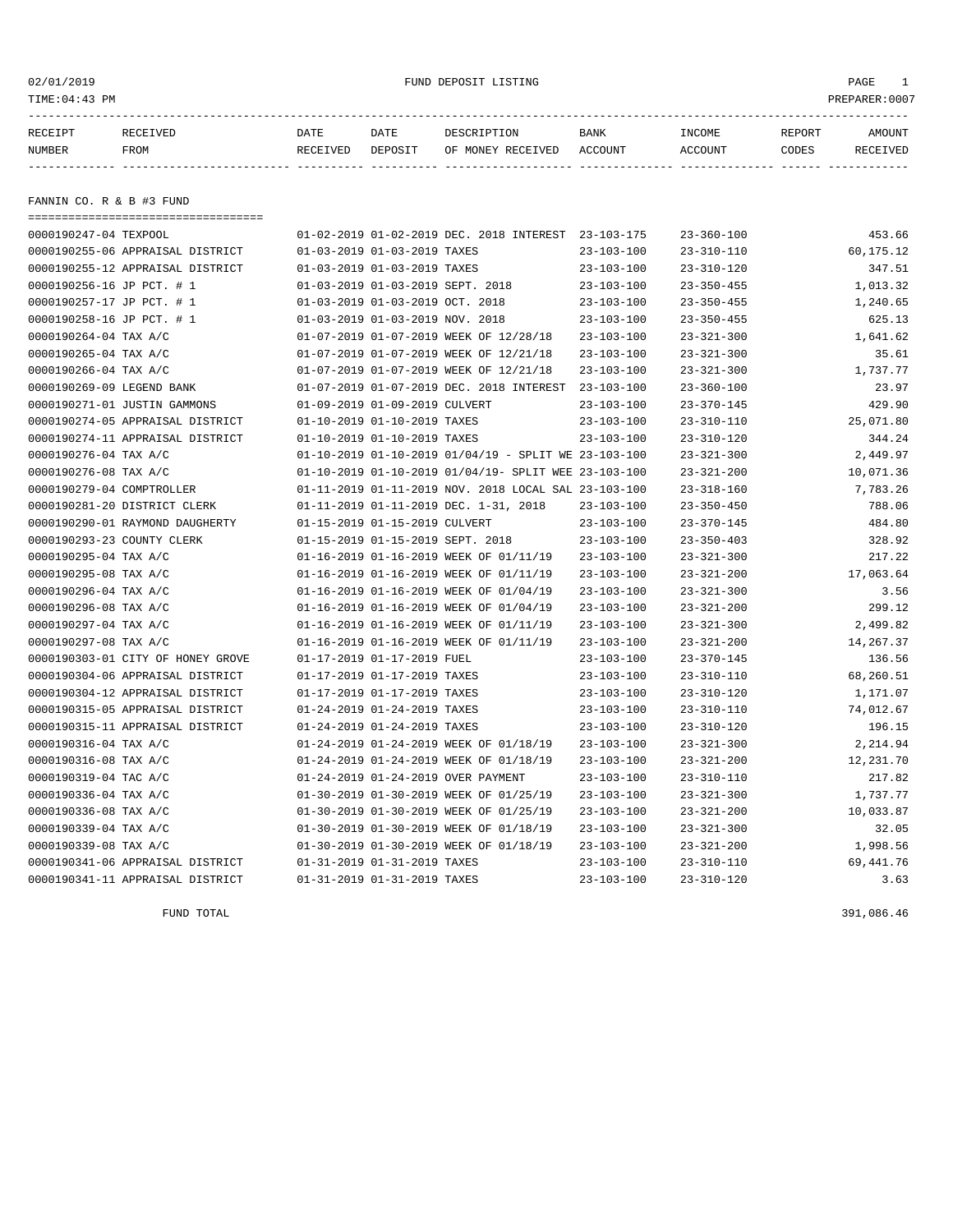#### 02/01/2019 FUND DEPOSIT LISTING PAGE 1

| RECEIPT | <b>RECEIVED</b> | DATE            | DATE    | DESCRIPTION       | <b>BANK</b> | <b>TNCOME</b> | REPORT | AMOUNT          |
|---------|-----------------|-----------------|---------|-------------------|-------------|---------------|--------|-----------------|
| NUMBER  | FROM            | <b>RECEIVED</b> | DEPOSIT | OF MONEY RECEIVED | ACCOUNT     | ACCOUNT       | CODES  | <b>RECEIVED</b> |
|         |                 |                 |         |                   |             |               |        |                 |

FANNIN CO. R & B #4 FUND

| ===================================== |                                                            |                  |                  |            |
|---------------------------------------|------------------------------------------------------------|------------------|------------------|------------|
| 0000190247-05 TEXPOOL                 | 01-02-2019 01-02-2019 DEC. 2018 INTEREST 24-103-175        |                  | $24 - 360 - 100$ | 202.89     |
| 0000190255-07 APPRAISAL DISTRICT      | 01-03-2019 01-03-2019 TAXES                                | $24 - 103 - 100$ | $24 - 310 - 110$ | 34, 253.01 |
| 0000190255-13 APPRAISAL DISTRICT      | 01-03-2019 01-03-2019 TAXES                                | $24 - 103 - 100$ | $24 - 310 - 120$ | 197.81     |
| 0000190256-17 JP PCT. # 1             | 01-03-2019 01-03-2019 SEPT. 2018                           | $24 - 103 - 100$ | $24 - 350 - 455$ | 576.80     |
| 0000190257-18 JP PCT. # 1             | 01-03-2019 01-03-2019 OCT. 2018                            | $24 - 103 - 100$ | $24 - 350 - 455$ | 706.21     |
| 0000190258-17 JP PCT. # 1             | 01-03-2019 01-03-2019 NOV. 2018                            | $24 - 103 - 100$ | $24 - 350 - 455$ | 355.84     |
| 0000190264-05 TAX A/C                 | 01-07-2019 01-07-2019 WEEK OF 12/28/18                     | $24 - 103 - 100$ | $24 - 321 - 300$ | 934.45     |
| 0000190265-05 TAX A/C                 | 01-07-2019 01-07-2019 WEEK OF 12/21/18                     | 24-103-100       | $24 - 321 - 300$ | 20.27      |
| 0000190266-05 TAX A/C                 | 01-07-2019 01-07-2019 WEEK OF 12/21/18                     | $24 - 103 - 100$ | $24 - 321 - 300$ | 989.18     |
| 0000190269-10 LEGEND BANK             | 01-07-2019 01-07-2019 DEC. 2018 INTEREST 24-103-100        |                  | $24 - 360 - 100$ | 11.69      |
| 0000190274-06 APPRAISAL DISTRICT      | 01-10-2019 01-10-2019 TAXES                                | $24 - 103 - 100$ | $24 - 310 - 110$ | 14, 271.43 |
| 0000190274-12 APPRAISAL DISTRICT      | 01-10-2019 01-10-2019 TAXES                                | $24 - 103 - 100$ | $24 - 310 - 120$ | 195.95     |
| 0000190276-05 TAX A/C                 | $01-10-2019$ $01-10-2019$ $01/04/19$ - SPLIT WE 24-103-100 |                  | $24 - 321 - 300$ | 1,394.58   |
| 0000190276-09 TAX A/C                 | 01-10-2019 01-10-2019 01/04/19- SPLIT WEE 24-103-100       |                  | $24 - 321 - 200$ | 5,732.84   |
| 0000190279-05 COMPTROLLER             | 01-11-2019 01-11-2019 NOV. 2018 LOCAL SAL 24-103-100       |                  | $24 - 318 - 160$ | 4,430.40   |
| 0000190281-21 DISTRICT CLERK          | 01-11-2019 01-11-2019 DEC. 1-31, 2018                      | $24 - 103 - 100$ | $24 - 350 - 450$ | 448.58     |
| 0000190293-24 COUNTY CLERK            | 01-15-2019 01-15-2019 SEPT. 2018                           | $24 - 103 - 100$ | $24 - 350 - 403$ | 187.23     |
| 0000190295-05 TAX A/C                 | 01-16-2019 01-16-2019 WEEK OF 01/11/19                     | $24 - 103 - 100$ | $24 - 321 - 300$ | 123.65     |
| 0000190295-09 TAX A/C                 | 01-16-2019 01-16-2019 WEEK OF 01/11/19                     | $24 - 103 - 100$ | $24 - 321 - 200$ | 9,712.99   |
| 0000190296-05 TAX A/C                 | 01-16-2019 01-16-2019 WEEK OF 01/04/19                     | $24 - 103 - 100$ | $24 - 321 - 300$ | 2.03       |
| 0000190296-09 TAX A/C                 | 01-16-2019 01-16-2019 WEEK OF 01/04/19                     | $24 - 103 - 100$ | $24 - 321 - 200$ | 170.27     |
| 0000190297-05 TAX A/C                 | 01-16-2019 01-16-2019 WEEK OF 01/11/19                     | $24 - 103 - 100$ | $24 - 321 - 300$ | 1,422.95   |
| 0000190297-09 TAX A/C                 | 01-16-2019 01-16-2019 WEEK OF 01/11/19                     | $24 - 103 - 100$ | $24 - 321 - 200$ | 8,121.31   |
| 0000190304-07 APPRAISAL DISTRICT      | 01-17-2019 01-17-2019 TAXES                                | $24 - 103 - 100$ | $24 - 310 - 110$ | 38,855.40  |
| 0000190304-13 APPRAISAL DISTRICT      | 01-17-2019 01-17-2019 TAXES                                | $24 - 103 - 100$ | $24 - 310 - 120$ | 666.60     |
| 0000190315-06 APPRAISAL DISTRICT      | 01-24-2019 01-24-2019 TAXES                                | $24 - 103 - 100$ | $24 - 310 - 110$ | 42, 129.65 |
| 0000190315-12 APPRAISAL DISTRICT      | 01-24-2019 01-24-2019 TAXES                                | $24 - 103 - 100$ | $24 - 310 - 120$ | 111.66     |
| 0000190316-05 TAX A/C                 | 01-24-2019 01-24-2019 WEEK OF 01/18/19                     | $24 - 103 - 100$ | $24 - 321 - 300$ | 1,260.79   |
| 0000190316-09 TAX A/C                 | 01-24-2019 01-24-2019 WEEK OF 01/18/19                     | 24-103-100       | $24 - 321 - 200$ | 6,962.56   |
| 0000190319-05 TAC A/C                 | 01-24-2019 01-24-2019 OVER PAYMENT                         | $24 - 103 - 100$ | $24 - 310 - 110$ | 123.99     |
| 0000190336-05 TAX A/C                 | 01-30-2019 01-30-2019 WEEK OF 01/25/19                     | $24 - 103 - 100$ | $24 - 321 - 300$ | 989.18     |
| 0000190336-09 TAX A/C                 | 01-30-2019 01-30-2019 WEEK OF 01/25/19                     | $24 - 103 - 100$ | $24 - 321 - 200$ | 5,711.50   |
| 0000190339-05 TAX A/C                 | 01-30-2019 01-30-2019 WEEK OF 01/18/19                     | $24 - 103 - 100$ | $24 - 321 - 300$ | 18.24      |
| 0000190339-09 TAX A/C                 | 01-30-2019 01-30-2019 WEEK OF 01/18/19                     | $24 - 103 - 100$ | $24 - 321 - 200$ | 1,137.63   |
| 0000190341-07 APPRAISAL DISTRICT      | 01-31-2019 01-31-2019 TAXES                                | $24 - 103 - 100$ | $24 - 310 - 110$ | 39,527.79  |
| 0000190341-12 APPRAISAL DISTRICT      | 01-31-2019 01-31-2019 TAXES                                | $24 - 103 - 100$ | $24 - 310 - 120$ | 2.06       |

FUND TOTAL 221,959.41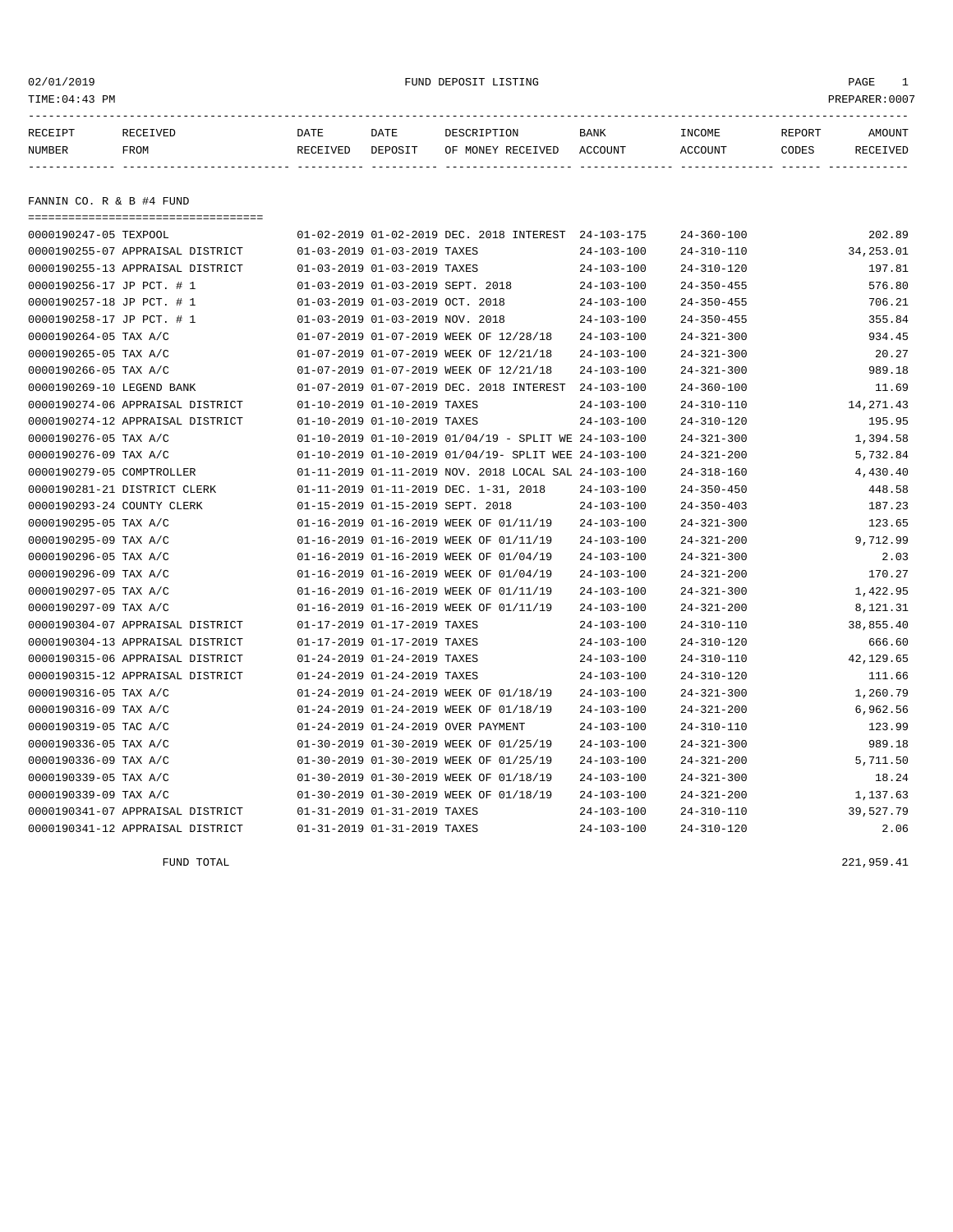TIME:04:43 PM PREPARER:0007

| RECEIPT | RECEIVED    | DATE     | DATE    | DESCRIPTION       | <b>BANK</b> | INCOME  | REPORT | AMOUNT   |
|---------|-------------|----------|---------|-------------------|-------------|---------|--------|----------|
| NUMBER  | <b>FROM</b> | RECEIVED | DEPOSIT | OF MONEY RECEIVED | ACCOUNT     | ACCOUNT | CODES  | RECEIVED |
|         |             |          |         |                   |             |         |        |          |
|         |             |          |         |                   |             |         |        |          |

### J.P.#1 JUST.CT.TECHNOLOGY

| 0000190256-13 JP PCT. # 1 | 01-03-2019 01-03-2019 SEPT. 2018         | 26-103-100       | 26-370-455       | 148.85 |
|---------------------------|------------------------------------------|------------------|------------------|--------|
| 0000190257-14 JP PCT. # 1 | 01-03-2019 01-03-2019 OCT. 2018          | $26 - 103 - 100$ | $26 - 370 - 455$ | 212.00 |
| 0000190258-13 JP PCT. # 1 | 01-03-2019 01-03-2019 NOV. 2018          | $26 - 103 - 100$ | $26 - 370 - 455$ | 124.32 |
| 0000190269-11 LEGEND BANK | 01-07-2019 01-07-2019 DEC. 2018 INTEREST | $26 - 103 - 100$ | $26 - 360 - 100$ | 4.21   |

FUND TOTAL 489.38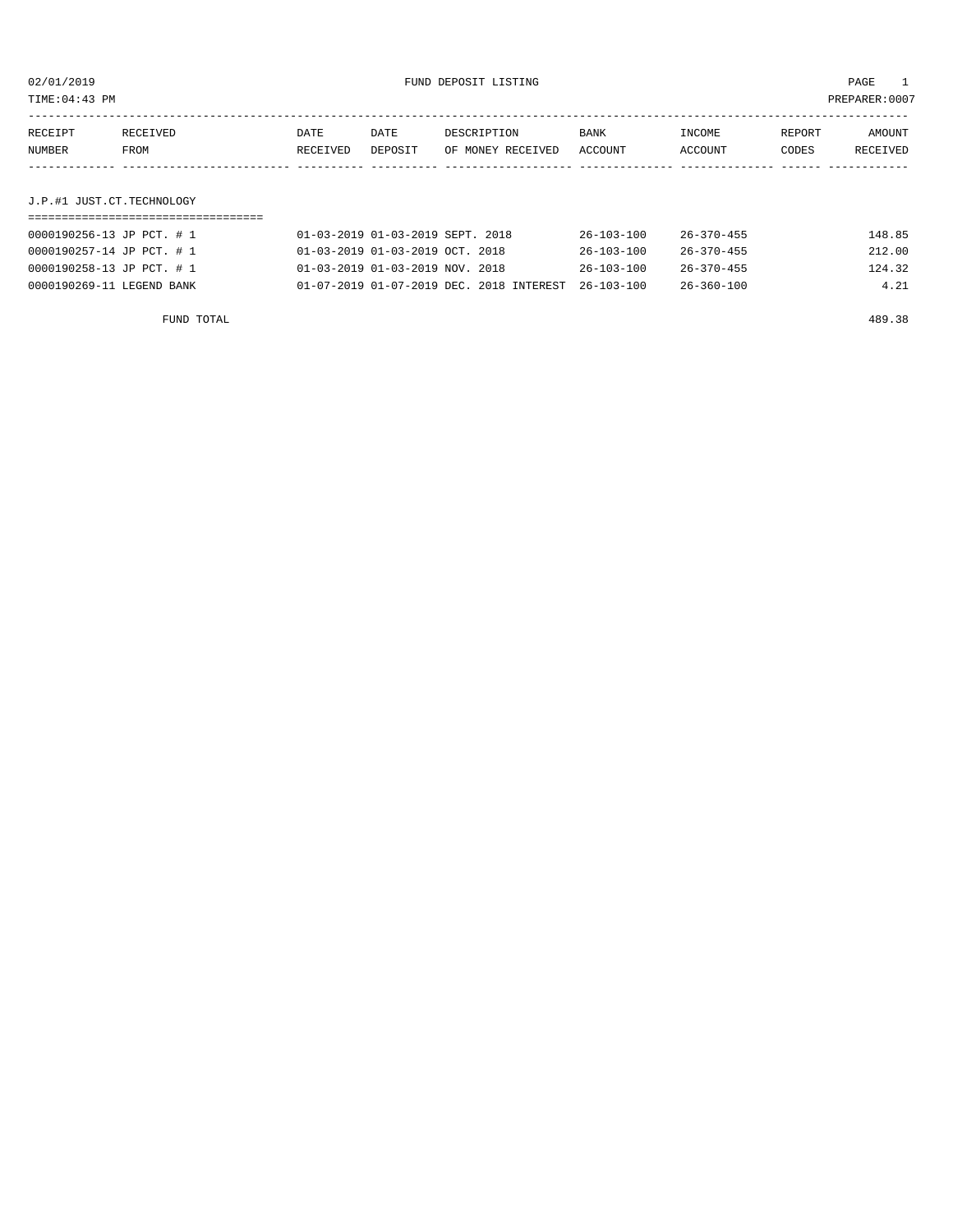TIME:04:43 PM PREPARER:0007

| RECEIPT | RECEIVED | DATE     | DATE    | DESCRIPTION       | <b>BANK</b> | INCOME  | REPORT | AMOUNT   |
|---------|----------|----------|---------|-------------------|-------------|---------|--------|----------|
| NUMBER  | FROM     | RECEIVED | DEPOSIT | OF MONEY RECEIVED | ACCOUNT     | ACCOUNT | CODES  | RECEIVED |
|         |          |          |         |                   |             |         |        |          |

J.P.#2 JUST.CT.TECHNOLOGY

===================================

| 0000190269-12 LEGEND BANK | $01-07-2019$ $01-07-2019$ DEC, $2018$ INTEREST $27-103-100$ |  | :7-360-100 | 86. ر |
|---------------------------|-------------------------------------------------------------|--|------------|-------|
|                           |                                                             |  |            |       |

FUND TOTAL 0.86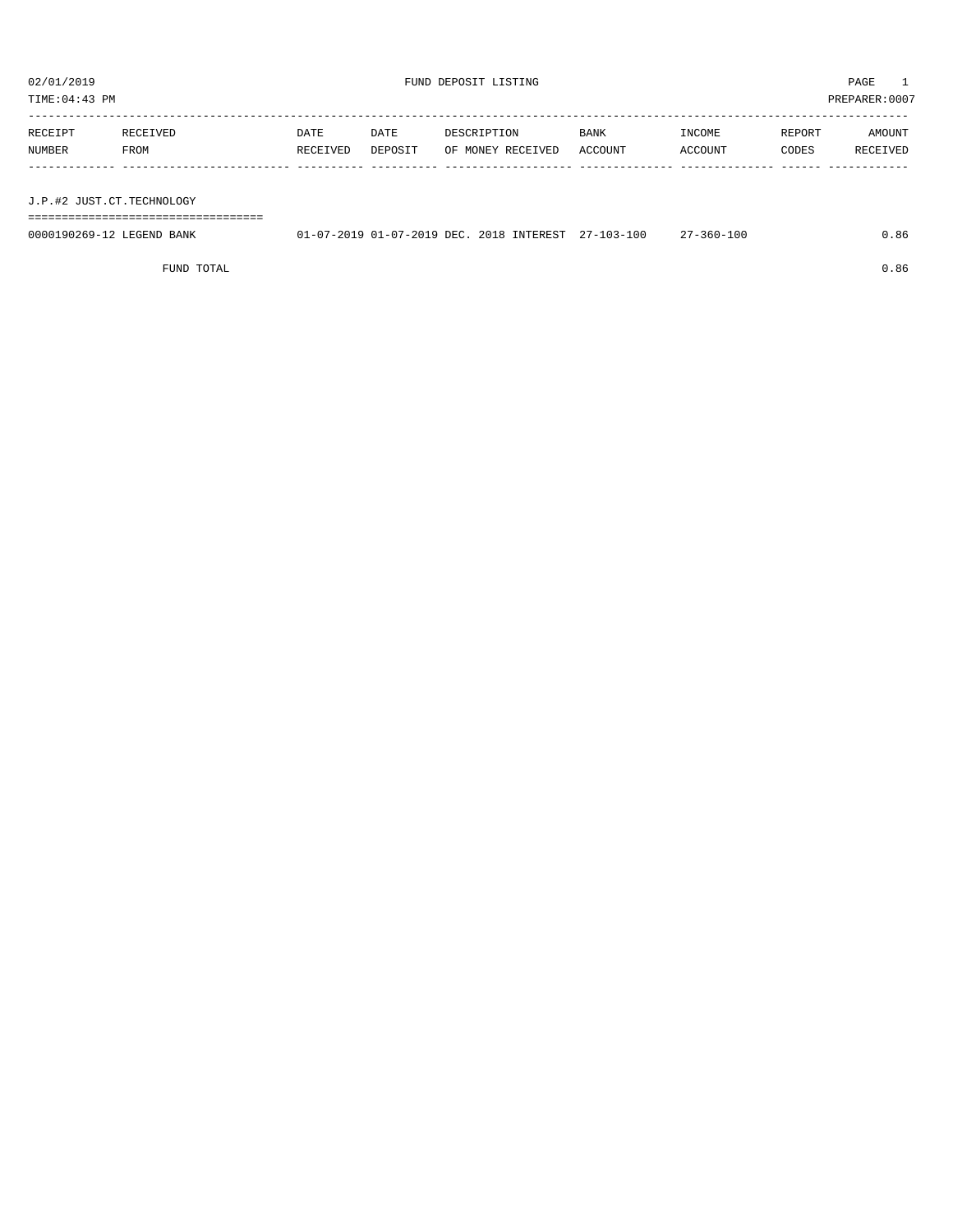TIME:04:43 PM PREPARER:0007

| RECEIPT | RECEIVED | DATE     | DATE    | DESCRIPTION       | BANK    | INCOME  | REPORT | AMOUNT   |
|---------|----------|----------|---------|-------------------|---------|---------|--------|----------|
| NUMBER  | FROM     | RECEIVED | DEPOSIT | OF MONEY RECEIVED | ACCOUNT | ACCOUNT | CODES  | RECEIVED |
|         |          |          |         |                   |         |         |        |          |
|         |          |          |         |                   |         |         |        |          |

J.P.#3 JUST.CT.TECHNOLOGY

===================================

| 0000190269-13 LEGEND BANK | 01-07-2019 01-07-2019 DEC. 2018 INTEREST 28-103-100 |  | 28-360-100 | 0.47 |
|---------------------------|-----------------------------------------------------|--|------------|------|
|                           |                                                     |  |            |      |

FUND TOTAL  $0.47$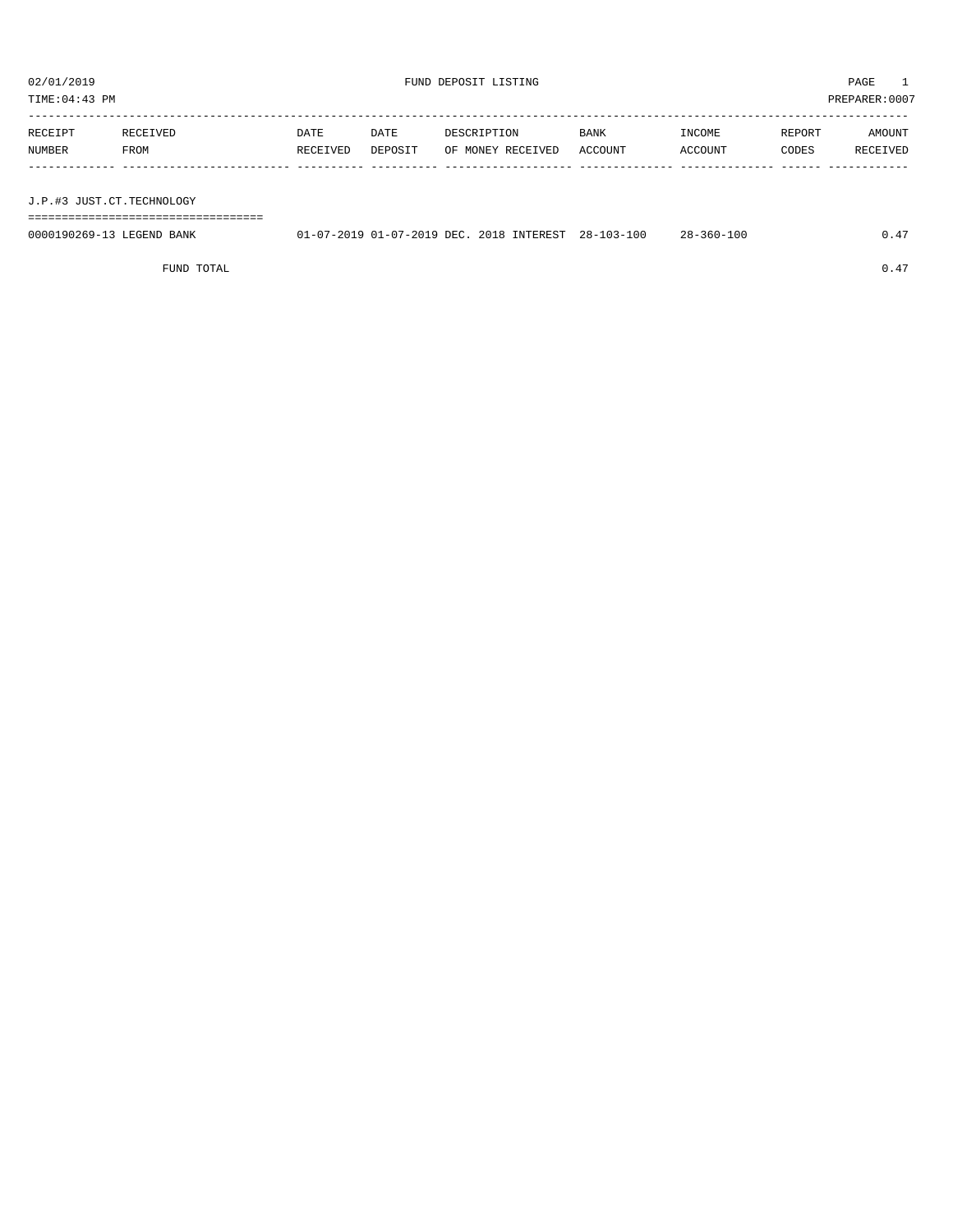| RECEIPT | RECEIVED | DATE     | DATE    | DESCRIPTION       | <b>BANK</b> | INCOME  | REPORT | AMOUNT   |
|---------|----------|----------|---------|-------------------|-------------|---------|--------|----------|
| NUMBER  | FROM     | RECEIVED | DEPOSIT | OF MONEY RECEIVED | ACCOUNT     | ACCOUNT | CODES  | RECEIVED |
|         |          |          |         |                   |             |         |        |          |
|         |          |          |         |                   |             |         |        |          |

COURTHOUSE RESTORATION FUND

===================================

| 0000190300-01 TEXAS HISTORICAL COMMISSI 01-17-2019 01-17-2019 COURTHOUSE REIMBURS 31-103-100 |  |  |  |  | $31 - 330 - 510$ | 27.131.89 |
|----------------------------------------------------------------------------------------------|--|--|--|--|------------------|-----------|
|                                                                                              |  |  |  |  |                  |           |

FUND TOTAL 27,131.89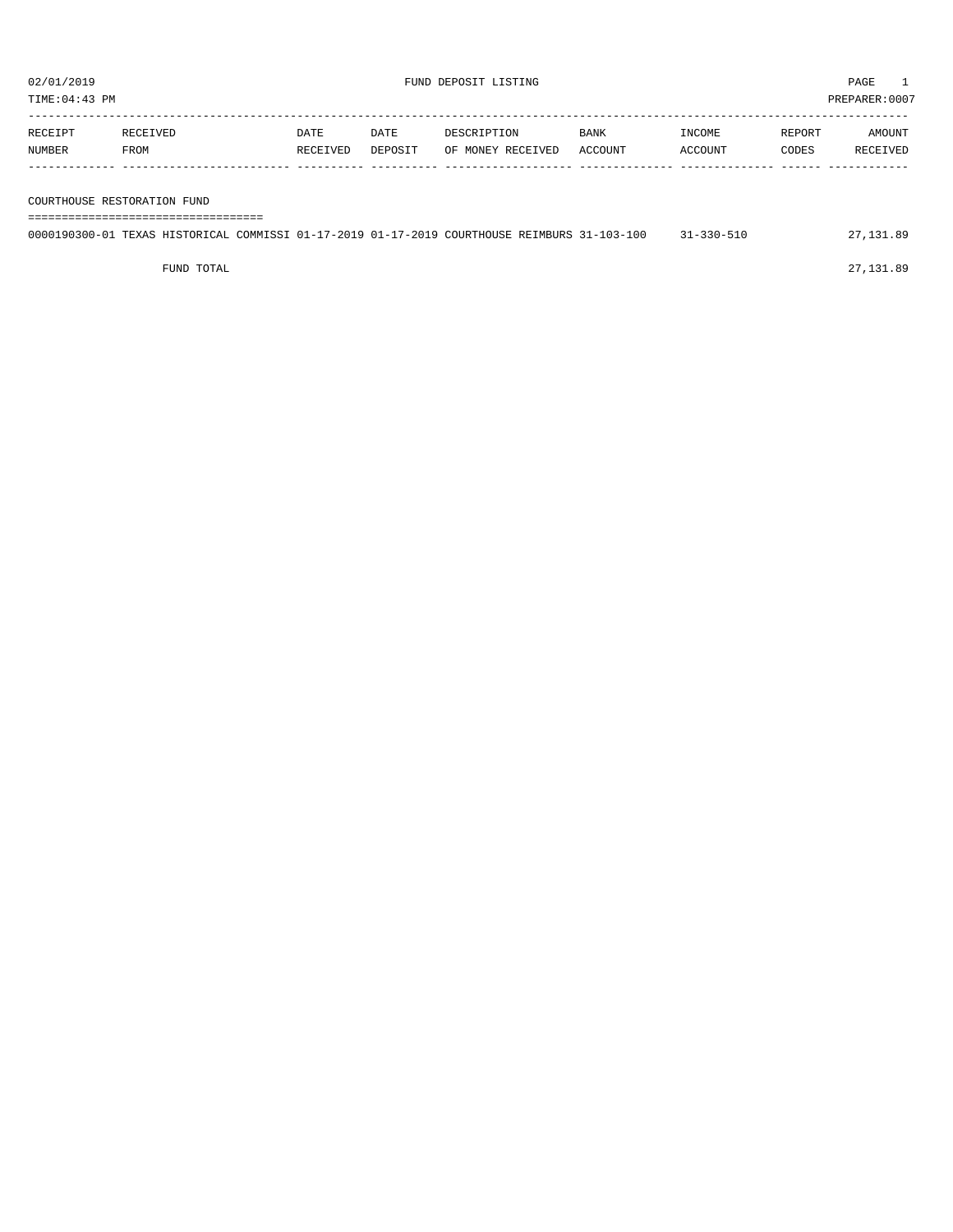TIME:04:43 PM PREPARER:0007

| RECEIPT | RECEIVED                    | DATE     | DATE    | DESCRIPTION       | BANK    | INCOME  | REPORT | AMOUNT   |
|---------|-----------------------------|----------|---------|-------------------|---------|---------|--------|----------|
| NUMBER  | FROM                        | RECEIVED | DEPOSIT | OF MONEY RECEIVED | ACCOUNT | ACCOUNT | CODES  | RECEIVED |
|         |                             |          |         |                   |         |         |        |          |
|         |                             |          |         |                   |         |         |        |          |
|         | DISTRICT CT.RECORDS ARCHIVE |          |         |                   |         |         |        |          |

| 0000190269-14 LEGEND BANK    | 01-07-2019 01-07-2019 DEC. 2018 INTEREST 34-103-100 |                  | $34 - 360 - 100$ | 2.49   |
|------------------------------|-----------------------------------------------------|------------------|------------------|--------|
| 0000190281-16 DISTRICT CLERK | 01-11-2019 01-11-2019 DEC. 1-31, 2018               | $34 - 103 - 100$ | $34 - 370 - 450$ | 240.74 |

FUND TOTAL 243.23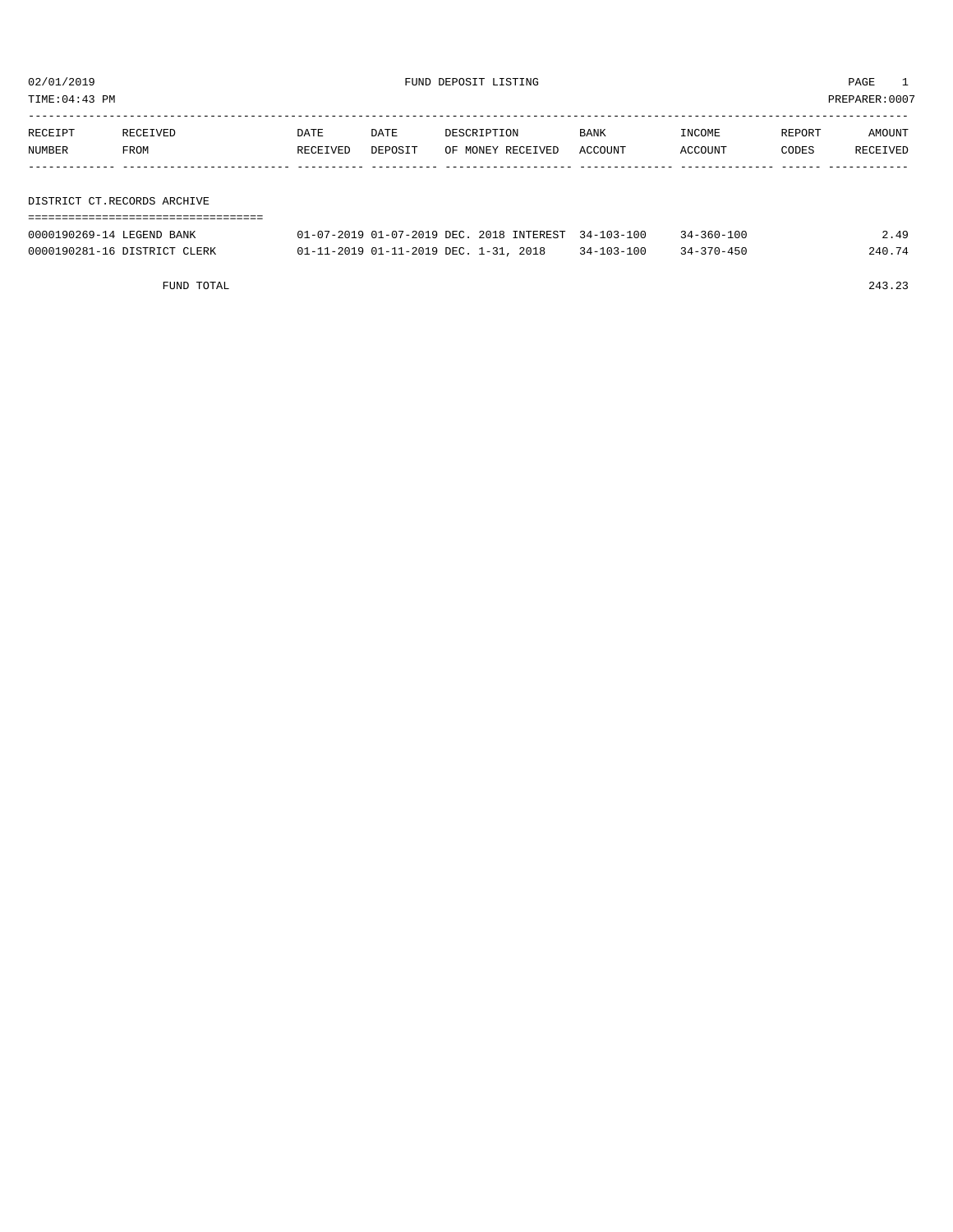TIME:04:43 PM PREPARER:0007

| RECEIPT | RECEIVED | DATE     | DATE    | DESCRIPTION       | <b>BANK</b> | INCOME  | REPORT | AMOUNT   |
|---------|----------|----------|---------|-------------------|-------------|---------|--------|----------|
| NUMBER  | FROM     | RECEIVED | DEPOSIT | OF MONEY RECEIVED | ACCOUNT     | ACCOUNT | CODES  | RECEIVED |
|         |          |          |         |                   |             |         |        |          |
|         |          |          |         |                   |             |         |        |          |
|         |          |          |         |                   |             |         |        |          |

#### LAW LIBRARY FUND

| 0000190269-15 LEGEND BANK    | 01-07-2019 01-07-2019 DEC. 2018 INTEREST 35-103-100 |                  | $35 - 360 - 100$ | 14.19  |
|------------------------------|-----------------------------------------------------|------------------|------------------|--------|
| 0000190281-17 DISTRICT CLERK | 01-11-2019 01-11-2019 DEC. 1-31, 2018               | $35 - 103 - 100$ | $35 - 340 - 450$ | 565.22 |
| 0000190293-20 COUNTY CLERK   | 01-15-2019 01-15-2019 SEPT. 2018                    | $35 - 103 - 100$ | $35 - 340 - 403$ | 420.00 |

FUND TOTAL 999.41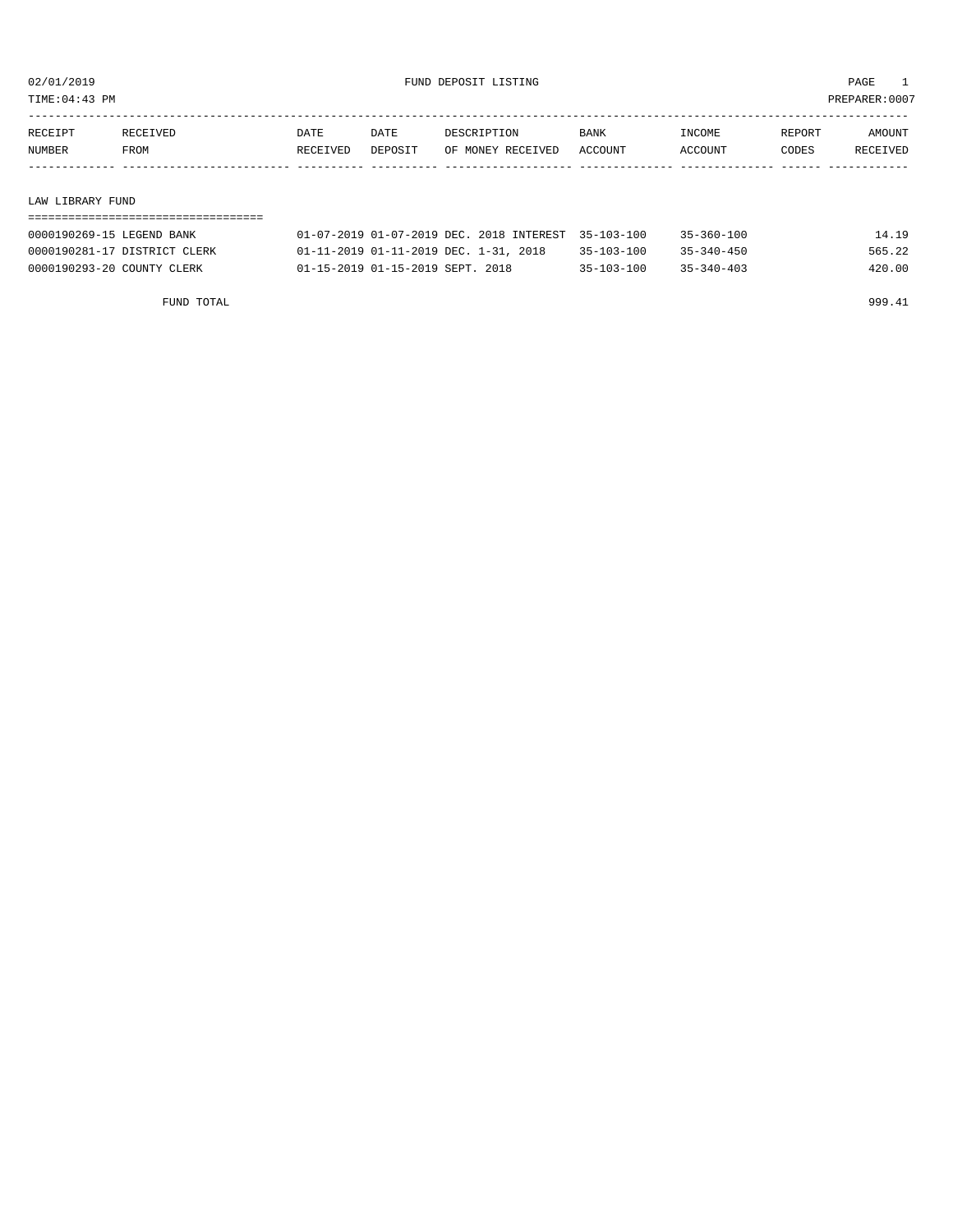TIME:04:43 PM PREPARER:0007

| RECEIPT               | RECEIVED | DATE     | DATE    | DESCRIPTION       | <b>BANK</b> | INCOME  | REPORT | AMOUNT   |  |
|-----------------------|----------|----------|---------|-------------------|-------------|---------|--------|----------|--|
| NUMBER                | FROM     | RECEIVED | DEPOSIT | OF MONEY RECEIVED | ACCOUNT     | ACCOUNT | CODES  | RECEIVED |  |
|                       |          |          |         |                   |             |         |        |          |  |
|                       |          |          |         |                   |             |         |        |          |  |
| D.A. FEE ACCOUNT FUND |          |          |         |                   |             |         |        |          |  |
|                       |          |          |         |                   |             |         |        |          |  |

| 0000190250-01 DISTRICT ATTORNEY TRUST | 01-02-2019 01-02-2019 CHECK FEES                            | $36 - 103 - 136$ | 36-340-475       | 385.00 |
|---------------------------------------|-------------------------------------------------------------|------------------|------------------|--------|
| 0000190269-23 LEGEND BANK             | 01-07-2019 01-07-2019 DEC. 2018 INTEREST                    | $36 - 103 - 136$ | $36 - 360 - 100$ | 1.00   |
| 0000190269-24 LEGEND BANK             | $01-07-2019$ $01-07-2019$ DEC, $2018$ INTEREST $36-103-236$ |                  | $36 - 360 - 236$ | 1.52   |
| 0000190273-01 FANNIN COUNTY           | 01-09-2019 01-09-2019 BLOOD DRAWS                           | $36 - 103 - 136$ | $36 - 370 - 130$ | 92.80  |
| 0000190278-01 FANNIN COUNTY CSCD      | 01-10-2019 01-10-2019 BLOOD DRAWS                           | $36 - 103 - 136$ | 36-370-130       | 81.80  |
|                                       |                                                             |                  |                  |        |

FUND TOTAL 562.12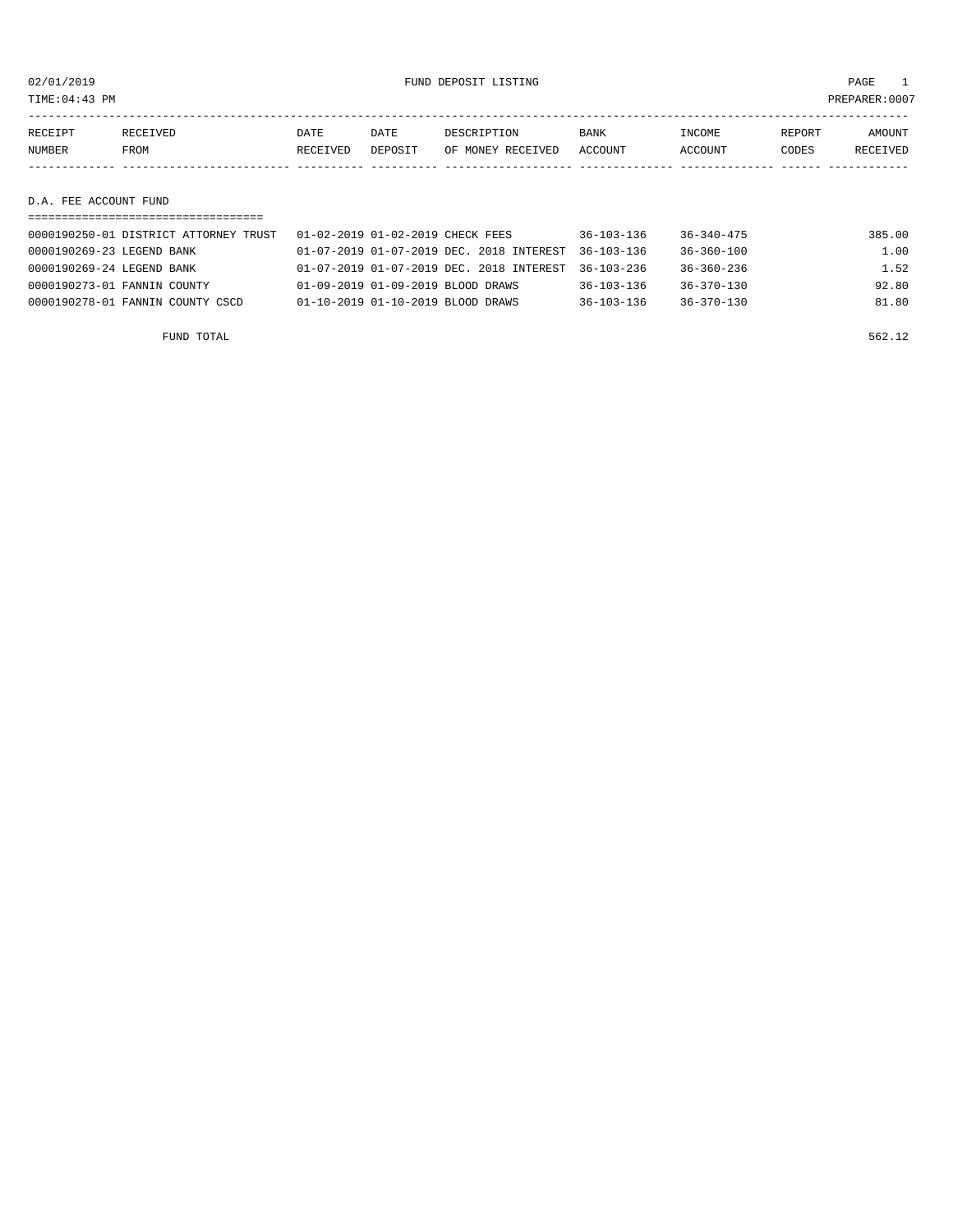TIME:04:43 PM PREPARER:0007 -----------------------------------------------------------------------------------------------------------------------------------

|        |      | DATE                                                                                    | DATF           |                 | <b>BANK</b> | <b>NCOMF</b> | REPORT     | MOUNT  |
|--------|------|-----------------------------------------------------------------------------------------|----------------|-----------------|-------------|--------------|------------|--------|
| NUMBER | TROM | 'VET<br>the contract of the contract of the contract of the contract of the contract of | <b>DEPOSTT</b> | VET<br>MC<br>חר | ACCOUNT     | CCOUNT       | CODES<br>. | יהדל ד |
|        |      |                                                                                         |                |                 |             |              |            |        |

#### CONTRABAND SEIZURE

===================================

| 0000190269-25 LEGEND BANK |  | u1-07-2019 01-07-2019 DEC. 2018 INTEREST 37-103-137 | $37 - 360 - 100$ | ററ |
|---------------------------|--|-----------------------------------------------------|------------------|----|
|                           |  |                                                     |                  |    |

FUND TOTAL 0.28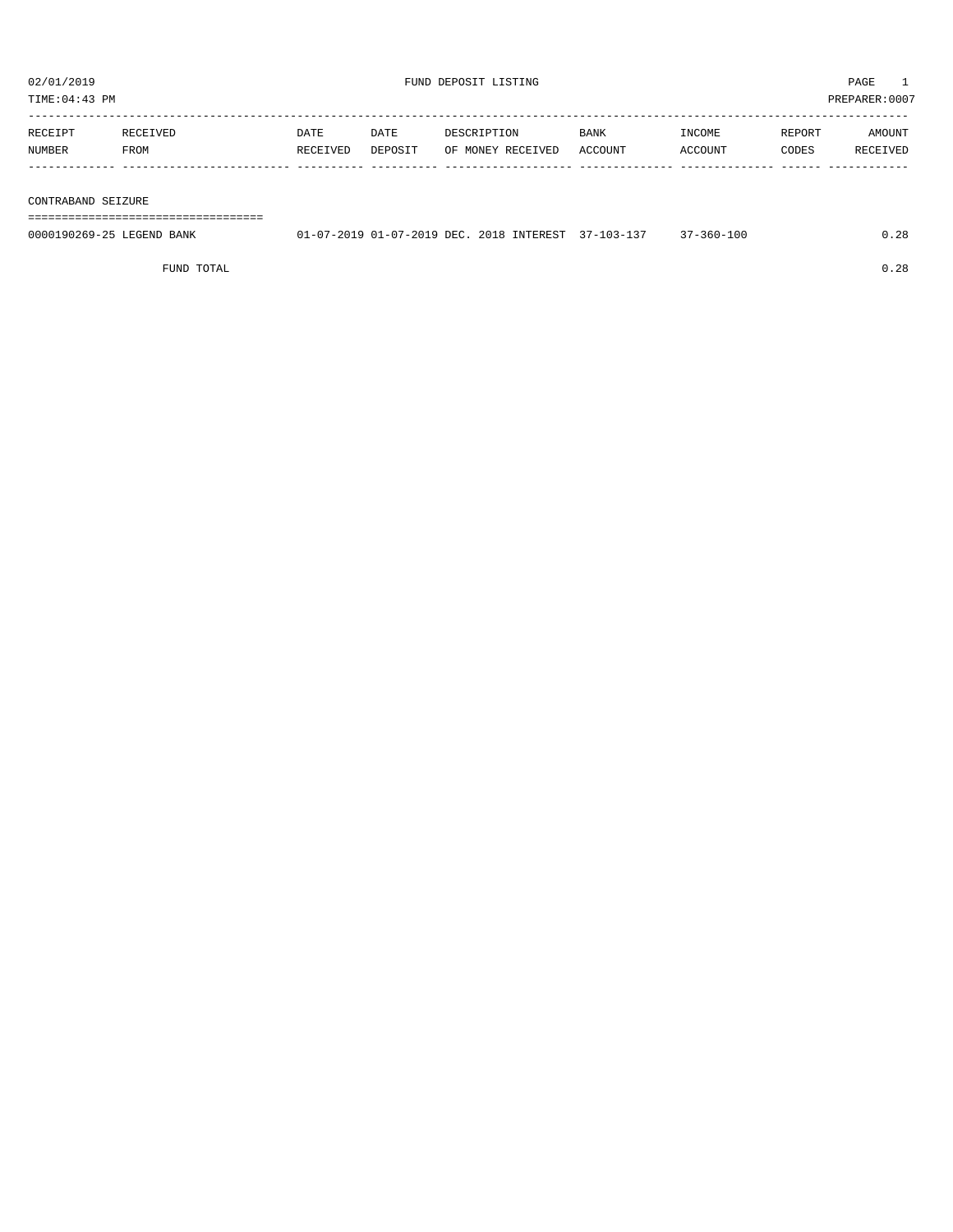TIME:04:43 PM PREPARER:0007

| RECEIPT       | RECEIVED | DATE     | DATE    | DESCRIPTION       | <b>BANK</b> | INCOME  | REPORT | AMOUNT   |
|---------------|----------|----------|---------|-------------------|-------------|---------|--------|----------|
| NUMBER        | FROM     | RECEIVED | DEPOSIT | OF MONEY RECEIVED | ACCOUNT     | ACCOUNT | CODES  | RECEIVED |
|               |          |          |         |                   |             |         |        |          |
|               |          |          |         |                   |             |         |        |          |
| IHC CO-OP GIN |          |          |         |                   |             |         |        |          |
|               |          |          |         |                   |             |         |        |          |

| 0000190247-06 TEXPOOL     | 01-02-2019 01-02-2019 DEC. 2018 INTEREST 38-103-175 | $38 - 360 - 100$ | 36.28 |
|---------------------------|-----------------------------------------------------|------------------|-------|
| 0000190269-16 LEGEND BANK | 01-07-2019 01-07-2019 DEC. 2018 INTEREST 38-103-100 | $38 - 360 - 100$ | 0.04  |

FUND TOTAL 36.32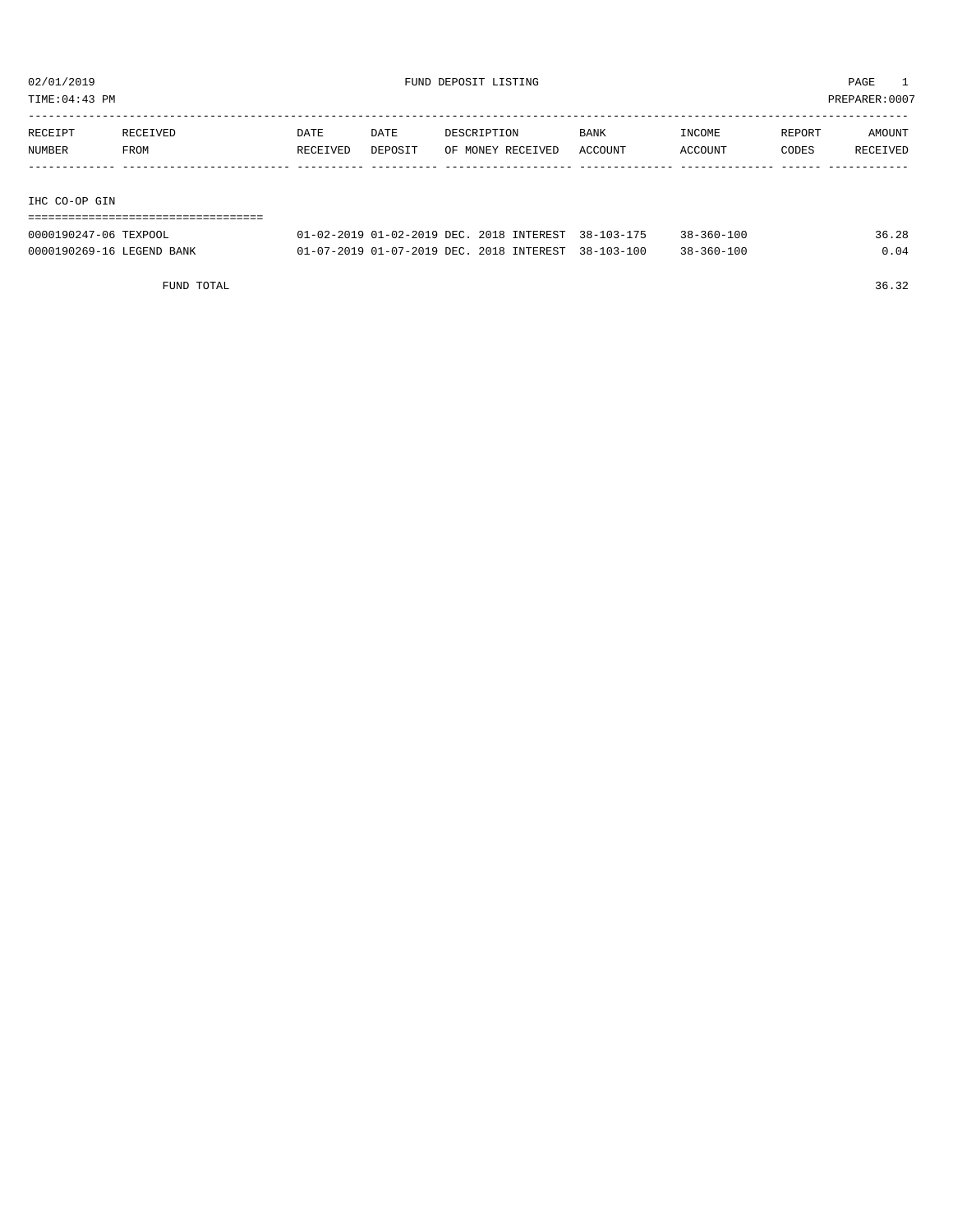TIME:04:43 PM PREPARER:0007

| RECEIPT         | RECEIVED | DATE     | DATE    | DESCRIPTION       | <b>BANK</b> | INCOME  | REPORT | <b>AMOUNT</b> |
|-----------------|----------|----------|---------|-------------------|-------------|---------|--------|---------------|
| NUMBER          | FROM     | RECEIVED | DEPOSIT | OF MONEY RECEIVED | ACCOUNT     | ACCOUNT | CODES  | RECEIVED      |
|                 |          |          |         |                   |             |         |        |               |
|                 |          |          |         |                   |             |         |        |               |
| IHC B.R. COOPER |          |          |         |                   |             |         |        |               |

| ------------------------------------ |                                                     |  |                  |       |
|--------------------------------------|-----------------------------------------------------|--|------------------|-------|
| 0000190247-07 TEXPOOL                | 01-02-2019 01-02-2019 DEC. 2018 INTEREST 39-103-175 |  | $39 - 360 - 100$ | 12.10 |
| 0000190269-17 LEGEND BANK            | 01-07-2019 01-07-2019 DEC. 2018 INTEREST 39-103-100 |  | $39 - 360 - 100$ | 1 15  |

FUND TOTAL 13.25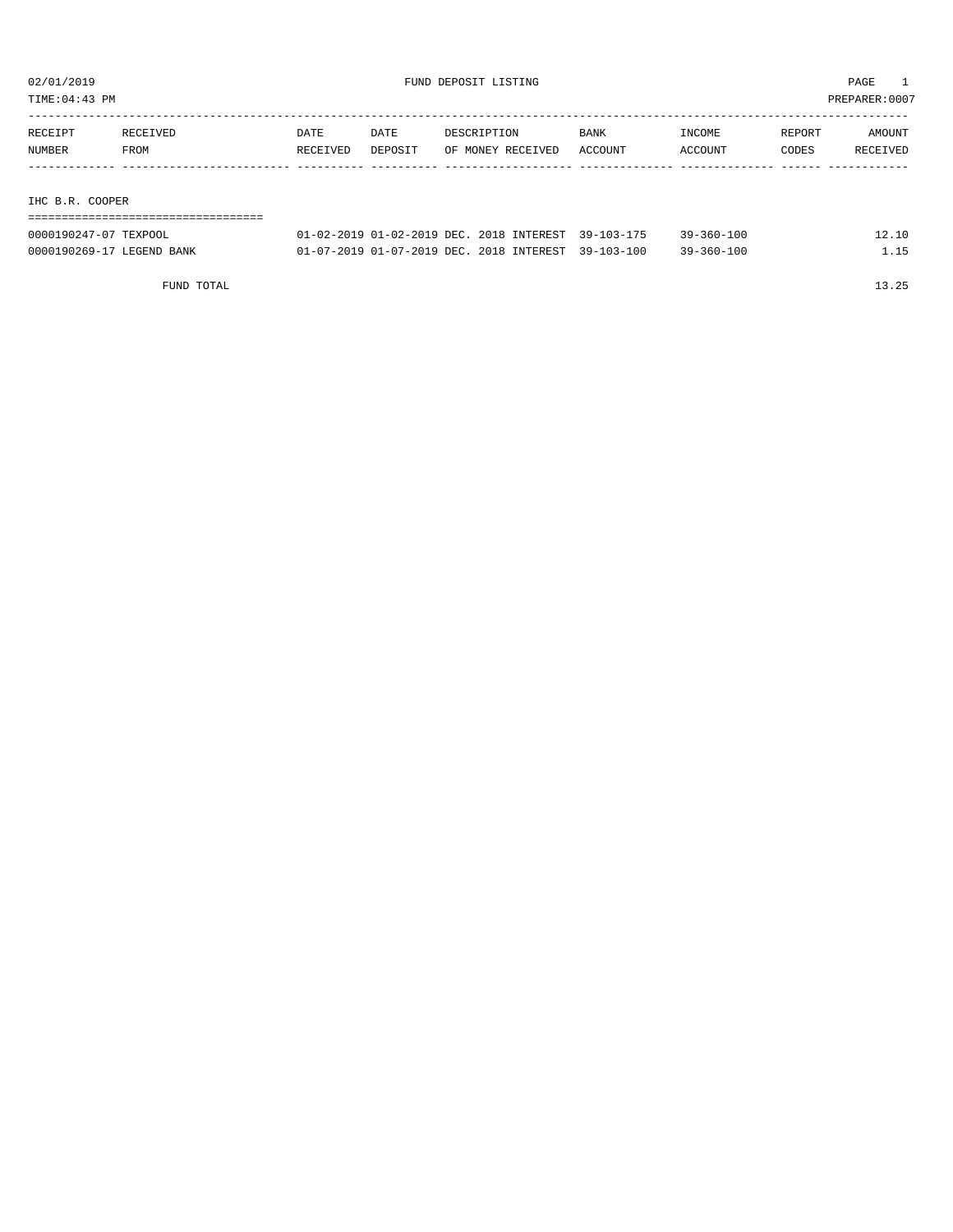| 02/01/2019<br>TIME: 04: 43 PM                                          |                  |                  |                 | FUND DEPOSIT LISTING             | PAGE<br>PREPARER: 0007 |                   |                 |                    |  |
|------------------------------------------------------------------------|------------------|------------------|-----------------|----------------------------------|------------------------|-------------------|-----------------|--------------------|--|
| RECEIPT<br>NUMBER                                                      | RECEIVED<br>FROM | DATE<br>RECEIVED | DATE<br>DEPOSIT | DESCRIPTION<br>OF MONEY RECEIVED | BANK<br>ACCOUNT        | INCOME<br>ACCOUNT | REPORT<br>CODES | AMOUNT<br>RECEIVED |  |
| CO.CLERK CO.& DIST.CT. TECHNOLOGY<br>--------------------------------- |                  |                  |                 |                                  |                        |                   |                 |                    |  |

0000190293-25 COUNTY CLERK 01-15-2019 01-15-2019 SEPT. 2018 51-103-100 51-370-440 59.92

FUND TOTAL 59.92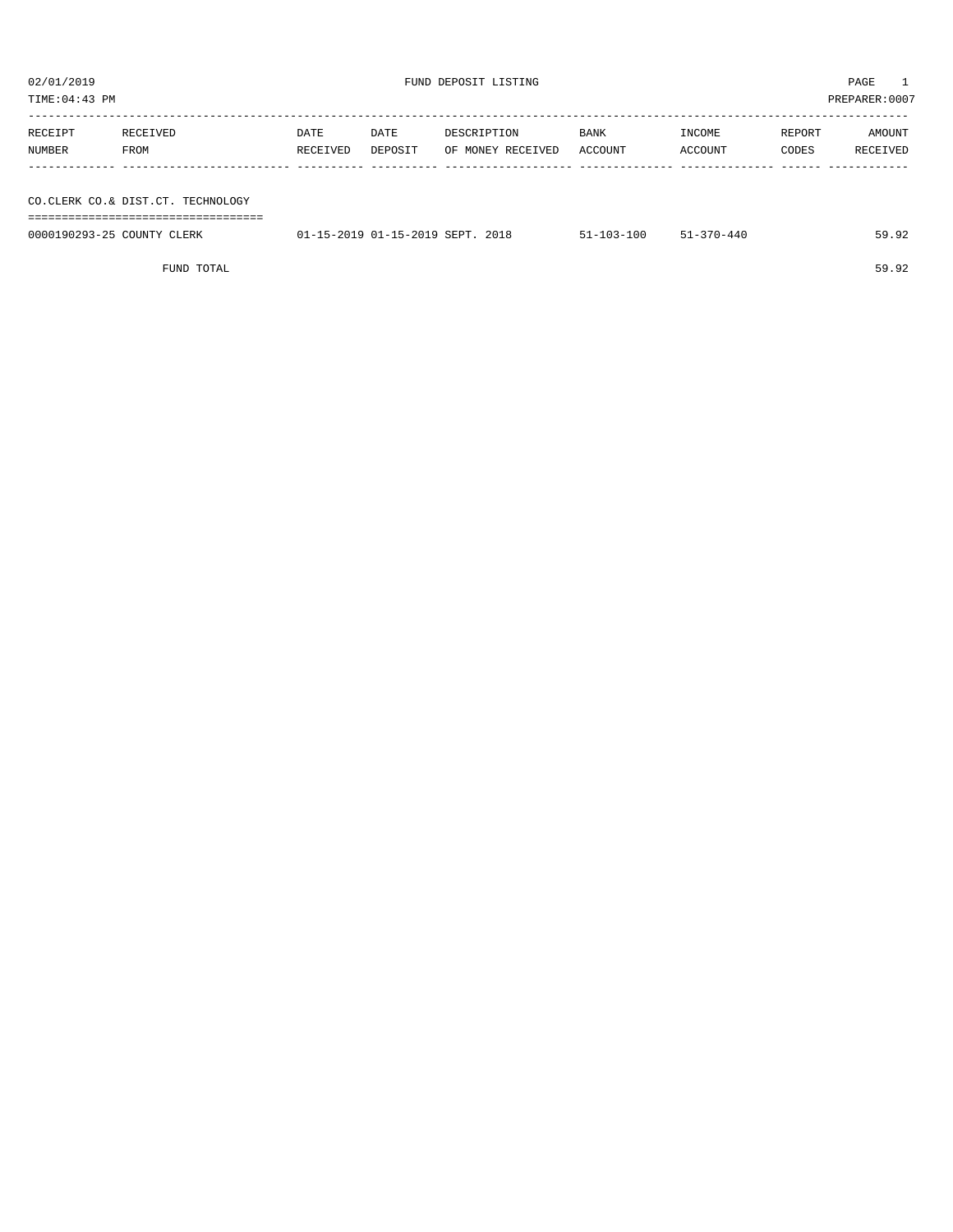| TIME:04:43 PM<br>PREPARER: 0007     |          |          |         |                   |             |         |        |          |  |  |  |  |
|-------------------------------------|----------|----------|---------|-------------------|-------------|---------|--------|----------|--|--|--|--|
| RECEIPT                             | RECEIVED | DATE     | DATE    | DESCRIPTION       | <b>BANK</b> | INCOME  | REPORT | AMOUNT   |  |  |  |  |
| NUMBER<br>FROM                      |          | RECEIVED | DEPOSIT | OF MONEY RECEIVED | ACCOUNT     | ACCOUNT | CODES  | RECEIVED |  |  |  |  |
|                                     |          |          |         |                   |             |         |        |          |  |  |  |  |
| CO. CLK. COURT RECORDS PRESERVATION |          |          |         |                   |             |         |        |          |  |  |  |  |
|                                     |          |          |         |                   |             |         |        |          |  |  |  |  |

| COOCLOCATED TROUND DANIE |  |  | 1.07.3010.01.07.3010.ppg | $\cap$ |
|--------------------------|--|--|--------------------------|--------|

| 0000190269-18 LEGEND BANK  | $01-07-2019$ $01-07-2019$ DEC, $2018$ INTEREST 52-103-100 |                  | $52 - 360 - 100$ | ⊥.05   |
|----------------------------|-----------------------------------------------------------|------------------|------------------|--------|
| 0000190293-26 COUNTY CLERK | 01-15-2019 01-15-2019 SEPT. 2018                          | $52 - 103 - 100$ | $52 - 370 - 133$ | 120.00 |

FUND TOTAL 121.05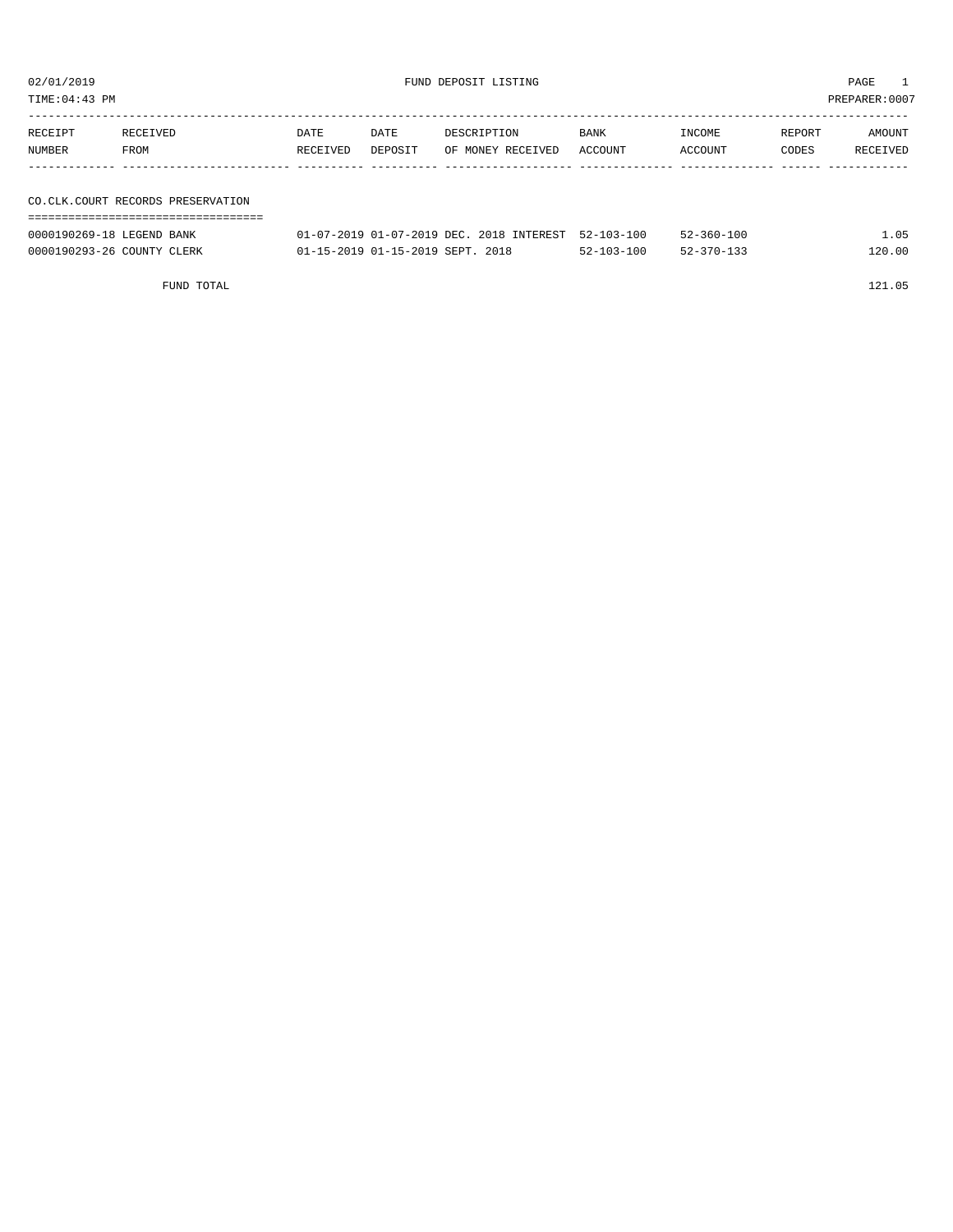| TIME: 04: 43 PM          |                             |          |         |                                  |                  |                  |        | PREPARER:0007 |
|--------------------------|-----------------------------|----------|---------|----------------------------------|------------------|------------------|--------|---------------|
|                          |                             |          |         |                                  |                  |                  |        |               |
| RECEIPT                  | RECEIVED                    | DATE     | DATE    | DESCRIPTION                      | BANK             | INCOME           | REPORT | AMOUNT        |
| NUMBER                   | FROM                        | RECEIVED | DEPOSIT | OF MONEY RECEIVED                | ACCOUNT          | ACCOUNT          | CODES  | RECEIVED      |
|                          |                             |          |         |                                  |                  |                  |        |               |
|                          |                             |          |         |                                  |                  |                  |        |               |
| CO.CLERK RECORDS ARCHIVE |                             |          |         |                                  |                  |                  |        |               |
|                          | =========================== |          |         |                                  |                  |                  |        |               |
|                          | 0000190293-27 COUNTY CLERK  |          |         | 01-15-2019 01-15-2019 SEPT. 2018 | $53 - 103 - 100$ | $53 - 370 - 133$ |        | 6, 200.00     |
|                          |                             |          |         |                                  |                  |                  |        |               |

FUND TOTAL 6,200.00

| 02/01/2019    | FUND DEPOSIT LISTING | PAGE         |
|---------------|----------------------|--------------|
| TIME:04:43 PM |                      | PREPARER:000 |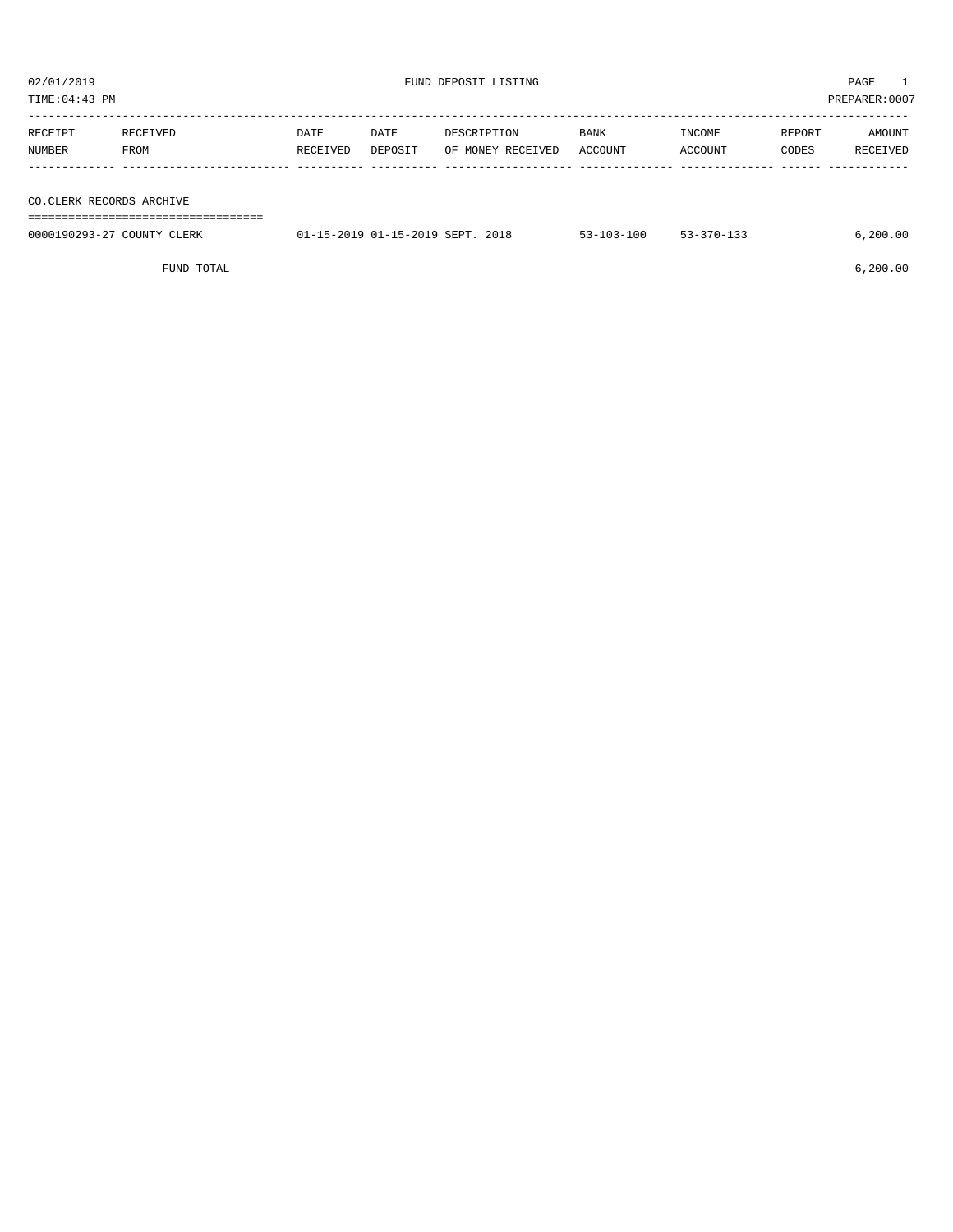TIME:04:43 PM PREPARER:0007

| RECEIPT | RECEIVED | DATE     | DATE    | DESCRIPTION       | <b>BANK</b> | INCOME  | REPORT | AMOUNT   |
|---------|----------|----------|---------|-------------------|-------------|---------|--------|----------|
| NUMBER  | FROM     | RECEIVED | DEPOSIT | OF MONEY RECEIVED | ACCOUNT     | ACCOUNT | CODES  | RECEIVED |
|         |          |          |         |                   |             |         |        |          |
|         |          |          |         |                   |             |         |        |          |

### F C SHERIFF FORFEITURE

| 0000190269-26 LEGEND BANK | 01-07-2019 01-07-2019 DEC, 2018 INTEREST, 56-103-156 |  | $56 - 360 - 100$ | 3.62 |
|---------------------------|------------------------------------------------------|--|------------------|------|
| 0000190269-27 LEGEND BANK | 01-07-2019 01-07-2019 DEC. 2018 INTEREST 56-103-159  |  | $56 - 360 - 100$ | 0.04 |

FUND TOTAL 3.66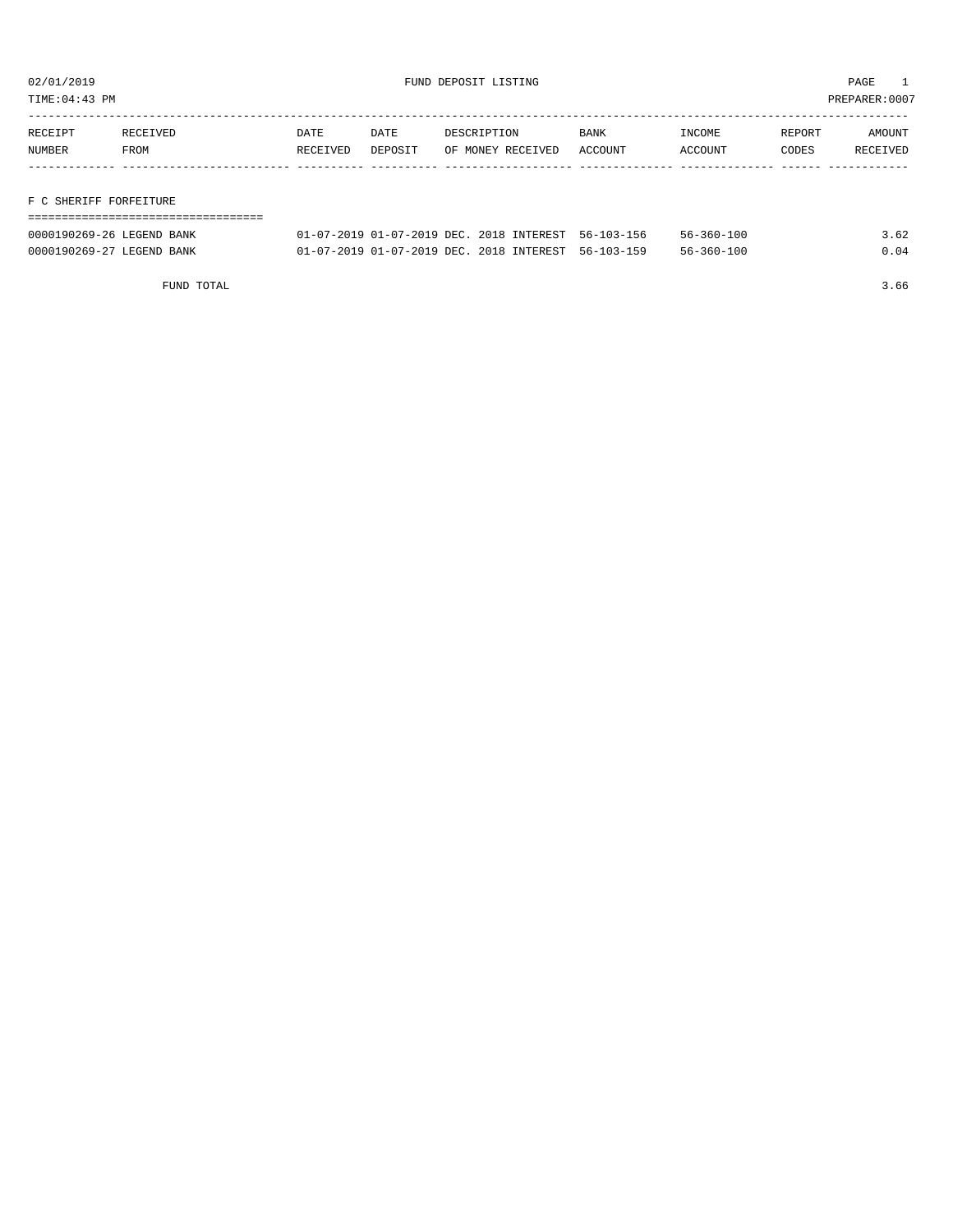TIME:04:43 PM PREPARER:0007

| RECEIPT            | RECEIVED | DATE     | DATE    | DESCRIPTION       | <b>BANK</b> | INCOME  | REPORT | AMOUNT   |
|--------------------|----------|----------|---------|-------------------|-------------|---------|--------|----------|
| NUMBER             | FROM     | RECEIVED | DEPOSIT | OF MONEY RECEIVED | ACCOUNT     | ACCOUNT | CODES  | RECEIVED |
|                    |          |          |         |                   |             |         |        |          |
|                    |          |          |         |                   |             |         |        |          |
| DRUG COURT PROGRAM |          |          |         |                   |             |         |        |          |

## ===================================

| 0000190269-19 LEGEND BANK    | 01-07-2019 01-07-2019 DEC. 2018 INTEREST 59-103-100 |  |                  | $59 - 360 - 100$ | 2.78   |
|------------------------------|-----------------------------------------------------|--|------------------|------------------|--------|
| 0000190281-24 DISTRICT CLERK | 01-11-2019 01-11-2019 DEC. 1-31, 2018               |  | $59 - 103 - 100$ | 59-370-425       | 170.80 |
| 0000190293-28 COUNTY CLERK   | 01-15-2019 01-15-2019 SEPT. 2018                    |  | $59 - 103 - 100$ | 59-370-425       | 221.57 |

FUND TOTAL 395.15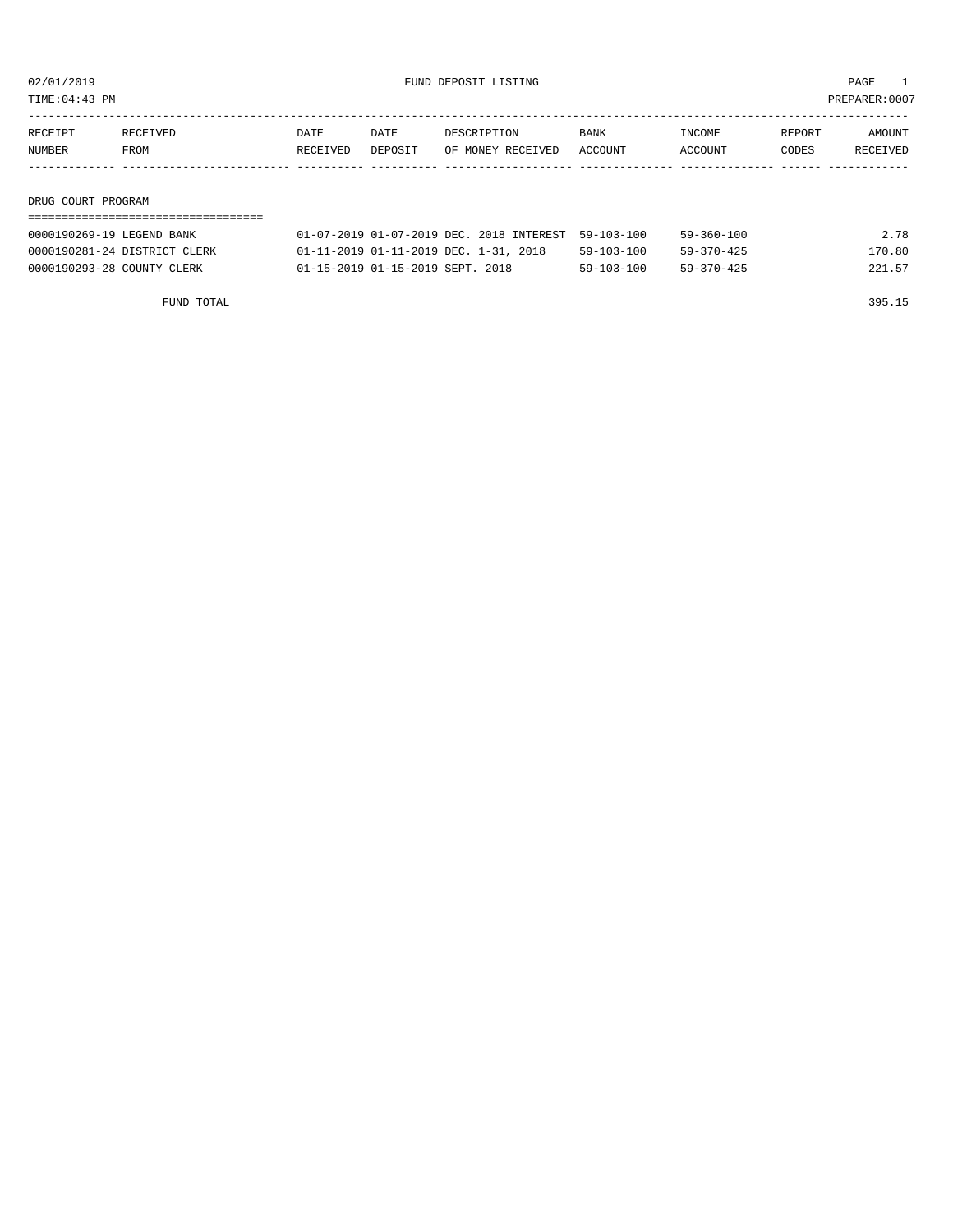| TIME: 04: 43 PM                  |          |                             |                                         |             |                   |                  |                  |        | PREPARER:0007 |
|----------------------------------|----------|-----------------------------|-----------------------------------------|-------------|-------------------|------------------|------------------|--------|---------------|
| RECEIPT                          | RECEIVED | DATE                        | DATE                                    | DESCRIPTION |                   | <b>BANK</b>      | INCOME           | REPORT | AMOUNT        |
| NUMBER                           | FROM     | RECEIVED                    | DEPOSIT                                 |             | OF MONEY RECEIVED | ACCOUNT          | ACCOUNT          | CODES  | RECEIVED      |
|                                  |          |                             |                                         |             |                   |                  |                  |        |               |
|                                  |          |                             |                                         |             |                   |                  |                  |        |               |
| SINKING FUND                     |          |                             |                                         |             |                   |                  |                  |        |               |
|                                  |          |                             |                                         |             |                   |                  |                  |        |               |
| 0000190255-03 APPRAISAL DISTRICT |          | 01-03-2019 01-03-2019 TAXES |                                         |             |                   | $60 - 103 - 100$ | $60 - 310 - 110$ |        | 30, 345.46    |
| 0000190255-09 APPRAISAL DISTRICT |          | 01-03-2019 01-03-2019 TAXES |                                         |             |                   | $60 - 103 - 100$ | $60 - 310 - 120$ |        | 112.08        |
| 0000190274-02 APPRAISAL DISTRICT |          | 01-10-2019 01-10-2019 TAXES |                                         |             |                   | $60 - 103 - 100$ | $60 - 310 - 110$ |        | 12,591.74     |
| 0000190274-08 APPRAISAL DISTRICT |          |                             | $01 - 10 - 2019$ $01 - 10 - 2019$ TAXES |             |                   | 60-103-100       | 60-310-120       |        | 102.81        |
| 0000190304-03 APPRAISAL DISTRICT |          | 01-17-2019 01-17-2019 TAXES |                                         |             |                   | $60 - 103 - 100$ | $60 - 310 - 110$ |        | 34,514.79     |
| 0000190304-09 APPRAISAL DISTRICT |          | 01-17-2019 01-17-2019 TAXES |                                         |             |                   | $60 - 103 - 100$ | $60 - 310 - 120$ |        | 362.04        |
| 0000190315-02 APPRAISAL DISTRICT |          | 01-24-2019 01-24-2019 TAXES |                                         |             |                   | 60-103-100       | $60 - 310 - 110$ |        | 37,664.21     |
|                                  |          |                             |                                         |             |                   |                  |                  |        |               |

0000190315-08 APPRAISAL DISTRICT 01-24-2019 01-24-2019 TAXES 60-103-100 60-310-120 53.00 0000190341-03 APPRAISAL DISTRICT 01-31-2019 01-31-2019 TAXES 60-103-100 60-310-110 35,867.96

FUND TOTAL 151,614.09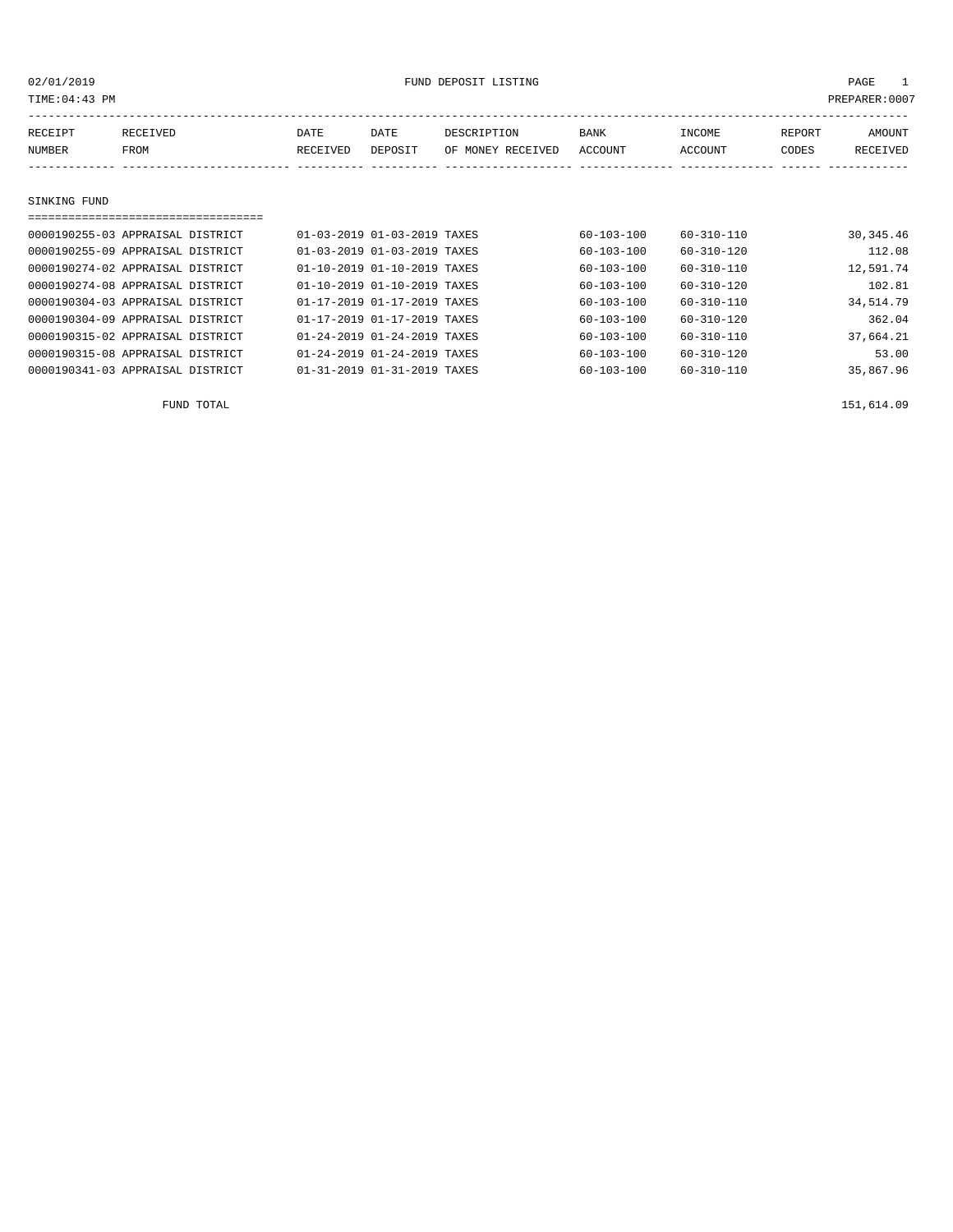TIME:04:43 PM PREPARER:0007 ----------------------------------------------------------------------------------------------------------------------------------- RECEIPT RECEIVED DATE DATE DESCRIPTION BANK INCOME REPORT AMOUNT

| NUMBER | FROM                                | RECEIVED | DEPOSIT                               | OF MONEY RECEIVED ACCOUNT |            | ACCOUNT    | CODES | RECEIVED |
|--------|-------------------------------------|----------|---------------------------------------|---------------------------|------------|------------|-------|----------|
|        |                                     |          |                                       |                           |            |            |       |          |
|        |                                     |          |                                       |                           |            |            |       |          |
|        | DIST.CLK.CO.&DIST.CT.TECH.-COMB.FUN |          |                                       |                           |            |            |       |          |
|        |                                     |          |                                       |                           |            |            |       |          |
|        | 0000190281-22 DISTRICT CLERK        |          | 01-11-2019 01-11-2019 DEC. 1-31, 2018 |                           | 61-103-100 | 61-370-440 |       | 45.36    |
|        |                                     |          |                                       |                           |            |            |       |          |

FUND TOTAL 45.36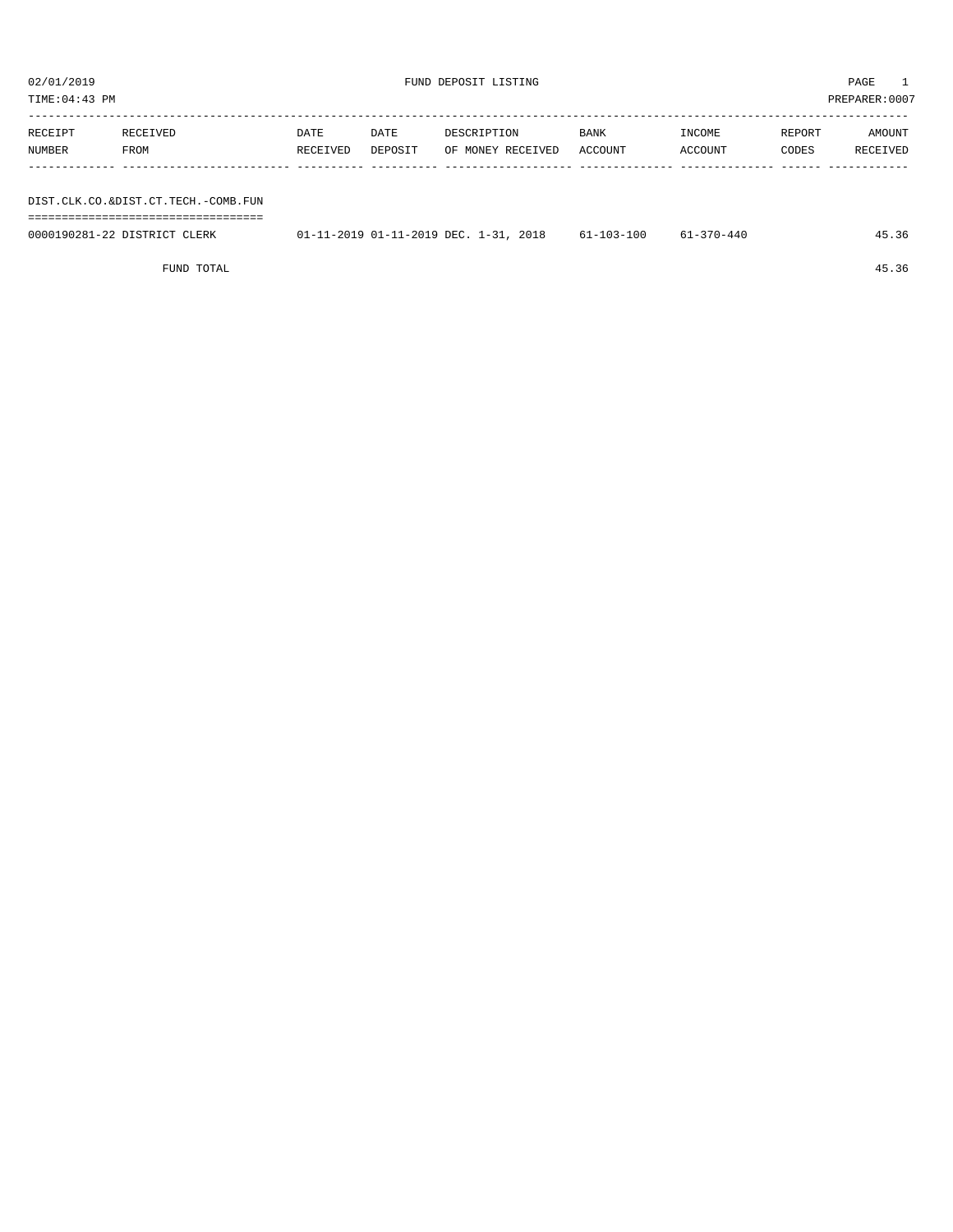| TIME:04:43 PM<br>PREPARER:0007 |                                     |          |         |                   |         |         |        |          |  |  |
|--------------------------------|-------------------------------------|----------|---------|-------------------|---------|---------|--------|----------|--|--|
| RECEIPT                        | RECEIVED                            | DATE     | DATE    | DESCRIPTION       | BANK    | INCOME  | REPORT | AMOUNT   |  |  |
| NUMBER                         | FROM                                | RECEIVED | DEPOSIT | OF MONEY RECEIVED | ACCOUNT | ACCOUNT | CODES  | RECEIVED |  |  |
|                                |                                     |          |         |                   |         |         |        |          |  |  |
|                                | DIST.CLK.COURT RECORDS PRESERVATION |          |         |                   |         |         |        |          |  |  |
|                                |                                     |          |         |                   |         |         |        |          |  |  |

| 0000190269-20 LEGEND BANK    | 01-07-2019 01-07-2019 DEC. 2018 INTEREST 62-103-100 |                  | $62 - 360 - 100$ | 2.78   |
|------------------------------|-----------------------------------------------------|------------------|------------------|--------|
| 0000190281-23 DISTRICT CLERK | 01-11-2019 01-11-2019 DEC. 1-31, 2018               | $62 - 103 - 100$ | $62 - 370 - 133$ | 191.50 |

FUND TOTAL 194.28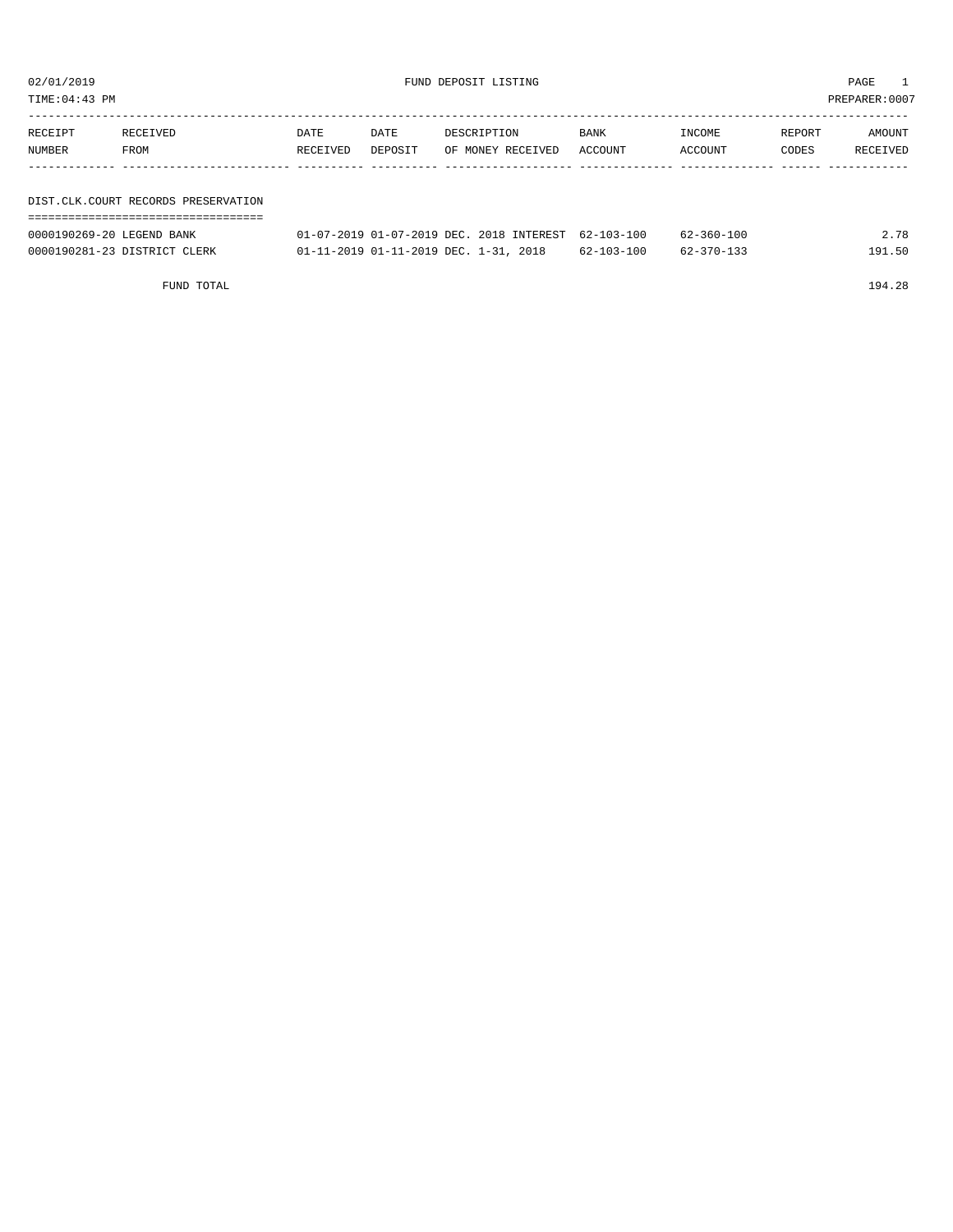| TIME:04:43 PM<br>PREPARER:0007 |                                                                          |          |         |                   |         |         |        |                                         |  |  |  |
|--------------------------------|--------------------------------------------------------------------------|----------|---------|-------------------|---------|---------|--------|-----------------------------------------|--|--|--|
| RECEIPT                        | RECEIVED                                                                 | DATE     | DATE    | DESCRIPTION       | BANK    | INCOME  | REPORT | AMOUNT                                  |  |  |  |
| NUMBER                         | FROM                                                                     | RECEIVED | DEPOSIT | OF MONEY RECEIVED | ACCOUNT | ACCOUNT | CODES  | RECEIVED                                |  |  |  |
|                                |                                                                          |          |         |                   |         |         |        |                                         |  |  |  |
|                                | 2017 GO BONDS-CONSTRUCTION FUND<br>_____________________________________ |          |         |                   |         |         |        |                                         |  |  |  |
|                                |                                                                          |          |         |                   |         | .       |        | $\cdot$ $\cdot$ $\cdot$ $\cdot$ $\cdot$ |  |  |  |

0000190269-30 LEGEND BANK 01-07-2019 01-07-2019 DEC. 2018 INTEREST 66-103-166 66-360-166 4,849.50

FUND TOTAL  $4,849.50$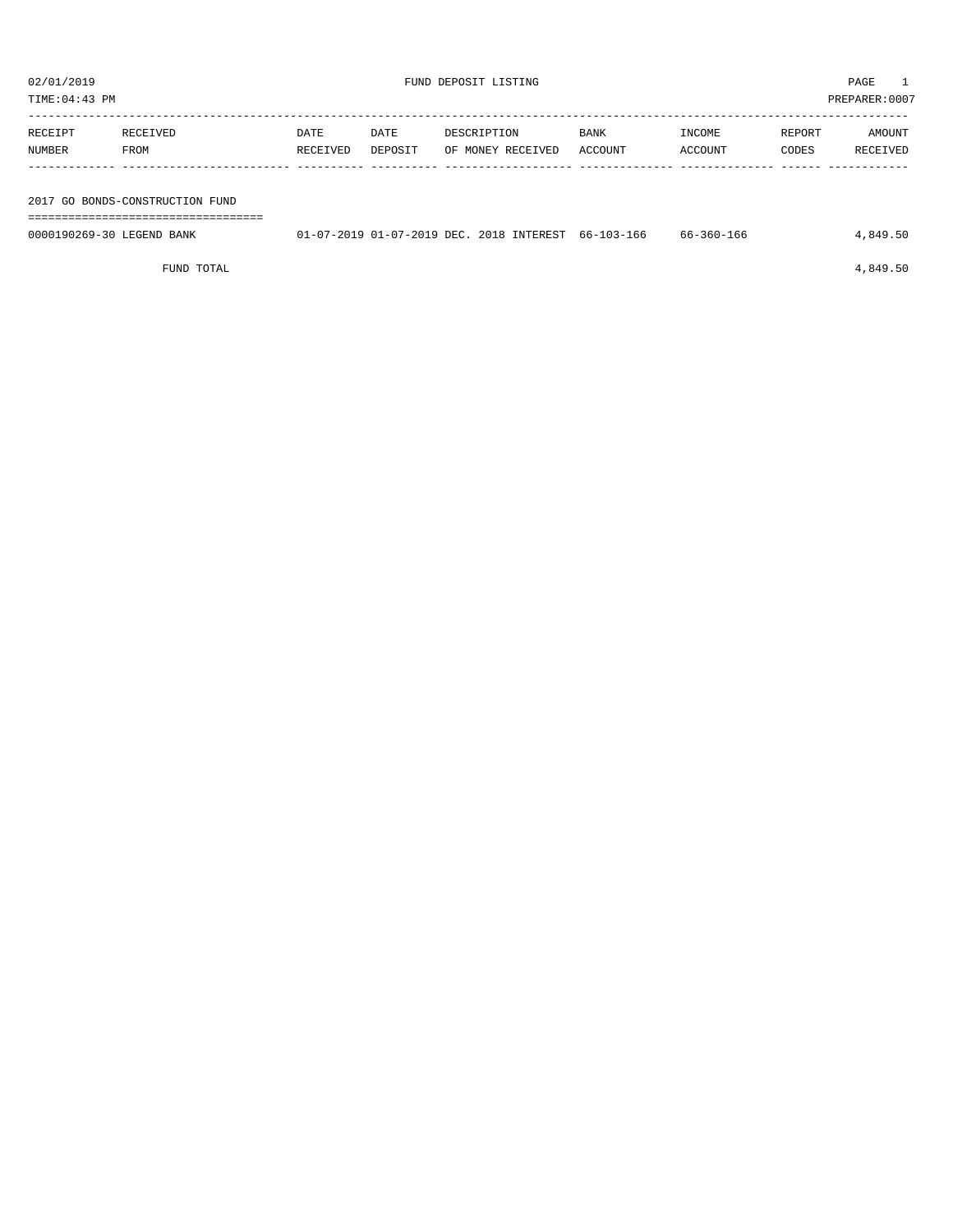| PREPARER: 0007<br>TIME:04:43 PM |                   |          |         |                   |         |         |        |          |  |  |  |
|---------------------------------|-------------------|----------|---------|-------------------|---------|---------|--------|----------|--|--|--|
| RECEIPT                         | RECEIVED          | DATE     | DATE    | DESCRIPTION       | BANK    | INCOME  | REPORT | AMOUNT   |  |  |  |
| NUMBER                          | FROM              | RECEIVED | DEPOSIT | OF MONEY RECEIVED | ACCOUNT | ACCOUNT | CODES  | RECEIVED |  |  |  |
|                                 |                   |          |         |                   |         |         |        |          |  |  |  |
|                                 | RIGHT OF WAY FUND |          |         |                   |         |         |        |          |  |  |  |
|                                 |                   |          |         |                   |         |         |        |          |  |  |  |

| <b>TRYDOO</b><br>0000190247-08                | 2018<br>2-2019 DEC<br><b>TNTEREST</b><br>$-02-7$<br>$-02$<br>ົດດາ                              | $70 - 103 - 1$   | l 0 (<br>360-<br>70. | 6 ( |
|-----------------------------------------------|------------------------------------------------------------------------------------------------|------------------|----------------------|-----|
| 0000190269-21<br><b>LEGEND</b><br><b>BANK</b> | DEC.<br>201.R<br><b>TNTEREST</b><br>. – 07<br>$J - 2019$ <sup>--</sup><br>$-07$<br><b>COLO</b> | $70 - 103 - 100$ | L O C<br>360-<br>70- |     |

FUND TOTAL  $161.67$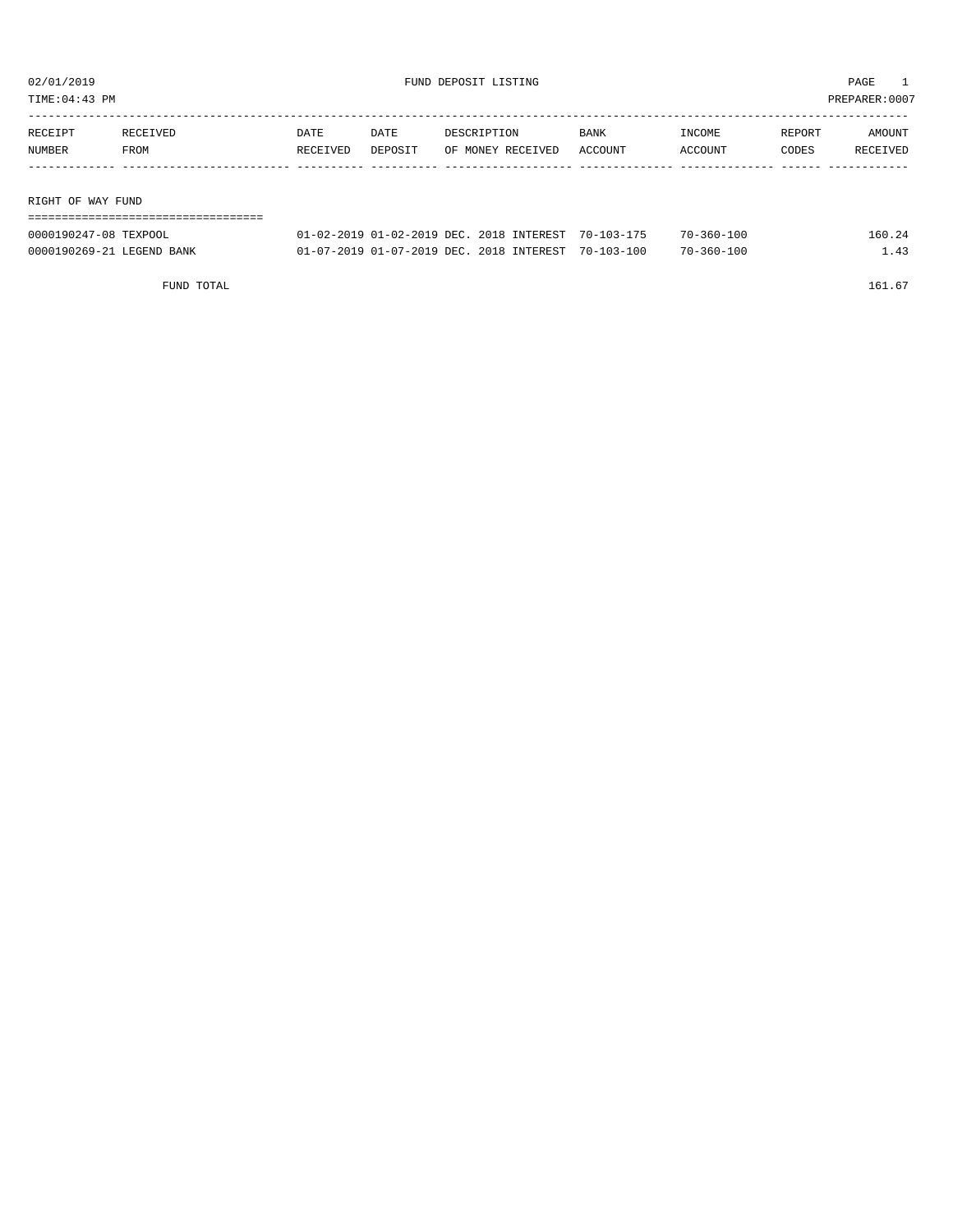02/01/2019 FUND DEPOSIT LISTING PAGE 1

| RECEIPT | RECEIVED | DATE            | DATE    | DESCRIPTION       | <b>BANK</b> | INCOME         | REPORT | AMOUNT          |
|---------|----------|-----------------|---------|-------------------|-------------|----------------|--------|-----------------|
| NUMBER  | FROM     | <b>RECEIVED</b> | DEPOSIT | OF MONEY RECEIVED | ACCOUNT     | <b>ACCOUNT</b> | CODES  | <b>RECEIVED</b> |
|         |          |                 |         |                   |             |                |        |                 |

JUVENILE PROBATION

| 0000190262-01 JUVENILE PROBATION |  | 01-07-2019 01-07-2019 PID-2177 PROBATION 87-103-187  |            | $87 - 340 - 575$ | 10.00 |
|----------------------------------|--|------------------------------------------------------|------------|------------------|-------|
| 0000190263-01 JUVENILE PROBATION |  | 01-07-2019 01-07-2019 PID-2228 COURT COST 87-103-187 |            | $87 - 340 - 577$ | 20.00 |
| 0000190263-02 JUVENILE PROBATION |  | 01-07-2019 01-07-2019 PID-2228 PROBATION             | 87-103-187 | $87 - 340 - 575$ | 5.00  |
| 0000190283-01 JUVENILE PROBATION |  | 01-11-2019 01-11-2019 PID-2243 PROBATION             | 87-103-187 | $87 - 340 - 575$ | 10.00 |
| 0000190331-01 JUVENILE PROBATION |  | 01-30-2019 01-30-2019 PID-2240 DEFERRED              | 87-103-187 | $87 - 340 - 575$ | 30.00 |
| 0000190331-02 JUVENILE PROBATION |  | 01-30-2019 01-30-2019 PID-2240 JOINT REST 87-103-187 |            | $87 - 340 - 576$ | 45.00 |
| 0000190332-01 JUVENILE PROBATION |  | 01-30-2019 01-30-2019 PID- 2228 PROBATION 87-103-187 |            | $87 - 340 - 575$ | 5.00  |
| 0000190333-01 JUVENILE PROBATION |  | 01-30-2019 01-30-2019 PID-2118 PROBATION             | 87-103-187 | $87 - 340 - 575$ | 10.00 |
|                                  |  |                                                      |            |                  |       |

FUND TOTAL 135.00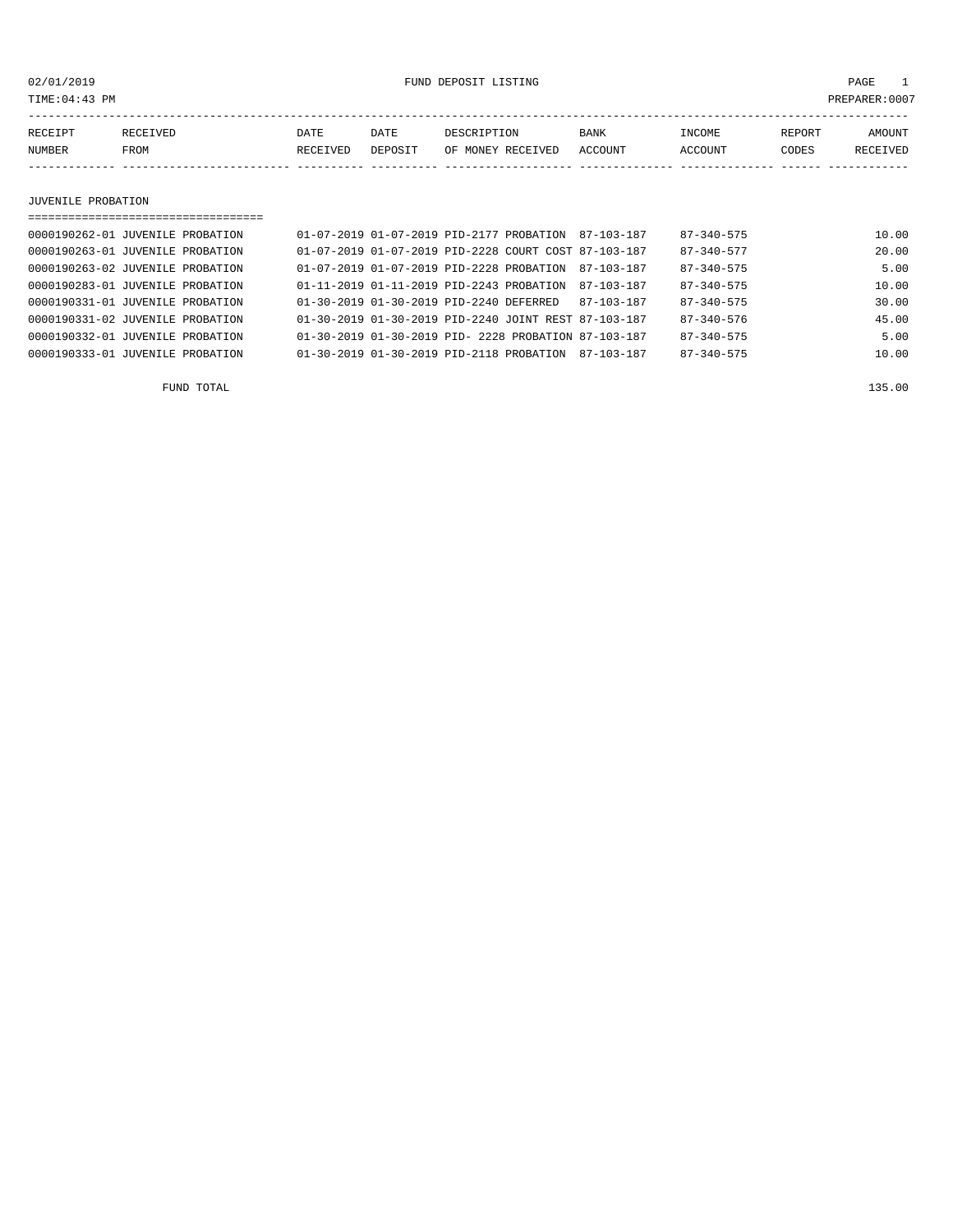02/01/2019 FUND DEPOSIT LISTING PAGE 1

| RECEIPT | RECEIVED | DATE     | DATE    | DESCRIPTION       | <b>BANK</b>    | INCOME  | REPORT | AMOUNT          |
|---------|----------|----------|---------|-------------------|----------------|---------|--------|-----------------|
| NUMBER  | FROM     | RECEIVED | DEPOSIT | OF MONEY RECEIVED | <b>ACCOUNT</b> | ACCOUNT | CODES  | <b>RECEIVED</b> |
|         |          |          |         |                   |                |         |        |                 |

#### TEXAS JUVENILE JUSTICE DEPT.

| ================================= |                                       |                                                      |                  |                  |           |
|-----------------------------------|---------------------------------------|------------------------------------------------------|------------------|------------------|-----------|
| 0000190269-28 LEGEND BANK         |                                       | 01-07-2019 01-07-2019 DEC. 2018 INTEREST             | $89 - 103 - 992$ | $89 - 360 - 189$ | 18.63     |
| 0000190289-01 T.J.J.D.            | 01-15-2019 01-15-2019 BASIC           |                                                      | $89 - 103 - 993$ | 89-330-915       | 10,082.00 |
| $0.000190289 - 02$ T.J.J.D.       |                                       | $01-15-2019$ $01-15-2019$ COMM. PROG.                | $89 - 103 - 994$ | 89-330-916       | 6,708.00  |
| $0000190289 - 03$ T.J.J.D.        | $01 - 15 - 2019$ $01 - 15 - 2019$ PPA |                                                      | $89 - 103 - 996$ | $89 - 330 - 917$ | 684.00    |
| 0000190289-04 T.J.J.D.            | 01-15-2019 01-15-2019 COMM. DIV.      |                                                      | $89 - 103 - 997$ | $89 - 330 - 918$ | 833.00    |
| 0000190289-05 T.J.J.D.            |                                       | 01-15-2019 01-15-2019 MENTAL HEALTH                  | $89 - 103 - 998$ | $89 - 330 - 919$ | 1,276.00  |
| 0000190289-06 T.J.J.D.            | 01-15-2019 01-15-2019 R               |                                                      | 89-103-999       | $89 - 330 - 920$ | 1,548.00  |
| 0000190334-01 JUVENILE PROBATION  |                                       | 01-30-2019 01-30-2019 PID-2242 MEDICAL EX 89-103-988 |                  | $89 - 370 - 130$ | 40.00     |

FUND TOTAL 21,189.63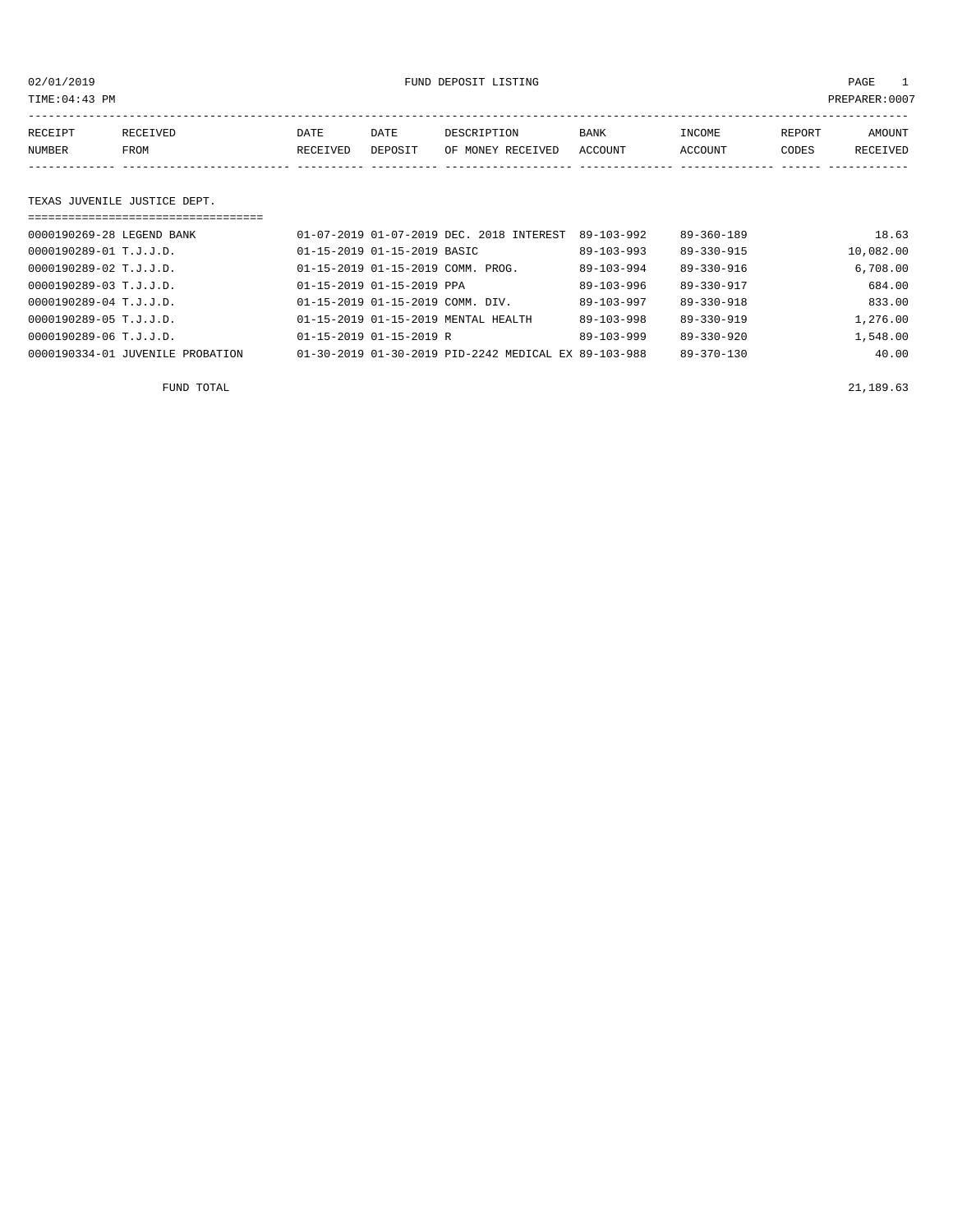TIME:04:43 PM PREPARER:0007

| RECEIPT | RECEIVED | DATE     | DATE    | DESCRIPTION       | <b>BANK</b> | INCOME  | REPORT | AMOUNT   |
|---------|----------|----------|---------|-------------------|-------------|---------|--------|----------|
| NUMBER  | FROM     | RECEIVED | DEPOSIT | OF MONEY RECEIVED | ACCOUNT     | ACCOUNT | CODES  | RECEIVED |
|         |          |          |         |                   |             |         |        |          |

#### STATZER FUND

| ---------------------------------<br>----------------------- |                                                     |  |  |                  |       |
|--------------------------------------------------------------|-----------------------------------------------------|--|--|------------------|-------|
| 0000190247-09 TEXPOOL                                        | 01-02-2019 01-02-2019 DEC, 2018 INTEREST 92-103-175 |  |  | $92 - 360 - 100$ | 78.18 |
| 0000190269-22 LEGEND BANK                                    | 01-07-2019 01-07-2019 DEC. 2018 INTEREST 92-103-100 |  |  | $92 - 360 - 100$ | 0.38  |

FUND TOTAL 78.56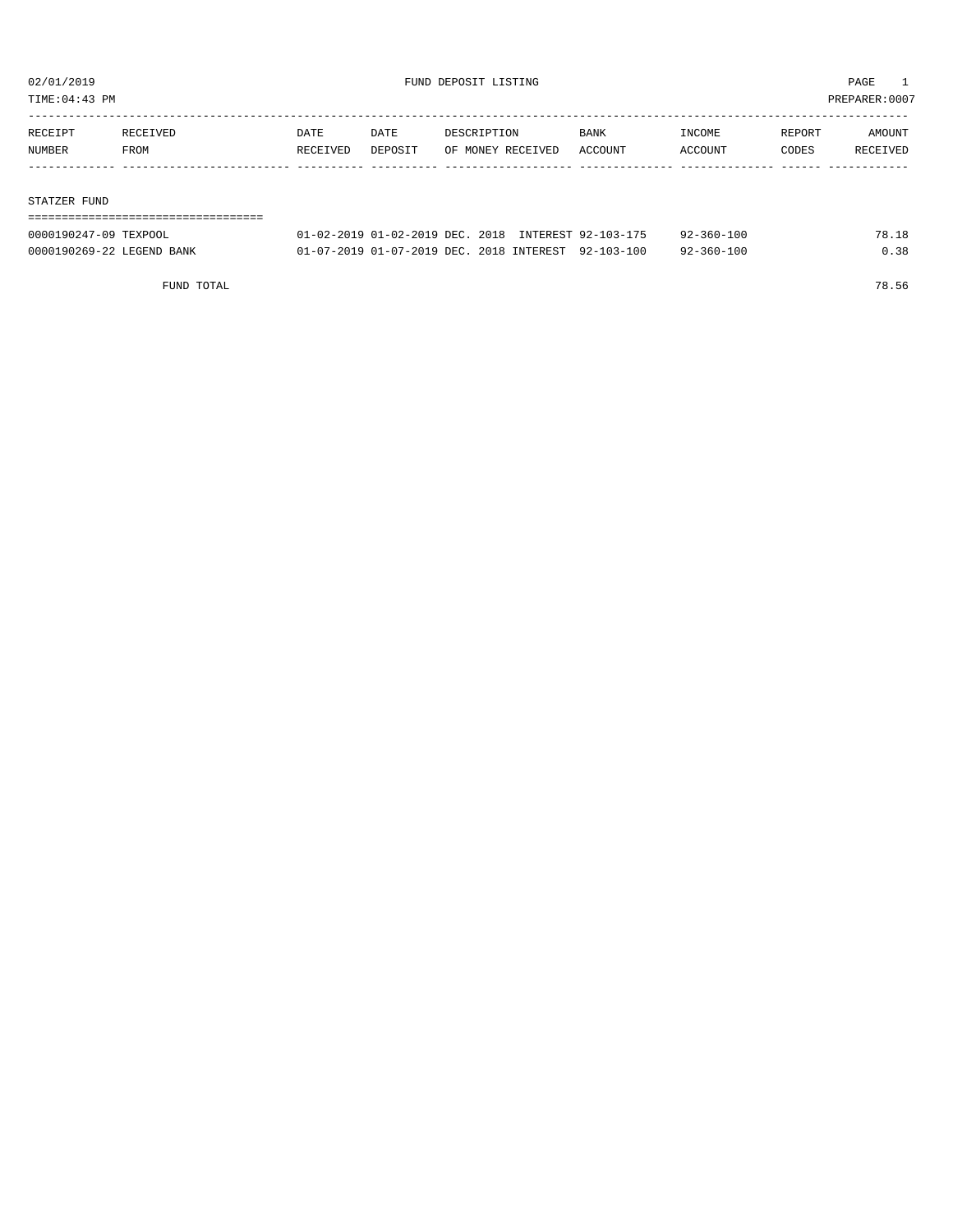TIME:04:43 PM PREPARER:0007

| RECEIPT       | <b>RECEIVED</b> | DATE     | DATE    | DESCRIPTION       | <b>BANK</b> | <b>TNCOME</b> | REPORT | AMOUNT          |
|---------------|-----------------|----------|---------|-------------------|-------------|---------------|--------|-----------------|
| <b>NUMBER</b> | FROM            | RECEIVED | DEPOSIT | OF MONEY RECEIVED | ACCOUNT     | ACCOUNT       | CODES  | <b>RECEIVED</b> |
|               |                 |          |         |                   |             |               |        |                 |

#### PAYROLL

## ===================================

| 0000190248-01 CLC PROPERTIES   |  | 01-02-2019 01-02-2019 JAN. 2018 COBRA                | 95-100-100 | $95 - 370 - 130$ | 953.72 |
|--------------------------------|--|------------------------------------------------------|------------|------------------|--------|
| 0000190280-01 C.D. BREWER      |  | 01-11-2019 01-11-2019 JAN. 2019 COBRA DEN 95-100-100 |            | $95 - 370 - 130$ | 73.28  |
| 0000190282-01 MARY BLOODSWORTH |  | 01-11-2019 01-11-2019 TRAVEL REIMBURSEMEN 95-100-100 |            | $95 - 370 - 130$ | 31.69  |
| 0000190287-01 DANNEY SKIDMORE  |  | 01-14-2019 01-14-2019 JAN. 2018 DENTAL CO 95-100-100 |            | $95 - 370 - 130$ | 73.28  |
|                                |  |                                                      |            |                  |        |

FUND TOTAL  $1,131.97$